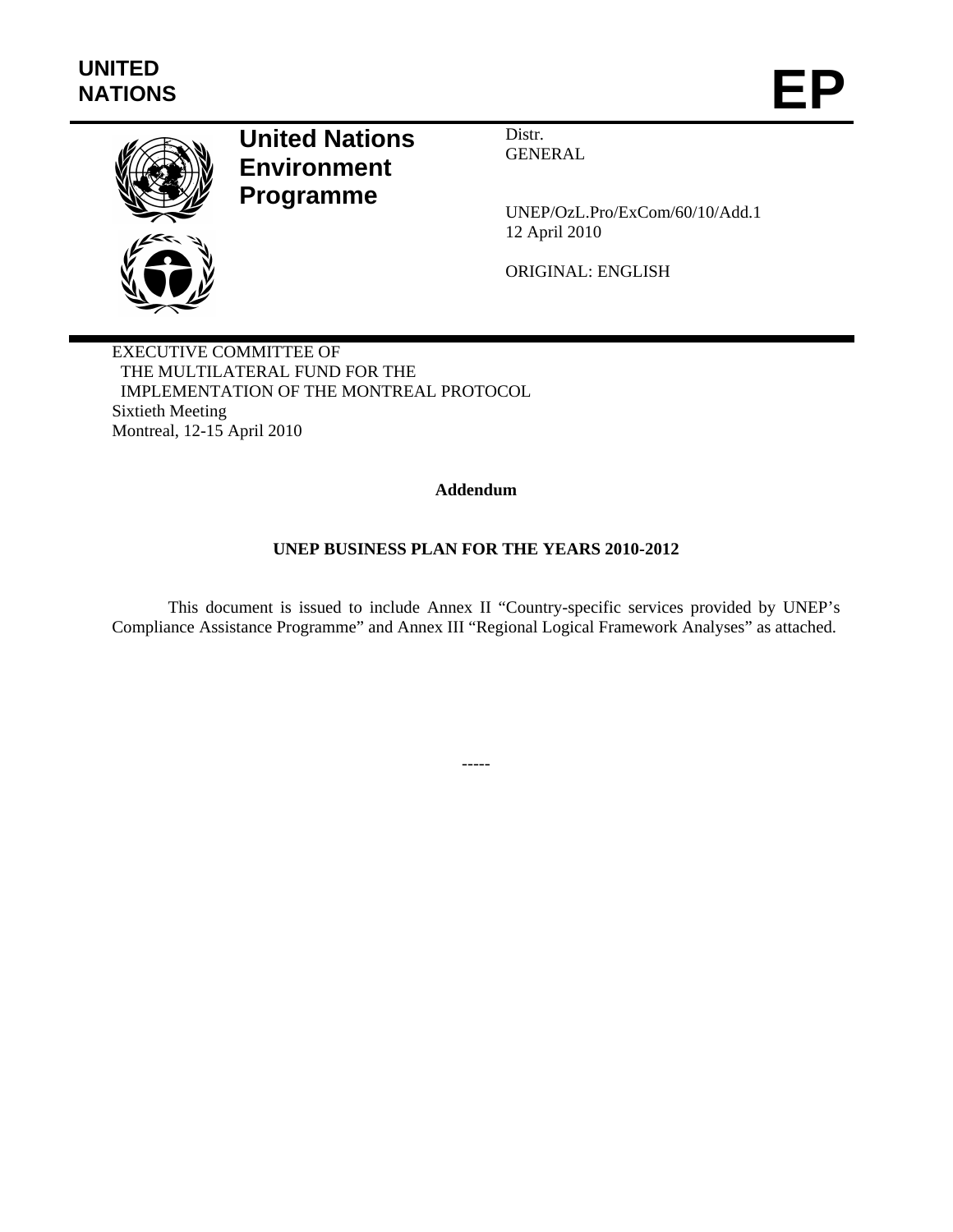#### **Annex II: Country-specific UNEP CAP services in 2010**

| <b>Country</b>                             | Region                       | <b>Category of service</b>                                 | <b>Description of service</b>                                                                                                                                                                                                                                                                                                                                                                                                                                                                                                                                                                                                                                                                                                                                                                                | <b>Special</b><br>compliance | Anticipated<br><b>UNEP missions</b> |
|--------------------------------------------|------------------------------|------------------------------------------------------------|--------------------------------------------------------------------------------------------------------------------------------------------------------------------------------------------------------------------------------------------------------------------------------------------------------------------------------------------------------------------------------------------------------------------------------------------------------------------------------------------------------------------------------------------------------------------------------------------------------------------------------------------------------------------------------------------------------------------------------------------------------------------------------------------------------------|------------------------------|-------------------------------------|
| Afghanistan                                | <b>ROAP</b>                  | Data reporting                                             | Assist Article 7 data and Country Programme Progress Report submissions;                                                                                                                                                                                                                                                                                                                                                                                                                                                                                                                                                                                                                                                                                                                                     | service<br>X                 |                                     |
| Afghanistan                                | <b>ROAP</b>                  |                                                            | (a) Participate/follow-up on Tehran dialogue on cross border customs cooperation<br>with Pakistan - Iran -Turkmenistan. Pakistan - Afghanistan customs dialogue to be<br>organised in Islamabad;<br>(b) Assist in strengthening of licensing system to include HCFCs;<br>(c) Coordinate assistance from Republic of Korea and JICA for including ozone<br>issues in the curriculum of the 4 refrigeration training institutes.                                                                                                                                                                                                                                                                                                                                                                               | X                            |                                     |
| Afghanistan                                | <b>ROAP</b>                  | Institutional strengthening                                | (a) Technical Assistance for IS project and strengthening the Ozone office including<br>submission of IS renewal request to the 61st ExCom;<br>(b) NOU support for specific tasks for achieving 2010 targets - capacity building<br>program for NOU/PMU staff.                                                                                                                                                                                                                                                                                                                                                                                                                                                                                                                                               | X                            |                                     |
| Afghanistan                                | <b>ROAP</b>                  | <b>ODS Destruction</b>                                     | (a) Participate in the regional project on ODS destruction.                                                                                                                                                                                                                                                                                                                                                                                                                                                                                                                                                                                                                                                                                                                                                  |                              |                                     |
| Albania<br>Albania                         | <b>ECA</b><br><b>ECA</b>     | Data reporting<br>Compliance                               | Assistance with data reporting obligations<br>a) Monitor ODS consumption,                                                                                                                                                                                                                                                                                                                                                                                                                                                                                                                                                                                                                                                                                                                                    | X                            |                                     |
|                                            |                              |                                                            | b) MOP XXI/12 (licensing system): Provide assistance to up-date the ODS<br>import/export licensing system to cover also HCFCs as required by paragraph 3 of<br>Article 4B of the Montreal Protocol                                                                                                                                                                                                                                                                                                                                                                                                                                                                                                                                                                                                           |                              |                                     |
| Albania                                    | <b>ECA</b>                   | <b>HPMP</b> other                                          | Assist in HCFC phase-out through ECA network activities, initiation of networking<br>between national RAC assocations in ECA                                                                                                                                                                                                                                                                                                                                                                                                                                                                                                                                                                                                                                                                                 |                              |                                     |
| Albania                                    | <b>ECA</b>                   | Institutional strengthening                                | Assist in implementing IS project including awareness raising and Ozone Day<br>celebrations, preparation of IS renewal                                                                                                                                                                                                                                                                                                                                                                                                                                                                                                                                                                                                                                                                                       |                              |                                     |
| Albania                                    | <b>ECA</b>                   | Monitoring & control of ODS<br>trade                       | Participate in ECA enforcement network and regional Green Customs workshop                                                                                                                                                                                                                                                                                                                                                                                                                                                                                                                                                                                                                                                                                                                                   |                              |                                     |
| Albania                                    | <b>ECA</b>                   | <b>Policy support</b>                                      | (a) Assist in Informing and monitoring policy measures supporting HCFC phase-out<br>and awareness raising on low GWP technology options                                                                                                                                                                                                                                                                                                                                                                                                                                                                                                                                                                                                                                                                      |                              |                                     |
| Algeria                                    | <b>ROA</b>                   | <b>Institutional strengthening</b>                         | Provide technical and administrative assistance in the implementation of the IS<br>project including guidance on review of ODS regulations taking into account new<br>HCFC phase out schedule;                                                                                                                                                                                                                                                                                                                                                                                                                                                                                                                                                                                                               |                              | X                                   |
| Angola<br>Angola                           | <b>ROA</b><br><b>ROA</b>     | Data reporting<br><b>Policy support</b>                    | Assistance with data reporting obligations<br>Assistance in ratification of various amendments to the Montreal Protocol and                                                                                                                                                                                                                                                                                                                                                                                                                                                                                                                                                                                                                                                                                  | Х<br>X                       | X                                   |
|                                            |                              |                                                            | development of ODS regulations                                                                                                                                                                                                                                                                                                                                                                                                                                                                                                                                                                                                                                                                                                                                                                               |                              |                                     |
| Antigua and Barbuda<br>Antigua and Barbuda | <b>ROLAC</b><br><b>ROLAC</b> | Data reporting<br><b>Policy support</b>                    | Assist in reporting A7 data<br>(a) Assist in Country Programme Progress Report submissions;<br>(b) Assist in the prevention of illegal trade in ODS through the Customs<br>Enforcement Network and the cross referencing of trade data;<br>(c) Assist in ratification of the Beijing Amendment;<br>(d) Provide assistance and information on maintaining zero consumption levels in<br>ODS already phased out;<br>(e) Facilitate information in definitive alternative technologies for RAC sector<br>suitable for VLVC:<br>(f) Help organise sub-regional workshops on national policy options, approaches<br>and processes for HCFC phase-out management;<br>(g) Provide special UNEP-ROLAC support to a Small Island Developing State;<br>(h) Provide quidance on developing an inventory of unwanted ODS | X                            | X                                   |
| Antigua and Barbuda                        | <b>ROLAC</b>                 | Institutional strengthening                                | a) Provide technical and administrative support for the implementation of the IS<br>project:<br>b) Facilitate training of Ozone Officer and assistant in project management and<br>building political support for the implementation of the Montreal Protocol.                                                                                                                                                                                                                                                                                                                                                                                                                                                                                                                                               |                              | X                                   |
| Argentina                                  | <b>ROLAC</b>                 | <b>Policy support</b>                                      | (a) Follow-up on requirements by the Ozone and Multilateral Fund Secretariats for<br>CP Progress Report submission;<br>(b) Assistance in prevention of illegal trade in ODS through the Customs<br>Enforcement Network and the cross referencing of trade data;<br>(c) Facilitate exchange of information in definitive alternative technologies for RAC<br>sector                                                                                                                                                                                                                                                                                                                                                                                                                                           | X                            |                                     |
| Armenia                                    | <b>ECA</b>                   | Data reporting                                             | Assistance with reporting A7 data                                                                                                                                                                                                                                                                                                                                                                                                                                                                                                                                                                                                                                                                                                                                                                            |                              |                                     |
| Armenia                                    | <b>ECA</b>                   | Compliance                                                 | Help monitor ODS consumption including methyl bromide plan of action (zero<br>consumption required), CFC consumption phased out without TPMP support                                                                                                                                                                                                                                                                                                                                                                                                                                                                                                                                                                                                                                                         |                              |                                     |
| Armenia                                    | <b>ECA</b>                   | <b>HPMP</b> other                                          | Assist in HCFC phase-out through ECA network activities and implementation of<br>HPMP non-investment components in close coordination with lead agency, initiation<br>of networking between national RAC assocations in ECA                                                                                                                                                                                                                                                                                                                                                                                                                                                                                                                                                                                  |                              | X                                   |
| Armenia<br>Armenia                         | <b>ECA</b><br><b>ECA</b>     | Institutional strengthening<br>Monitoring & control of ODS | Assist in awareness raising and Ozone Day celebrations<br>Participate in ECA enforcement network and regional Green Customs workshop                                                                                                                                                                                                                                                                                                                                                                                                                                                                                                                                                                                                                                                                         |                              |                                     |
| Armenia                                    | <b>ECA</b>                   | trade<br><b>Policy support</b>                             | (a) Assist in informing and monitoring policy measures supporting HCFC phase-out                                                                                                                                                                                                                                                                                                                                                                                                                                                                                                                                                                                                                                                                                                                             |                              |                                     |
|                                            |                              |                                                            | and awareness raising on low GWP technology options<br>(b) Assist in reviewing the licensing system                                                                                                                                                                                                                                                                                                                                                                                                                                                                                                                                                                                                                                                                                                          |                              |                                     |
| Bahamas                                    | <b>ROLAC</b>                 | Data reporting                                             | Assist in reporting A7 data                                                                                                                                                                                                                                                                                                                                                                                                                                                                                                                                                                                                                                                                                                                                                                                  |                              |                                     |
| Bahamas                                    | <b>ROLAC</b>                 | <b>Policy support</b>                                      | (a)Country Programme Progress Report submissions;<br>(b) Assist in prevention of illegal trade with ODS through the Customs Enforcement<br>Network and the cross referencing of trade data;<br>(c) Provide assistance and information on maintaining zero consumption level in<br>ODS already phased out;<br>(d) Facilitate information in definitive alternative technologies for RAC sector<br>suitable for VLVC;<br>(e) Provde special UNEP-ROLAC suppport to country as a Small Island Developing<br>State:<br>(f) Help organise sub-regional workshops on national policy options, approaches<br>and processes for HCFC phase-out management;                                                                                                                                                           | Χ                            | Χ                                   |
| Bahamas                                    | <b>ROLAC</b>                 | Institutional strengthening                                | (a) Provide auidance to develop an inventory for unwanted ODS<br>a) Provide technical and administrative support for the implementation of the IS<br>project;<br>b) Facilitate training of Ozone Officer and assistant in project management and                                                                                                                                                                                                                                                                                                                                                                                                                                                                                                                                                             |                              |                                     |
| Bahrain                                    | <b>ROWA</b>                  | <b>Policy support</b>                                      | building political support for the implementation of the Montreal Protocol.<br>(a) Support for the review and update of the national ODS legislation as part of<br>TPMP & HPMP to achieve post 2010 commitments<br>(b) Follow-up on the ratification of the Beijing Amendment and coordinate<br>assistance/clarifications from Ozone Secretariat as needed                                                                                                                                                                                                                                                                                                                                                                                                                                                   | X                            |                                     |
| Bahrain                                    | <b>ROWA</b>                  | Institutional strengthening                                | (a) Complete the implementation of IS project (phase V)<br>(b) Submit Phase VI & Provide necessary policy and technical support to the<br>National Ozone Unit.                                                                                                                                                                                                                                                                                                                                                                                                                                                                                                                                                                                                                                               |                              |                                     |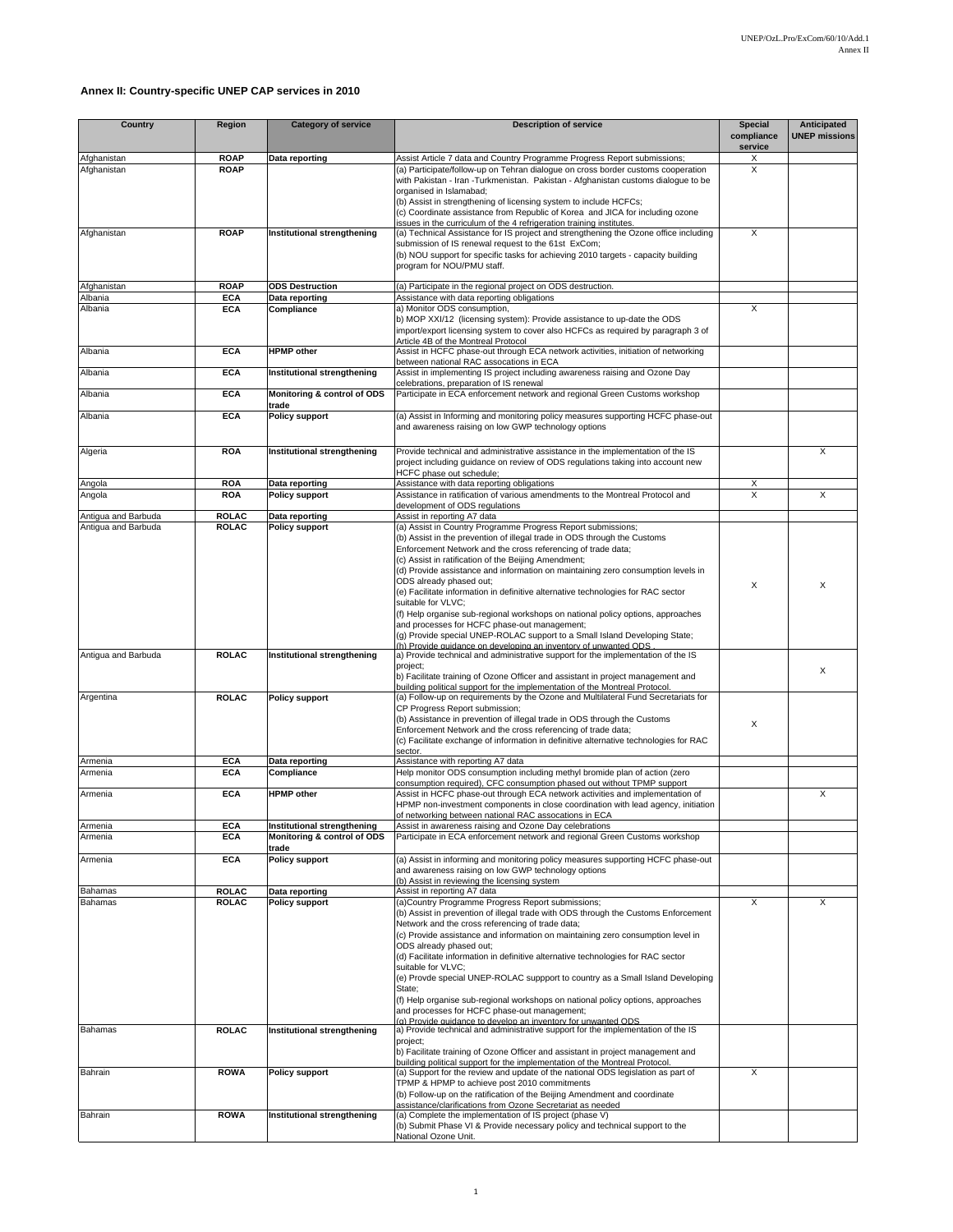| Country                 | Region                       | <b>Category of service</b>              | <b>Description of service</b>                                                                                                                                                                                                                                                                                                                                                                                                                                                                                                                                                                                                                                                                                                                                                                                                                                                                                                                              | <b>Special</b><br>compliance<br>service | Anticipated<br><b>UNEP missions</b> |
|-------------------------|------------------------------|-----------------------------------------|------------------------------------------------------------------------------------------------------------------------------------------------------------------------------------------------------------------------------------------------------------------------------------------------------------------------------------------------------------------------------------------------------------------------------------------------------------------------------------------------------------------------------------------------------------------------------------------------------------------------------------------------------------------------------------------------------------------------------------------------------------------------------------------------------------------------------------------------------------------------------------------------------------------------------------------------------------|-----------------------------------------|-------------------------------------|
| Bahrain                 | <b>ROWA</b>                  | Other                                   | Assist Bahrain in conducting survey and reporting on the MB use and projection in<br>QPS applications and opportunities to alternatives                                                                                                                                                                                                                                                                                                                                                                                                                                                                                                                                                                                                                                                                                                                                                                                                                    | X                                       |                                     |
| Bangladesh              | <b>ROAP</b>                  | Data reporting                          | Assist in reporting A7 data                                                                                                                                                                                                                                                                                                                                                                                                                                                                                                                                                                                                                                                                                                                                                                                                                                                                                                                                |                                         |                                     |
| Bangladesh              | <b>ROAP</b>                  | Compliance                              | ImpCom 43-1 (CFC consumption): UNEP in cooperation with UNDP promoting the<br>implementation of the approved MLF project in the refrigeration servicing sector and<br>MDI sector.                                                                                                                                                                                                                                                                                                                                                                                                                                                                                                                                                                                                                                                                                                                                                                          |                                         |                                     |
| Bangladesh              | <b>ROAP</b>                  | Policy support                          | (a) Assist in addressing issues regarding illegal trade in ODS through the Customs<br>Enforcement Network and the cross referencing of trade data;<br>(b) Facilitate the South-South cooperation with India on the illegal trade targeted at<br>CFCs and HCFCs through a border dialogue in Kolkota;<br>(c) South-South cooperation for retrofits and CTC phase out in the garment<br>industry;<br>(d) Assist Ozone Secretariat in following up on the action plan for compliance<br>pursuant to MOP Decision XVI/20, MOP XVIII/16, ImpCom recommendation 42/5<br>and related MOP XXI decisions.<br>(e) Assist in the ratification of Beiling Amendment:                                                                                                                                                                                                                                                                                                   | X                                       | X                                   |
| Bangladesh              | <b>ROAP</b>                  | <b>ODS</b> Destruction                  | (a) Assist in the implementation of the ODS Destruction Project at Chittagong<br>shipbreaking cluster and participate in the regional ODS destruction project.                                                                                                                                                                                                                                                                                                                                                                                                                                                                                                                                                                                                                                                                                                                                                                                             |                                         |                                     |
| Bangladesh              | <b>ROAP</b>                  | <b>TPMP/NPP</b>                         | (a) Provide EUN Nomination preparation support for 2011 and assisstance in<br>monitoring and reporting EUNs for 2010 and 2011;                                                                                                                                                                                                                                                                                                                                                                                                                                                                                                                                                                                                                                                                                                                                                                                                                             | X                                       | X                                   |
| <b>Barbados</b>         | <b>ROLAC</b>                 | Data reporting                          | Assist in reporting A7 data                                                                                                                                                                                                                                                                                                                                                                                                                                                                                                                                                                                                                                                                                                                                                                                                                                                                                                                                |                                         |                                     |
| Barbados                | <b>ROLAC</b>                 | <b>Policy support</b>                   | (a) Assist in Country Programme Progress Report submissions;<br>(b) Assist in the prevention of illegal trade with ODS through the Customs<br>Enforcement Network and the cross referencing of trade data;<br>(c) Provide assistance, information and follow up in maintaining zero consumption<br>level in ODS already phased out;<br>(d) Provide special UNEP-ROLAC support to contry as a Small Island Developing<br>State;<br>(e) Follow up with Government on the ODS license system gazetting and<br>assistance in its enforcement;<br>(f) Facilitate access to information in definitive alternative technologies for RAC<br>sector suitable for VLVC;<br>(g) Assist in organising sub-regional workshops on national policy options,<br>appraoches and processes for HCFC phase-out management;<br>(h) Provide quidance in developing an inventory of unwanted ODS;<br>(i) Provide guidance in monitoring and reporting on methyl bromide OPS uses |                                         |                                     |
| Barbados                | <b>ROAP</b>                  | Institutional strengthening             | (a) Technical and administrative support for the implementation of the IS project;<br>(b) Training of new Ozone Officer in project management and sensitizing the new<br>Political administration on the Montreal Protocol implementation responsibilities.                                                                                                                                                                                                                                                                                                                                                                                                                                                                                                                                                                                                                                                                                                |                                         |                                     |
| <b>Barbados</b>         | <b>ROLAC</b>                 | Institutional strengthening             | (a) Provide technical and administrative support for the implementation of the IS<br>project;<br>(b) Facilitate training of new Ozone Officer in project management and sensitize the<br>new Political administration on the Montreal Protocol implementation<br>responsibilities.                                                                                                                                                                                                                                                                                                                                                                                                                                                                                                                                                                                                                                                                         |                                         | X                                   |
| Belize<br><b>Belize</b> | <b>ROLAC</b><br><b>ROLAC</b> | Data reporting<br><b>Policy support</b> | Assist in reporting A7 data<br>(a) Assist in Country Programme Progress Report submissions;                                                                                                                                                                                                                                                                                                                                                                                                                                                                                                                                                                                                                                                                                                                                                                                                                                                                |                                         |                                     |
|                         |                              |                                         | (b) Assist in prevention of illegal trade with ODS through the Customs Enforcement<br>Network and the cross referencing of trade data;<br>(c) Provide assistance and information on maintaining zero consumption level of<br>ODS already phased out;<br>(d) Provide guidance for monitoring and reporting methyl bromide in QPS uses;<br>(e) Provide special UNEP-ROLAC support to a Small Island Developing State;<br>(f) Provide guidance in developing an inventory of unwanted ODS;<br>(g) Facilitate information on definitive alternative technologies for RAC sector<br>suitable for VLVC;<br>(h) Assist in organising sub-regional workshops on national policy options,<br>appraoches and processes for HCFC phase-out management.                                                                                                                                                                                                                | X                                       | X                                   |
| Belize                  | <b>ROLAC</b>                 | Institutional strengthening             | Provide echnical and administrative support for the implementation of the IS project.                                                                                                                                                                                                                                                                                                                                                                                                                                                                                                                                                                                                                                                                                                                                                                                                                                                                      |                                         | X                                   |
| Benin                   | <b>ROA</b>                   | Institutional strengthening             | Provide technical and administrative assistance in the implementation of the IS<br>project (Phase VI);                                                                                                                                                                                                                                                                                                                                                                                                                                                                                                                                                                                                                                                                                                                                                                                                                                                     |                                         |                                     |
| Bhutan                  | <b>ROAP</b>                  | Data reporting                          | Assist in reporting A7 data and Country Programme progress report submissions                                                                                                                                                                                                                                                                                                                                                                                                                                                                                                                                                                                                                                                                                                                                                                                                                                                                              |                                         |                                     |
| Bhutan                  | <b>ROAP</b>                  | <b>Policy support</b>                   | (a) Assist in updating ODS regulations with heavier penalties;<br>(c) Facilitate the south-south cooperation on the illegal trade targeted at CFCs and<br>HCFCs through a border dialogue at Kolkatta and custom training with assistance<br>of NACEN (India-Bhutan);<br>(c) Facilitate South-South collaboration with Nepal Refrigeration Training Institute<br>on building capacity of refrigeration technicians,                                                                                                                                                                                                                                                                                                                                                                                                                                                                                                                                        | X                                       |                                     |
| Bhutan                  | <b>ROAP</b>                  | Institutional strengthening             | (a) Provde technical and administrative support for the implementation of the IS<br>project:<br>(b) Assist in IS renewal submission to 61st ExCom;<br>(c) Assist in strengthening the Ozone office                                                                                                                                                                                                                                                                                                                                                                                                                                                                                                                                                                                                                                                                                                                                                         |                                         |                                     |
| Bhutan                  | <b>ROAP</b>                  | <b>ODS Destruction</b>                  | Participate in the the regional project on ODS destruction                                                                                                                                                                                                                                                                                                                                                                                                                                                                                                                                                                                                                                                                                                                                                                                                                                                                                                 |                                         |                                     |
| Bhutan                  | <b>ROAP</b>                  | <b>TPMP/NPP</b>                         | (a) 2010 Commemoration: Organise Scientific lecture on Ozone and Climate<br>linkages in context of HCFC phaseout.<br>(b) GTZ to facilitate Bhutan refregeration technician and training under NCCOPP<br>(c) Assistance in phasing out CTC use in lab & analytical applications as well as<br>provide assistance in CFC MDI phaseout.                                                                                                                                                                                                                                                                                                                                                                                                                                                                                                                                                                                                                       | X                                       |                                     |
| Bolivia                 | <b>ROLAC</b>                 | Data reporting                          | Assist in reporting A7 data                                                                                                                                                                                                                                                                                                                                                                                                                                                                                                                                                                                                                                                                                                                                                                                                                                                                                                                                |                                         |                                     |
| Bolivia                 | <b>ROLAC</b>                 | <b>Policy support</b>                   | (a) Assist in Country Programme Progress Report submissions;<br>(b) Assist in the prevention of illegal trade in ODS through the Customs<br>Enforcement Network and the cross referencing of trade data;<br>(c) Provide assistance and information on maintaining zero consumption level of<br>ODS already phased out;<br>(d) Assist in the ratification of Beijing Amendment;<br>(e) Facilitate information on definitive alternative technologies for RAC sector;<br>(f) Provide guidance in developping an inventory of unwanted ODS<br>(g) Provide guidance in monitoring and reporting methyl bromide in QPS uses                                                                                                                                                                                                                                                                                                                                     | X                                       | X                                   |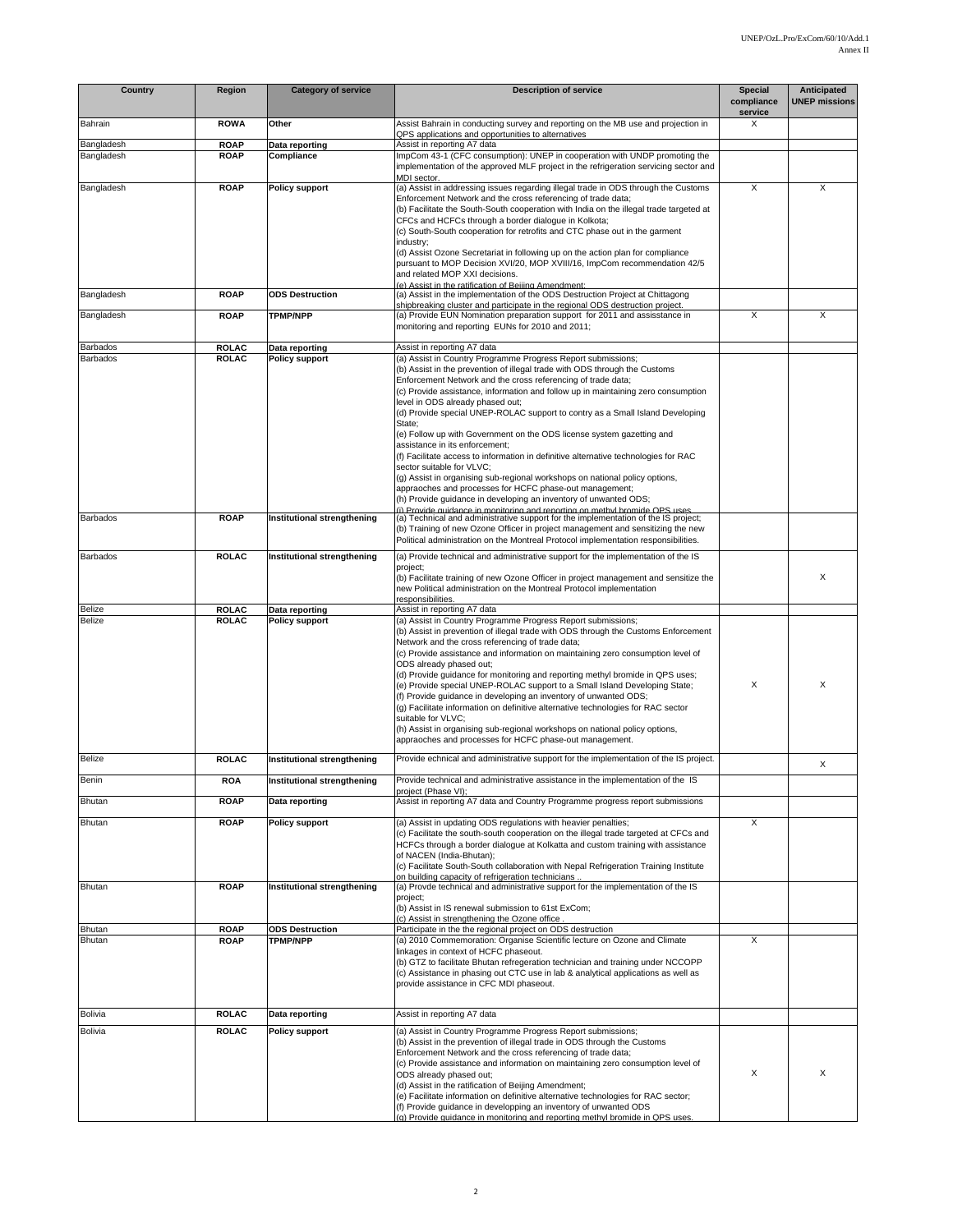| Country                  | <b>Region</b>                | <b>Category of service</b>                            | <b>Description of service</b>                                                                                                                                                                                                                                                                                                                                                                                                                                                                                                                                                                                                                                                                                                            | <b>Special</b><br>compliance | Anticipated<br><b>UNEP missions</b> |
|--------------------------|------------------------------|-------------------------------------------------------|------------------------------------------------------------------------------------------------------------------------------------------------------------------------------------------------------------------------------------------------------------------------------------------------------------------------------------------------------------------------------------------------------------------------------------------------------------------------------------------------------------------------------------------------------------------------------------------------------------------------------------------------------------------------------------------------------------------------------------------|------------------------------|-------------------------------------|
| Bolivia                  | <b>ROLAC</b>                 | Institutional strengthening                           | a) Provide technical and administrative support for the implementation of the IS                                                                                                                                                                                                                                                                                                                                                                                                                                                                                                                                                                                                                                                         | service                      |                                     |
|                          |                              |                                                       | project;<br>b) Facilitate information on main agenda items of Montreal Protocol to new Ozone<br>Officer and building political support for the implementation of the Multilateral Fund<br>projects.                                                                                                                                                                                                                                                                                                                                                                                                                                                                                                                                      |                              | X                                   |
| Bosnia & Herzegovina     | <b>ECA</b>                   | Data reporting                                        | provide assistance in reporting A7 data                                                                                                                                                                                                                                                                                                                                                                                                                                                                                                                                                                                                                                                                                                  |                              |                                     |
| Bosnia & Herzegovina     | <b>ECA</b>                   | Compliance                                            | MOP XXI-18 (CFC consumption): Monitoring the implementation of CFC plan of<br>action which aims to reduce CFC consumption to not greater than zero in 2009 and<br>2010, save for essential uses that that may be authorized by the Parties.;<br>Monitoring the import / export licensing system for ODS as well as quota system /<br>ban on CFC imports ; Liaising with UNIDO as the lead agency on implementation of<br>IS project and equipment imports (VAT issue)                                                                                                                                                                                                                                                                    | $\times$                     |                                     |
| Bosnia & Herzegovina     | <b>ECA</b>                   | <b>HPMP</b> other                                     | Assist in HCFC phase-out through ECA network activities, initiation of networking<br>between national RAC assocations in ECA                                                                                                                                                                                                                                                                                                                                                                                                                                                                                                                                                                                                             |                              |                                     |
| Bosnia & Herzegovina     | <b>ECA</b>                   | Monitoring & control of ODS<br>trade                  | Participation in ECA enforcement network and regional Green Customs workshop,<br>meetings are scheduled for September / October 2010 in Ashgabat, Turkmenistan                                                                                                                                                                                                                                                                                                                                                                                                                                                                                                                                                                           |                              |                                     |
| Bosnia & Herzegovina     | <b>ECA</b>                   | <b>Policy support</b>                                 | (a) Assist in informing and monitoring policy measures supporting HCFC phase-out<br>and awareness raising on low GWP technology options<br>(b) Provide assistance in ratification of Beijing amendment.<br>(c) Assist in reviewing the licensing system                                                                                                                                                                                                                                                                                                                                                                                                                                                                                  |                              |                                     |
| Botswana                 | <b>ROA</b>                   | Institutional strengthening                           | Provide technical assistance in IS implemementation. Assist country in the<br>prevention of illegal ODS trade through fast tracking implemention of ODS<br>Regulations once approved                                                                                                                                                                                                                                                                                                                                                                                                                                                                                                                                                     |                              |                                     |
| Brazil                   | <b>ROLAC</b>                 | <b>Policy support</b>                                 | (a) Follow-up on requirements by the Ozone and Multilateral Fund Secretariats for<br>CP Progress Report submission;<br>(b) Assist in the prevention of illegal trade in ODS through the Customs<br>Enforcement Network and the cross referencing of trade data;<br>(c) Facilitate information on definitive alternative technologies for RAC sector.                                                                                                                                                                                                                                                                                                                                                                                     | X                            |                                     |
| Brunei Darussalam        | <b>ROAP</b>                  | Policy support                                        | (a) Review and strengthen the implementation of licensing system to control the<br>import/export of HCFCs;<br>(b) Facilitate control of import/export of ODS - including HCFCs via iPIC;<br>(c) Assist in Article 7 data and Country Programme Progress Report submissions.                                                                                                                                                                                                                                                                                                                                                                                                                                                              | X                            |                                     |
| Brunei Darussalam        | <b>ROAP</b>                  | Institutional strengthening                           | Expedite the implementation of IS Phase 2 and provide technical and administrative                                                                                                                                                                                                                                                                                                                                                                                                                                                                                                                                                                                                                                                       |                              |                                     |
| <b>Burkina Faso</b>      | <b>ROA</b>                   | Institutional strengthening                           | support.<br>Provide technical and administrative assistance in the implementation of the IS<br>project (Phase VI);                                                                                                                                                                                                                                                                                                                                                                                                                                                                                                                                                                                                                       |                              |                                     |
| Burundi<br>Cambodia      | <b>ROA</b><br><b>ROAP</b>    | Institutional strengthening<br><b>ODS Destruction</b> | Provide technical and administrative assistance in the implementation of the IS<br>project (Phase V); provide special assistance to the new Ozone Officer<br>(a) Participate in the regional ODS destruction project.                                                                                                                                                                                                                                                                                                                                                                                                                                                                                                                    |                              |                                     |
| Cambodia                 | <b>ROAP</b>                  | <b>Policy support</b>                                 | (a) Review and strengthen the implementation of licensing system to control the<br>import/export of HCFCs;<br>(b) Facilitate control of import/export of ODS - including HCFCs via iPIC;<br>(c) Organise border dialogue on controlling & monitoring ODS trade between<br>Cambodia, Lao PDR, Thailand and Vietnam;<br>(d) Assistance in Article 7 data and Country Programme Progress Report<br>submissions                                                                                                                                                                                                                                                                                                                              | X                            | Χ                                   |
| Cambodia                 | <b>ROAP</b>                  | Institutional strengthening                           | Provide technical and administrative support for the implementation of the IS<br>project.                                                                                                                                                                                                                                                                                                                                                                                                                                                                                                                                                                                                                                                |                              |                                     |
| Cameroon                 | <b>ROA</b>                   | Institutional strengthening                           | Provide technical and administrative assistance in the implementation of the IS                                                                                                                                                                                                                                                                                                                                                                                                                                                                                                                                                                                                                                                          |                              |                                     |
| Cape Verde               | <b>ROA</b>                   | Institutional strengthening                           | project; provide special assistance to the new Ozone Officer<br>Provide technical and administrative assistance in the implementation of the IS                                                                                                                                                                                                                                                                                                                                                                                                                                                                                                                                                                                          |                              |                                     |
| Central African Republic | <b>ROA</b>                   | Institutional strengthening                           | project :<br>Provide technical and administrative assistance in the implementation of the IS                                                                                                                                                                                                                                                                                                                                                                                                                                                                                                                                                                                                                                             |                              |                                     |
| Chad                     | <b>ROA</b>                   | Institutional strengthening                           | project(Phase V):<br>Provide technical and administrative assistance in the implementation of the IS                                                                                                                                                                                                                                                                                                                                                                                                                                                                                                                                                                                                                                     |                              |                                     |
| Chile                    | <b>ROLAC</b>                 | <b>Policy support</b>                                 | proiect (Phase V):<br>(a) Follow-up on requirements by the Ozone and Multilateral Fund Secretariats for<br>CP Progress Report submission;<br>(b) Assist in the prevention of illegal trade in ODS through the Customs<br>Enforcement Network and the cross referencing of trade data;<br>(c) Assist in reducing methyl bromide consumption as per MOP Decision XVII/29<br>and guidance in monitoring and reporting MB in QPS uses;<br>(d) Facilitate access to information on definitive alternative technologies for RAC<br>sector.                                                                                                                                                                                                     | х                            | х                                   |
| China<br>China           | <b>ROAP</b><br><b>ROAP</b>   | Data reporting<br><b>Policy support</b>               | Assist in reporting A7 data<br>(a) Facilitate export licensing through iPIC in 2010 - include HCFCs and MDIs in<br>iPIC; Assistance in prevention of illegal trade with ODS through the Customs<br>Enforcement Network and the cross referencing of trade data.<br>(b) Continue to facilitate cooperation between China customs and neighbouring<br>countries through follow-up on the Urumqui Dialogue (held in June 2009) and<br>Mongolia dialogue;<br>(c) China delegation to visit Bangkok office to review the progress and finalise the<br>implementation of policy training strategy;<br>(d) Evaluation of on-line training system and project implementation - translation to<br>English for Global use. Closure of the project. | X                            |                                     |
| China                    | <b>ROAP</b>                  | <b>TPMP/NPP</b>                                       | (a) EUN Nomination preparation support for 2011, and assistance in monitoring<br>and reporting EUNs for 2010 and 2011;<br>(b) Organise Scientific lecture on Ozone and Climate linkages;<br>(c) Organise a workshop on ODS phaseout in defense applications in cooperation<br>with FECO.                                                                                                                                                                                                                                                                                                                                                                                                                                                 | X                            | X                                   |
| Colombia<br>Colombia     | <b>ROLAC</b><br><b>ROLAC</b> | Data reporting<br><b>Policy support</b>               | Assist in reporting A7 data<br>(a) Follow-up on the requirements under the Ozone and Multilateral Fund<br>Secretariats for CP Progress Report submission;<br>(b) Assistance in the prevention of illegal trade with ODS through the Customs<br>Enforcement Network and the cross referencing of trade data;<br>(c) Facilitate exchange of information in definitive alternative technologies for RAC<br>sector;                                                                                                                                                                                                                                                                                                                          | X                            | X                                   |
| Comoros                  | <b>ROA</b>                   | Institutional strengthening                           | Provide technical and administrative assistance in the implementation of the IS<br>project (Phase VI);                                                                                                                                                                                                                                                                                                                                                                                                                                                                                                                                                                                                                                   |                              |                                     |
| Congo                    | <b>ROA</b>                   | Institutional strengthening                           | Provide technical and administrative assistance in the implementation of the IS<br>project (Phase VI);                                                                                                                                                                                                                                                                                                                                                                                                                                                                                                                                                                                                                                   |                              |                                     |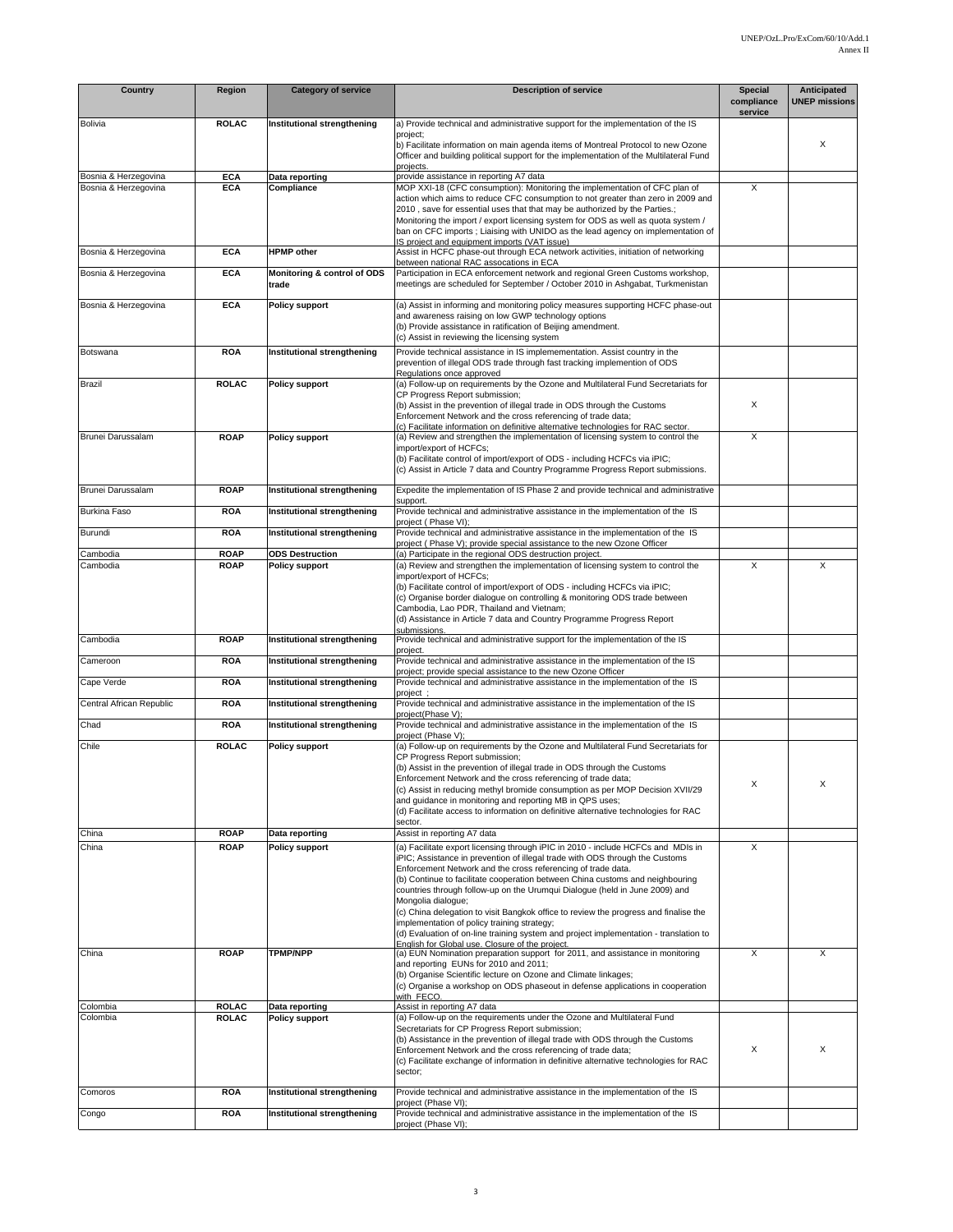| Country                                  | Region                       | <b>Category of service</b>              | <b>Description of service</b>                                                                                                                                                                                                                                                                                                                                                                                                                                                                                                                                                                                                                                                         | <b>Special</b><br>compliance<br>service | Anticipated<br><b>UNEP missions</b> |
|------------------------------------------|------------------------------|-----------------------------------------|---------------------------------------------------------------------------------------------------------------------------------------------------------------------------------------------------------------------------------------------------------------------------------------------------------------------------------------------------------------------------------------------------------------------------------------------------------------------------------------------------------------------------------------------------------------------------------------------------------------------------------------------------------------------------------------|-----------------------------------------|-------------------------------------|
| Congo, DR                                | <b>ROA</b>                   | Institutional strengthening             | Provide technical and administrative assistance in the implementation of the IS<br>project (Phase V);                                                                                                                                                                                                                                                                                                                                                                                                                                                                                                                                                                                 |                                         |                                     |
| Cook Islands                             | <b>ROAP</b>                  | Data reporting                          | Assist in reporting A7 data                                                                                                                                                                                                                                                                                                                                                                                                                                                                                                                                                                                                                                                           |                                         |                                     |
| Cook Islands                             | <b>ROAP</b>                  | <b>Policy support</b>                   | (a) Strengthen the implementation of the licensing system, which has already<br>covered HCFCs:<br>(b) Assist in CP progress report preparation.                                                                                                                                                                                                                                                                                                                                                                                                                                                                                                                                       |                                         |                                     |
| Cook Islands                             | <b>ROAP</b>                  | Institutional strengthening             | (a) Technical and administrative support for the implementation of the IS project;<br>(b) Maintainance of high level support for Montreal Protocol implementation.                                                                                                                                                                                                                                                                                                                                                                                                                                                                                                                    |                                         |                                     |
| Costa Rica                               | <b>ROLAC</b>                 | Data reporting                          | Assist in reporting A7 data                                                                                                                                                                                                                                                                                                                                                                                                                                                                                                                                                                                                                                                           |                                         |                                     |
| Costa Rica                               | <b>ROLAC</b>                 | <b>Policy support</b>                   | (a) Follow-up on the requirements under the Ozone and Multilateral Fund<br>Secretariats for CP Progress Report submission;<br>(b) Assistance in the prevention of illegal trade in ODS through the Customs<br><b>Enforcement Network:</b><br>(c) Facilitate access to information on definitive alternative technologies for RAC                                                                                                                                                                                                                                                                                                                                                      | X                                       | X                                   |
| Cote d'Ivoire                            | <b>ROA</b>                   | Institutional strengthening             | sector.<br>Provide technical and administrative assistance in the implementation of the IS<br>project;                                                                                                                                                                                                                                                                                                                                                                                                                                                                                                                                                                                |                                         |                                     |
| Croatia                                  | <b>ECA</b>                   | Data reporting                          | Assistance in reporting A7 data                                                                                                                                                                                                                                                                                                                                                                                                                                                                                                                                                                                                                                                       |                                         |                                     |
| Croatia                                  | <b>ECA</b>                   | Compliance                              | Monitoring ODS consumption, assistance on CTC alternatives for laboratory<br>analysis of oil in drinking water                                                                                                                                                                                                                                                                                                                                                                                                                                                                                                                                                                        | X                                       |                                     |
| Croatia                                  | <b>ECA</b>                   | <b>HPMP</b> other                       | Assistance in HCFC phase-out through ECA network activities, initiation of<br>networking between national RAC assocations in ECA                                                                                                                                                                                                                                                                                                                                                                                                                                                                                                                                                      |                                         |                                     |
| Croatia                                  | <b>ECA</b>                   | Institutional strengthening             | Assistance in implementing IS project including awareness raising and Ozone Day<br>celebrations, preparation of IS renewal                                                                                                                                                                                                                                                                                                                                                                                                                                                                                                                                                            |                                         |                                     |
| Croatia                                  | <b>ECA</b>                   | Monitoring & control of ODS<br>trade    | Participate in the ECA enforcement network and regional Green Customs workshop                                                                                                                                                                                                                                                                                                                                                                                                                                                                                                                                                                                                        |                                         |                                     |
| Croatia                                  | <b>ECA</b>                   | <b>Policy support</b>                   | (a) Informing and monitoring policy measures supporting HCFC phase-out and<br>awareness raising on low GWP technology options, information on alternatives to<br>CTC for laboratory and analytical uses<br>(b) assist in reviewing the licensing system                                                                                                                                                                                                                                                                                                                                                                                                                               |                                         |                                     |
| Cuba                                     | <b>ROLAC</b>                 | <b>Policy support</b>                   | (a) Follow-up on the requirements under the Ozone and Multilateral Fund<br>Secretariats for CP Progress Report submission;<br>(b) Assist in the prevention of illegal trade in ODS through the Customs<br>Enforcement Network and the cross referencing of trade data;<br>(c) Facilitate access to information on definitive alternative technologies for RAC<br>sector                                                                                                                                                                                                                                                                                                               | X                                       |                                     |
| Djibouti                                 | <b>ROA</b>                   | Institutional strengthening             | Provide technical and administrative assistance in the implementation of the IS<br>project;                                                                                                                                                                                                                                                                                                                                                                                                                                                                                                                                                                                           |                                         |                                     |
| Dominica                                 | <b>ROLAC</b>                 | Data reporting                          | Assist in reporting A7 data                                                                                                                                                                                                                                                                                                                                                                                                                                                                                                                                                                                                                                                           |                                         |                                     |
|                                          |                              |                                         | (b) Assist in the prevention of illegal trade in ODS through the Customs<br>Enforcement Network and the cross referencing of trade data;<br>(c) Provide assistance, information and follow up on maintaining zero consumption<br>level of ODS already phased out;<br>(d) Provide special UNEP-ROLAC support to country as a Small Island Developing<br>State:<br>(e) Facilitate information on definitive alternative technologies for RAC sector<br>suitable for VLVC;<br>(f) Assist in organising sub-regional workshops on national policy options,<br>appraoches and processes for HCFC phase-out management;<br>(a) Provide guidance on developping an inventory of unwanted ODS | X                                       | X                                   |
| Dominica                                 | <b>ROLAC</b>                 | Institutional strengthening             | a) Provide technical and administrative support for the implementation of the IS<br>project;<br>b) Maintain high level interest for the Montreal Protocol implementation.                                                                                                                                                                                                                                                                                                                                                                                                                                                                                                             |                                         | X                                   |
| Dominican Republic<br>Dominican Republic | <b>ROLAC</b><br><b>ROLAC</b> | Data reporting<br><b>Policy support</b> | Assist in reporting A7 data<br>(a) Assist in Country Programme Progress Report submissions;<br>(b) Assistance in the prevention of illegal trade in ODS through the Customs<br>Enforcement Network and the cross referencing of trade data;<br>(c) Assistance and information on maintaining zero consumption level of ODS<br>already phased out;<br>(d) Facilitate exchange of information on definitive alternative technologies for RAC<br>sector;<br>(e) Guidance on developping an inventory of unwanted ODS.;<br>(f) Guidance on monitoring and reporting methyl bromide in QPS uses.                                                                                           | X                                       | X                                   |
| Dominican Republic                       | <b>ROLAC</b>                 | Institutional strengthening             | Provide technical and administrative support for the implementation of the IS<br>project.                                                                                                                                                                                                                                                                                                                                                                                                                                                                                                                                                                                             |                                         | X                                   |
| Ecuador                                  | <b>ROLAC</b>                 | Data reporting                          | Assist in reporting A7 data                                                                                                                                                                                                                                                                                                                                                                                                                                                                                                                                                                                                                                                           |                                         |                                     |
| Ecuador                                  | <b>ROLAC</b>                 | <b>Policy support</b>                   | (a) Assist in Country Programme Progress Report submissions;<br>(b) Assistance in the prevention of illegal trade in ODS through the Customs<br>Enforcement Network and the cross referencing of trade data;<br>(c) Assistance in methyl bromide compliance as per MOP Decision XVII/29;<br>(d) Assistance in ratification of Beijing Amendment;<br>(e) Facilitate exchange of/access to information on definitive alternative<br>technologies for RAC sector;<br>(f) Assistance and information in maintaining zero consumption level in ODS<br>already phased out;<br>(a) Guidance on developping an inventory of unwanted ODS.                                                     | X                                       | X                                   |
| Ecuador                                  | <b>ROLAC</b>                 | Institutional strengthening             | Provide technical support for the implementation of the IS project.                                                                                                                                                                                                                                                                                                                                                                                                                                                                                                                                                                                                                   | X                                       | X                                   |
| Egypt                                    | <b>ROA</b>                   | Compliance                              | CFC consumption in MDI manufacturing (no compliance decision/recommendation):<br>UNEP in cooperation with UNIDO assisting in fast-track development and<br>implementation of CFC MDI phase-out project; assistance in EUN application<br>process to the country for MDI manufacturing                                                                                                                                                                                                                                                                                                                                                                                                 |                                         |                                     |
| Egypt                                    | <b>ROA</b>                   | <b>Policy support</b>                   | Provide guidance on review of the ODS regulations taking into account new HCFC<br>phase out schedule;                                                                                                                                                                                                                                                                                                                                                                                                                                                                                                                                                                                 |                                         |                                     |
| El Salvador                              | <b>ROLAC</b>                 | Data reporting                          | Assist in reporting A7 data                                                                                                                                                                                                                                                                                                                                                                                                                                                                                                                                                                                                                                                           |                                         |                                     |
| El Salvador                              | <b>ROLAC</b>                 | <b>Policy support</b>                   | (a) Assist in Country Programme Progress Report submissions;<br>(b) Assist in the prevention of illegal trade in ODS through the Customs<br>Enforcement Network and the cross referencing of trade data;<br>(c) Provide assistance and information on maintaining zero consumption level of<br>ODS already phased out;<br>(d) Facilitate exchange of information on definitive alternative technologies for RAC<br>sector;<br>(e) Provide guidance on developping an inventory of unwanted ODS.;<br>(f) Provide auidance on monitoring and reporting methyl bromide in QPS uses.                                                                                                      | Х                                       | X                                   |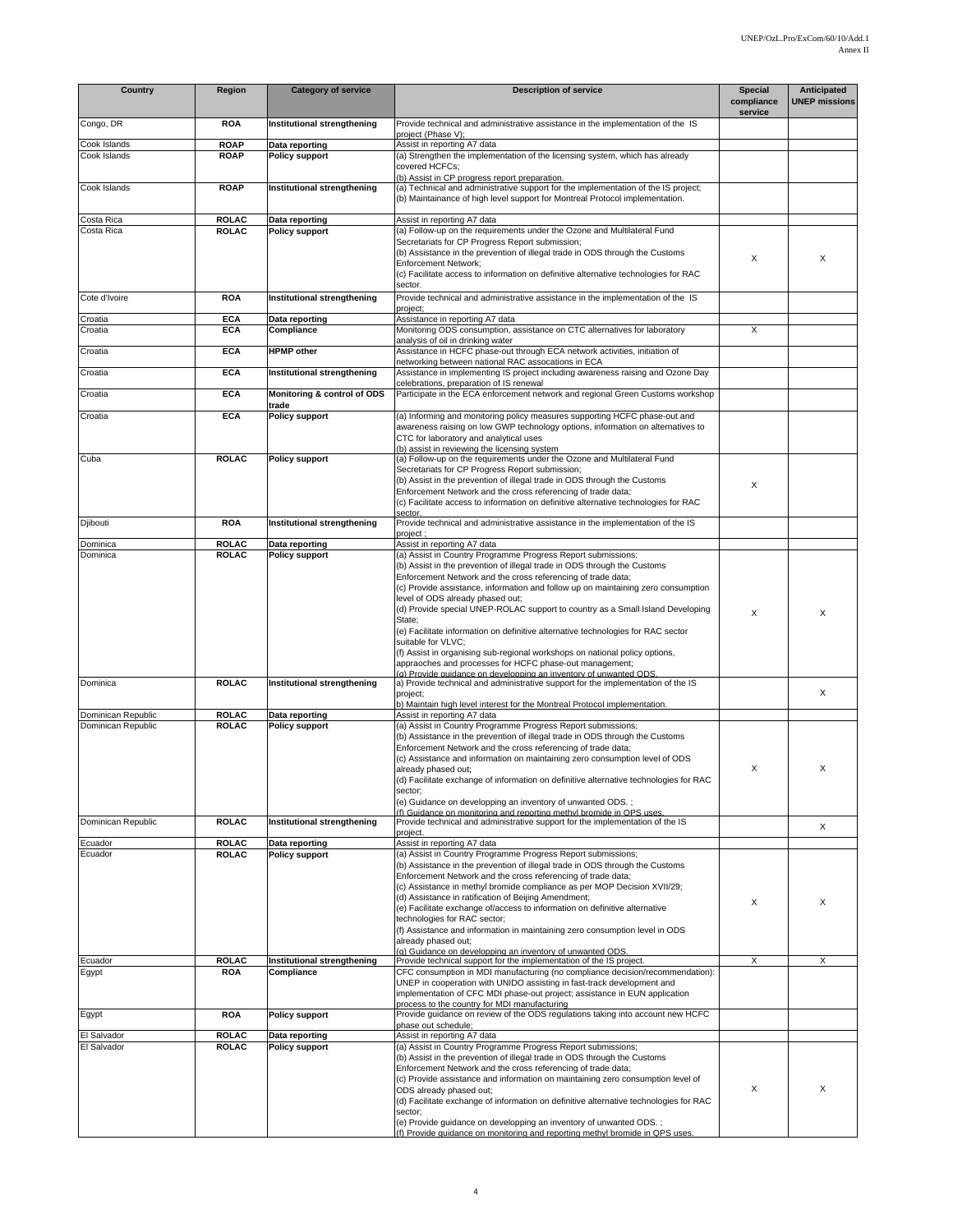| Country                  | Region                       | <b>Category of service</b>                                 | <b>Description of service</b>                                                                                                                                  | <b>Special</b>        | Anticipated          |
|--------------------------|------------------------------|------------------------------------------------------------|----------------------------------------------------------------------------------------------------------------------------------------------------------------|-----------------------|----------------------|
|                          |                              |                                                            |                                                                                                                                                                | compliance<br>service | <b>UNEP missions</b> |
| El Salvador              | <b>ROLAC</b>                 | Institutional strengthening                                | a) Provide technical and administrative support for the implementation of the IS                                                                               |                       |                      |
|                          |                              |                                                            | project;<br>b) Facilitate access to information on main agenda items of Montreal Protocol for                                                                  |                       | X                    |
|                          |                              |                                                            | new Ozone Officer and building political support for the implementation of the<br>Multilateral Fund projects.                                                  |                       |                      |
| <b>Equatorial Guinea</b> | <b>ROA</b>                   | Institutional strengthening                                | Provide technical and administrative assistance in the implementation of the IS                                                                                |                       |                      |
| Eritrea                  | <b>ROA</b>                   | Compliance                                                 | project ;<br>ImpCom 43-5 (Licensing system): Assist country in its efforts to establish and                                                                    |                       |                      |
|                          |                              |                                                            | operate a licensing system.                                                                                                                                    |                       |                      |
| Eritrea<br>Eritrea       | <b>ROA</b><br>ROA            | <b>Policy support</b><br>Institutional strengthening       | Assist country to ensure enactment of ODS regulations<br>Provide technical and administrative assistance in the implementation of the IS                       |                       |                      |
|                          |                              |                                                            | project                                                                                                                                                        |                       |                      |
| Ethiopia                 | <b>ROA</b>                   | Institutional strengthening                                | Provide technical and administrative assistance in the implementation of the IS<br>project;                                                                    |                       |                      |
| Fiji                     | <b>ROAP</b>                  | Data reporting                                             | Assist in reporting A7 data                                                                                                                                    |                       |                      |
| Fiji                     | <b>ROAP</b>                  | Compliance                                                 | MOP XVII-33 (MB consumption): MeBr consumption situation to be closely<br>monitored; To be followed up jointly with OS, MLFS, IAs and Bilateral Agencies       |                       |                      |
|                          |                              |                                                            | during IAG meetings (back to back with two network meetings).                                                                                                  |                       |                      |
| Fiji                     | <b>ROAP</b>                  | <b>Policy support</b>                                      | (a) Review and strengthen the implementation of licensing system to control the<br>import/export of HCFCs;                                                     | X                     |                      |
|                          |                              |                                                            | (b) Facilitate control of import/export of ODS - including HCFCs via iPIC;                                                                                     |                       |                      |
| Fiji                     | <b>ROAP</b>                  | Institutional strengthening                                | (c) Assist in Country Programme Progress Report submissions.<br>Provide technical and administrative support for the implementation of the IS                  |                       |                      |
| Gabon                    | <b>ROA</b>                   | Institutional strengthening                                | project.<br>Provide technical and administrative assistance in the implementation of the IS                                                                    |                       |                      |
|                          |                              |                                                            | project;                                                                                                                                                       |                       |                      |
| Gambia                   | <b>ROA</b>                   | Institutional strengthening                                | Provide technical and administrative assistance in the implementation of the IS<br>project;                                                                    |                       |                      |
| Georgia                  | <b>ECA</b>                   | Data reporting                                             | Assist in reporting A7 data                                                                                                                                    |                       |                      |
| Georgia<br>Georgia       | <b>ECA</b><br><b>ECA</b>     | Compliance<br><b>HPMP</b> other                            | Assist in monitoring ODS consumption<br>Assist in HCFC phase-out through ECA network activities, initiation of networking                                      |                       |                      |
|                          |                              |                                                            | between national RAC assocations in ECA                                                                                                                        |                       |                      |
| Georgia<br>Georgia       | <b>ECA</b><br><b>ECA</b>     | Institutional strengthening<br>Monitoring & control of ODS | Assist in awareness raising and Ozone Day celebrations<br>Participate in the ECA enforcement network and regional Green Customs workshop                       |                       |                      |
|                          |                              | trade                                                      |                                                                                                                                                                |                       |                      |
| Georgia                  | <b>ECA</b>                   | Policy support                                             | (a) Informing and monitoring policy measures supporting HCFC phase-out and<br>awareness raising on low, GWP technology options, assistance in ratification of  | X                     |                      |
|                          |                              |                                                            | Beijing amendment                                                                                                                                              |                       |                      |
| Ghana                    | <b>ROA</b>                   | <b>Policy support</b>                                      | (b) assist in reviewing the licensing system<br>Provide guidance on the review of ODS regulations taking into account new HCFC                                 |                       |                      |
|                          |                              |                                                            | phase out schedule;                                                                                                                                            |                       |                      |
| Grenada<br>Grenada       | <b>ROLAC</b><br><b>ROLAC</b> | Data reporting<br><b>Policy support</b>                    | Assist in reporting A7 data<br>(a) Assist in Country Programme Progress Report submissions;                                                                    |                       |                      |
|                          |                              |                                                            | (b) Assist in the prevention of illegal trade in ODS through the Customs                                                                                       |                       |                      |
|                          |                              |                                                            | Enforcement Network and the cross referencing of trade data;<br>(c) Provide assistance, information and follow up on maintaining zero consumption              |                       |                      |
|                          |                              |                                                            | level of ODS already phased out;                                                                                                                               |                       |                      |
|                          |                              |                                                            | (d) Facilitate information sharing on definitive alternative technologies for RAC<br>sector suitable for VLVC;                                                 | X                     | X                    |
|                          |                              |                                                            | (e) Assist in organising sub-regional workshops on national policy options,                                                                                    |                       |                      |
|                          |                              |                                                            | appraoches and processes for HCFC phase-out management;<br>(f) Guidance on developping an inventory of unwanted ODS;                                           |                       |                      |
|                          |                              |                                                            | (g) Provide special UNEP-ROLAC support to country as a Small Island Developing<br>State                                                                        |                       |                      |
| Grenada                  | <b>ROLAC</b>                 | Institutional strengthening                                | a) Provide technical and administrative support for the implementation of the IS                                                                               |                       |                      |
|                          |                              |                                                            | project<br>b) Help maintain high-level support for Montreal Protocol implementation.                                                                           |                       | X                    |
| Guatemala                | <b>ROLAC</b>                 | Data reporting                                             | Assist in reporting A7 data                                                                                                                                    |                       |                      |
| Guatemala                | <b>ROLAC</b>                 | <b>Policy support</b>                                      | (a) Assist in Country Programme Progress Report submissions;<br>(b) Assist in the prevention of illegal trade in ODS through the Customs                       |                       |                      |
|                          |                              |                                                            | Enforcement Network and the cross referencing of trade data;                                                                                                   |                       |                      |
|                          |                              |                                                            | (c) Provide assistance in methyl bromide compliance as per MOP Decision XVIII/26<br>and support for the implementation of the policy component of MB phase out |                       |                      |
|                          |                              |                                                            | project;                                                                                                                                                       |                       | X                    |
|                          |                              |                                                            | (d) Facilitate information exchange in definitive alternative technologies for RAC<br>sector;                                                                  |                       |                      |
|                          |                              |                                                            | (e) Provide assistance and information on maintaining zero consumption level of<br>ODS already phased out;                                                     |                       |                      |
|                          |                              |                                                            | a) Provide auidance on developping an inventory of unwanted ODS.                                                                                               |                       |                      |
| Guatemala                | <b>ROLAC</b>                 | Institutional strengthening                                | Provide technical and administrative support for the implementation of the IS<br>project.                                                                      |                       | X                    |
| Guinea                   | <b>ROA</b>                   | Institutional strengthening                                | Provide technical and administrative assistance in the implementation of the IS                                                                                |                       |                      |
| Guinea-Bissau            | <b>ROA</b>                   | Institutional strengthening                                | project;<br>Provide technical and administrative assistance in the implementation of the IS                                                                    |                       |                      |
| Guyana                   | ROLAC                        | Data reporting                                             | project;<br>Assist in reporting A7 data                                                                                                                        |                       |                      |
| Guyana                   | <b>ROLAC</b>                 | <b>Policy support</b>                                      | (a) Assist in Country Programme Progress Report submissions;                                                                                                   |                       |                      |
|                          |                              |                                                            | (b) Assist in the prevention of illegal trade in ODS through the Customs<br>Enforcement Network and the cross referencing of trade data;                       |                       |                      |
|                          |                              |                                                            | (c) Provide guidance on monitoring and reporting methyl bromide in QPS uses;                                                                                   |                       |                      |
|                          |                              |                                                            | (d) Provide special UNEP-ROLAC support to country as a Small Island Developing<br>State;                                                                       |                       |                      |
|                          |                              |                                                            | (e) Facilitate access to information on definitive alternative technologies for RAC                                                                            | X                     | X                    |
|                          |                              |                                                            | sector suitable for VLVC;<br>(f) Assist in organising sub-regional workshops on national policy options,                                                       |                       |                      |
|                          |                              |                                                            | appraoches and processes for HCFC phase-out management;                                                                                                        |                       |                      |
|                          |                              |                                                            | (g) Provide guidance on developping an inventory of unwanted ODS;<br>(h) Provide assistance and information on maintaining zero consumption level of           |                       |                      |
|                          |                              |                                                            | ODS already phased out.                                                                                                                                        |                       |                      |
| Guyana                   | <b>ROLAC</b>                 | Institutional strengthening                                | a) Provide technical and administrative support for the implementation of the IS                                                                               |                       |                      |
|                          |                              |                                                            | project;                                                                                                                                                       |                       | X                    |
| Haiti                    | <b>ROLAC</b>                 | Data reporting                                             | b) Help maintain high-level support for Montreal Protocol implementation.<br>Assist in reporting A7 data                                                       |                       |                      |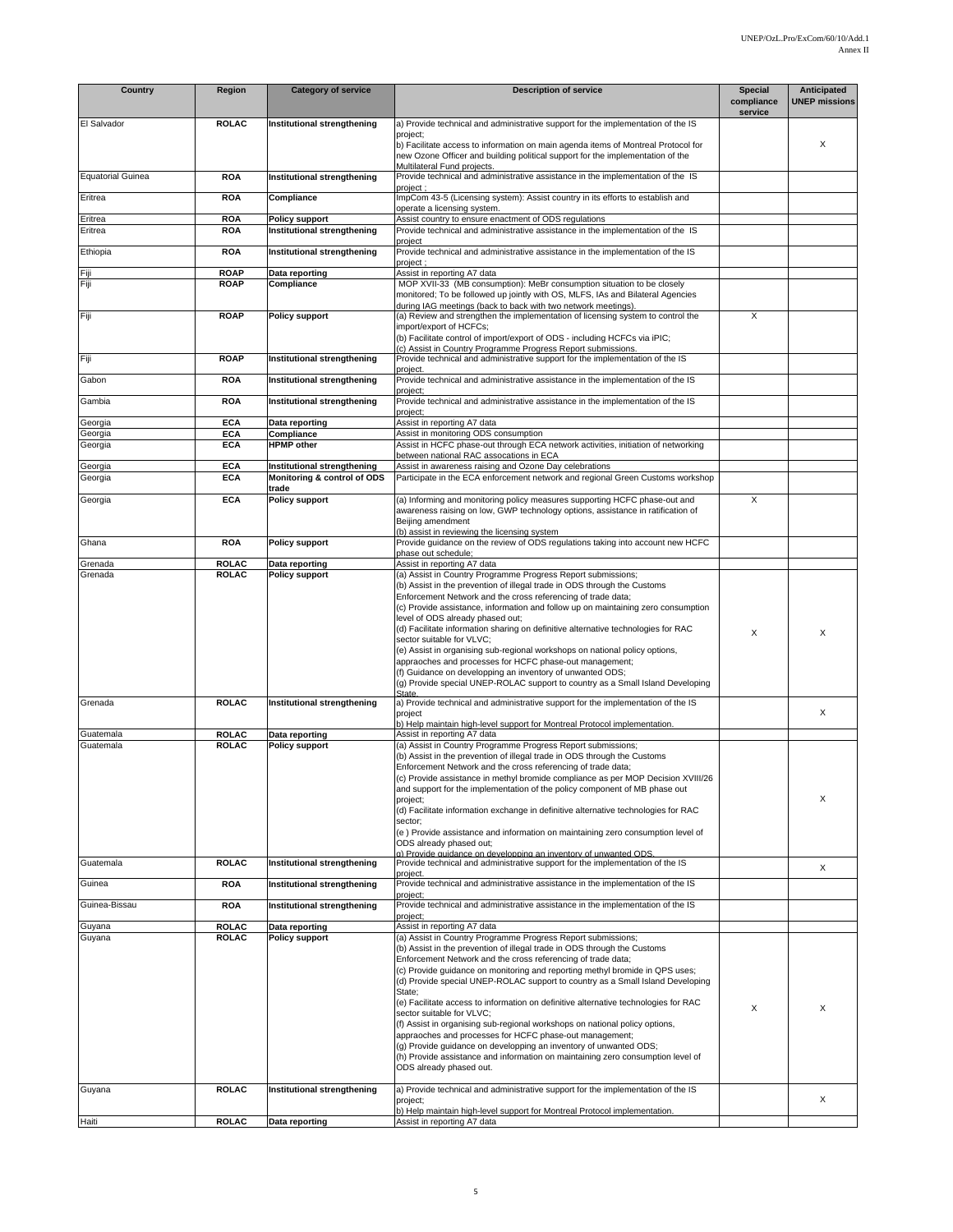| <b>Country</b>            | Region                       | <b>Category of service</b>              | <b>Description of service</b>                                                                                                                                                                                                                                                                                                                                                                                                                                                                                                                                                                                                                                                                                                   | <b>Special</b>          | Anticipated          |
|---------------------------|------------------------------|-----------------------------------------|---------------------------------------------------------------------------------------------------------------------------------------------------------------------------------------------------------------------------------------------------------------------------------------------------------------------------------------------------------------------------------------------------------------------------------------------------------------------------------------------------------------------------------------------------------------------------------------------------------------------------------------------------------------------------------------------------------------------------------|-------------------------|----------------------|
|                           |                              |                                         |                                                                                                                                                                                                                                                                                                                                                                                                                                                                                                                                                                                                                                                                                                                                 | compliance<br>service   | <b>UNEP missions</b> |
| Haiti                     | <b>ROLAC</b>                 | Policy support                          | (a) Assist in Country Programme Progress Report submissions;<br>(b) Assist in the prevention of illegal trade in ODS through the Customs<br><b>Enforcement Network;</b><br>(c) Assist in the ratification of Beijing Amendment;<br>(d) Assist in maintainig zero consumption of CFCs;<br>(e) Provide special UNEP-ROLAC support to country as a Least Developed Country<br>and Small Island Developing State;<br>(f) Facilitate information on definitive alternative technologies for RAC sector<br>suitable for VLVC:<br>(g) Help organise sub-regional workshops on national policy options, appraoches<br>and processes for HCFC phase-out management;<br>(h) Provide quidance on developping an inventory of unwanted ODS. | X                       | X                    |
| Haiti                     | <b>ROLAC</b>                 | Institutional strengthening             | (a) Provide technical and administrative support for the implementation of the IS<br>project:<br>(b) Assist in the prevention of illegal trade in ODS through the Customs<br>Enforcement Network and the cross referencing of trade data;<br>(c) Continue building political support and national capacities for the<br>implementation of projects.                                                                                                                                                                                                                                                                                                                                                                             |                         | X                    |
| Haiti                     | <b>ROLAC</b>                 | Other                                   | (a) Work with NOU and the government to re-establish NOU following the<br>earthquake disaster.<br>(b) Assess situation vis-a-vis Montreal Protocol operation.<br>(c) Work with Montreal Protocol family of institutions and other UN entities to assist<br>NOU.                                                                                                                                                                                                                                                                                                                                                                                                                                                                 |                         |                      |
| Honduras<br>Honduras      | <b>ROLAC</b><br><b>ROLAC</b> | Data reporting<br><b>Policy support</b> | Assist in reporting A7 data<br>(a) Assist in Country Programme Progress Report submissions;                                                                                                                                                                                                                                                                                                                                                                                                                                                                                                                                                                                                                                     |                         |                      |
|                           |                              |                                         | (b) Assist in the prevention of illegal trade in ODS through the Customs<br>Enforcement Network and the cross referencing of trade data;<br>(c) Facilitate access to information on definitive alternative technologies for RAC<br>sector;<br>(d) Provide assistance and information on maintaining zero consumption level of<br>ODS already phased out;<br>(e) Provide quidance on developping an inventory of unwanted ODS;<br>(f) Provide guidance on monitoring and reporting on methyl bromide QPS uses.                                                                                                                                                                                                                   | Х                       | X                    |
| Honduras                  | <b>ROLAC</b>                 | Institutional strengthening             | Provide technical and administrative support for the implementation of the IS<br>project.                                                                                                                                                                                                                                                                                                                                                                                                                                                                                                                                                                                                                                       |                         | X                    |
| India<br>India            | <b>ROAP</b><br><b>ROAP</b>   | Data reporting<br><b>Policy support</b> | Assist in reporting A7 data<br>(a) Facilitate export licensing through iPIC in 2010 - include HCFCs and MDIs in                                                                                                                                                                                                                                                                                                                                                                                                                                                                                                                                                                                                                 | X                       | X                    |
|                           |                              |                                         | iPIC:<br>(b) Assistance in prevention of illegal trade with ODS through the Customs<br>Enforcement Network and the cross referencing of trade data.<br>(c) Provide assistance in ODS phaseout in Military applications including Halons;<br>(d) Define mechanisms for continued training of customs through on-line training<br>and activities for including HPMPs in the on-line module;<br>(e) Organise border dialogue on controlling & monitoring ODS trade between India,<br>Bangladesh, Bhutan and Nepal in Kolkatta in April 2010;<br>(f) Assist in implementing Technical Assistance activities relating to CFC production<br>sector - activities needed post 2010.                                                     |                         |                      |
| India                     | <b>ROAP</b>                  | <b>ODS Destruction</b>                  | (a) ODS Destruction: Project at Alang shipbreaking cluster;                                                                                                                                                                                                                                                                                                                                                                                                                                                                                                                                                                                                                                                                     |                         |                      |
| India                     | <b>ROAP</b>                  | <b>TPMP/NPP</b>                         | (a) CFC MDI phaseout: EUN Nomination preparation support for 2011, and<br>assistance in monitoring and reporting EUNs for 2010 and 2011.                                                                                                                                                                                                                                                                                                                                                                                                                                                                                                                                                                                        | X                       | X                    |
| Indonesia                 | <b>ROAP</b>                  | <b>Policy support</b>                   | (a) Review and strengthen the implementation of licensing system to control the<br>import/export of HCFCs;<br>(b) Facilitate control of import/export of ODS - including HCFCs via iPIC;                                                                                                                                                                                                                                                                                                                                                                                                                                                                                                                                        | X                       |                      |
| Iran, Islamic Republic of | <b>ROAP</b>                  | Data reporting                          | Assist in reporting A7 data                                                                                                                                                                                                                                                                                                                                                                                                                                                                                                                                                                                                                                                                                                     |                         |                      |
| Iran, Islamic Republic of | <b>ROAP</b>                  | Compliance                              | a) CFC consumption in MDI manufacturing (no compliance<br>decision/recommendation): UNEP in cooperation with UNIDO monitoring<br>implementation of CFC MDI phaseout project; Assistance in monitoring EUN use<br>once approved.<br>b) MOP XIX-27 (CTC consumption): UNEP in cooperation with UNDP and UNIDO<br>monitoring implementation of regulatory measures for CTC phaseout; Work with the<br>country on identifying alternatives to CTC in laboratory and analytical uses based<br>on draft recommendations presented in Annex A of 29th OEWG report; CTC use in<br>laboratory and analytical applications to be discussed in Network meetings.                                                                           |                         |                      |
| Iran, Islamic Republic of | <b>ROAP</b>                  | Policy support                          | (b) Organisation of high-level Ministerial consultations on Tehran dialogue on ODS<br>trade control with Pakistan-Turkmenistan-Afghanistan and follow-up on the<br>recommendations of the Teheran dialogue;<br>(c) Assist Ozone Secretariat in following up on the action plan for compliance<br>pursuant to MOP Decision XVI/20, Decision XIX/27.                                                                                                                                                                                                                                                                                                                                                                              | $\overline{\mathsf{x}}$ | X                    |
| Iran, Islamic Republic of | <b>ROAP</b>                  | <b>TPMP/NPP</b>                         | (a) Provide EUN support for 2011, and assistance in monitoring and reporting<br>EUNs for 2010 and 201;<br>(b) 2010 Commemoration: Organise Scientific lecture on Ozone and Climate<br>linkages in context of HCFC phaseout;                                                                                                                                                                                                                                                                                                                                                                                                                                                                                                     | X                       |                      |
| Iraq                      | <b>ROWA</b>                  | <b>Policy support</b>                   | Provide technical advice on implementing the temporary licensing system to ensure<br>a stop in CFC importation post Jan 2010 as well as introduce legal advice in the<br>development of the comprehensive ODS legislation.                                                                                                                                                                                                                                                                                                                                                                                                                                                                                                      | X                       |                      |
| Iraq                      | <b>ROWA</b>                  | Institutional strengthening             | (a) Provide support to the newly established NOU by providing technical assistance<br>to Ozone officer in day-to-day operation, preparatin of reports and financial<br>reporting requirements.<br>(b) Liaise with MoE/NOU to overcome the difficulties related to financial transactions<br>to Iraq and explore all possible options.                                                                                                                                                                                                                                                                                                                                                                                           |                         |                      |
| Iraq                      | <b>ROWA</b>                  | <b>TPMP/NPP</b>                         | Ensure timely implmentation of the NPP of Iraq and help country to benefit from the<br>experience of neighbouring countries particularly in starting up key activities such as<br>train-the-trainers in customs and refrigeration good practices                                                                                                                                                                                                                                                                                                                                                                                                                                                                                |                         |                      |
| Jamaica                   | <b>ROLAC</b>                 | Data reporting                          | Assist in reporting A7 data                                                                                                                                                                                                                                                                                                                                                                                                                                                                                                                                                                                                                                                                                                     |                         |                      |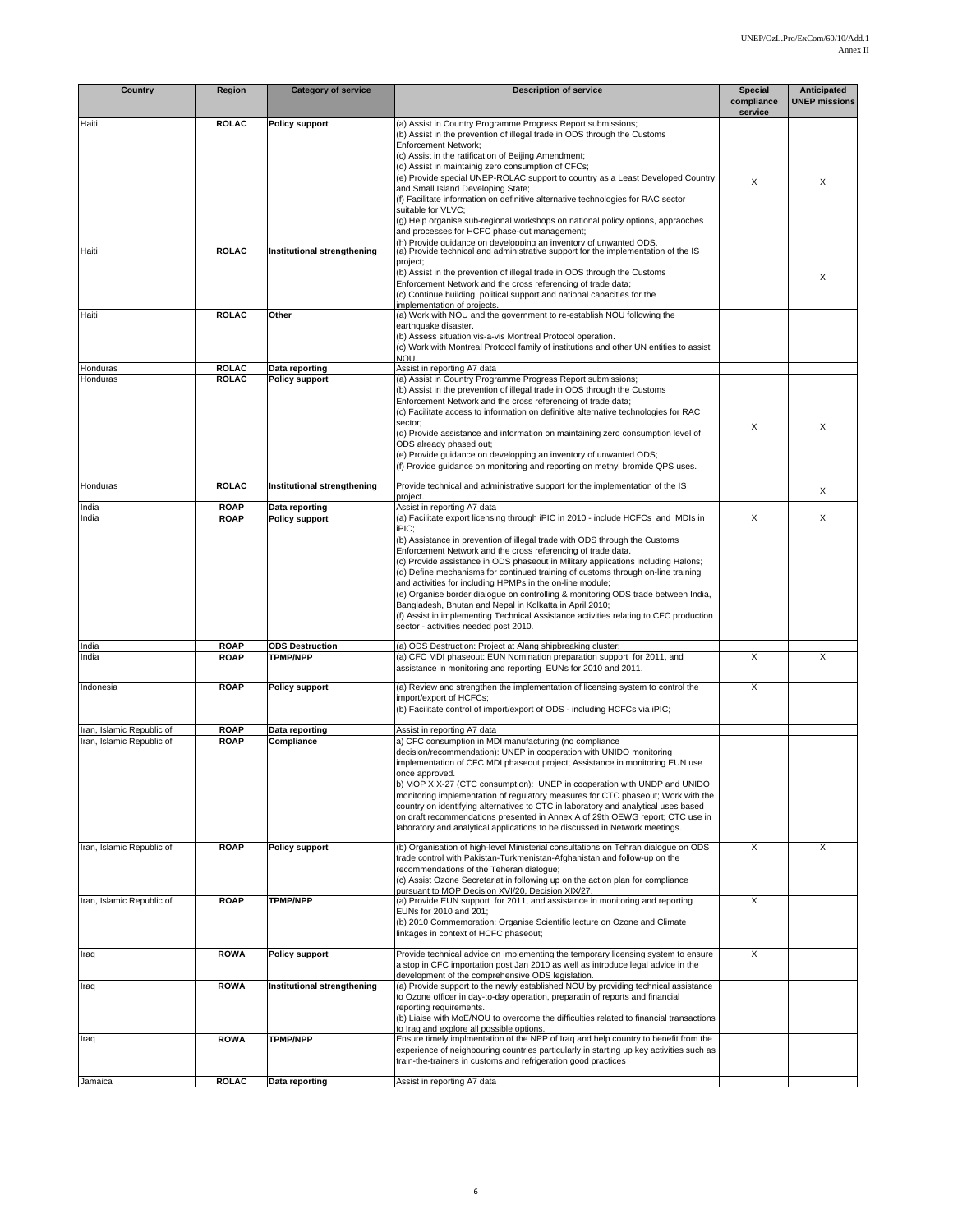| Country                             | Region                     | <b>Category of service</b>                | <b>Description of service</b>                                                                                                                                  | <b>Special</b><br>compliance | Anticipated<br><b>UNEP missions</b> |
|-------------------------------------|----------------------------|-------------------------------------------|----------------------------------------------------------------------------------------------------------------------------------------------------------------|------------------------------|-------------------------------------|
| Jamaica                             | <b>ROLAC</b>               | <b>Policy support</b>                     | (a) Assist in Country Programme Progress Report submissions;                                                                                                   | service                      |                                     |
|                                     |                            |                                           | (b) Assist in the prevention of illegal trade in ODS through the Customs                                                                                       |                              |                                     |
|                                     |                            |                                           | Enforcement Network and the cross referencing of trade data;<br>(c) Provide guidance on monitoring and reporting methyl bromide in QPS uses;                   |                              |                                     |
|                                     |                            |                                           | (d) Provide special UNEP-ROLAC support to country as a Small Island Developing                                                                                 |                              |                                     |
|                                     |                            |                                           | State:                                                                                                                                                         |                              |                                     |
|                                     |                            |                                           | (e) Facilitate access to information on definitive alternative technologies for RAC<br>sector suitable for VLVC;                                               | X                            | X                                   |
|                                     |                            |                                           | (f) Help organise sub-regional workshops on national policy options, appraoches                                                                                |                              |                                     |
|                                     |                            |                                           | and processes for HCFC phase-out management;                                                                                                                   |                              |                                     |
|                                     |                            |                                           | (g) Provide guidance on developping an inventory of unwanted ODS;<br>(h) Provide assistance and information on maintaining zero consumption level of           |                              |                                     |
|                                     |                            |                                           | ODS already phased out.                                                                                                                                        |                              |                                     |
| Jamaica                             | <b>ROLAC</b>               | <b>Institutional Strengthening</b>        | Provide technical and administrative support for the implementation of the IS                                                                                  |                              |                                     |
|                                     |                            |                                           | project.                                                                                                                                                       |                              | X                                   |
| Jordan                              | <b>ROWA</b>                | <b>Policy support</b>                     | Assist the NOU in organising training on ODS control and legislation enforcement                                                                               | X                            |                                     |
| Jordan                              | <b>ROWA</b>                | Other                                     | Coordinate with NOU to assist Iraq in implementing phase-out activities and                                                                                    | X                            | X                                   |
| Kenya                               | <b>ROA</b>                 | <b>Policy support</b>                     | transferring Jordan's experience<br>Provide guidance on the review of ODS regulations taking into account new HCFC                                             |                              |                                     |
|                                     |                            |                                           | phase out schedule;                                                                                                                                            |                              |                                     |
| Kenya                               | <b>ROA</b>                 | Institutional strengthening               | Provide technical and administrative assistance in the implementation of the IS<br>project;                                                                    |                              |                                     |
| Kiribati                            | <b>ROAP</b>                | Data reporting                            | Assist in reporting A7 data                                                                                                                                    |                              |                                     |
| Kiribati                            | <b>ROAP</b>                | <b>Policy support</b>                     | (a) Assist the country in getting the draft passed its legislation system;<br>(b) Assist in CP progress reprot preparation.                                    |                              |                                     |
| Kiribati                            | <b>ROAP</b>                | Institutional strengthening               | (a) Provide technical and administrative support for the implementation of the IS                                                                              |                              |                                     |
|                                     |                            |                                           | project;                                                                                                                                                       |                              |                                     |
| Korea, DPR                          | <b>ROAP</b>                | Data reporting                            | (b) Help maintain high-level support for Montreal Protocol implementation.<br>(a) Assistance in Article 7 data (MOP XXI-14) and Country Programme Progress     | X                            |                                     |
|                                     |                            |                                           | Report submissions:<br>(a) South-South cooperation visit to China or Thailand on PMU management and                                                            | X                            |                                     |
| Korea, DPR                          | <b>ROAP</b>                | <b>Policy support</b>                     | servicing sector.                                                                                                                                              |                              |                                     |
| Korea, DPR                          | <b>ROAP</b>                | Institutional strengthening               | (a) Technical and administrative support for the implementation of the IS project;                                                                             |                              |                                     |
|                                     |                            |                                           | (b) Technical assistance to manage IS and submission of IS renewal after<br>addressing funds transfer issues raised during 58th ExCom (Decision 58/10).        |                              |                                     |
|                                     |                            |                                           |                                                                                                                                                                |                              |                                     |
| Korea, DPR<br>Korea, DPR            | <b>ROAP</b><br><b>ROAP</b> | <b>ODS Destruction</b><br><b>TPMP/NPP</b> | (a) Participate in the regional ODS destruction project.<br>(a) 2010 Commemoration: Organise Scientific lecture on Ozone and Climate                           |                              |                                     |
|                                     |                            |                                           | linkages in context of HCFC phaseout                                                                                                                           |                              |                                     |
| Korea, Republic of                  | <b>ROAP</b>                | <b>Policy support</b>                     | (a) Facilitate export licensing through iPIC in 2010 - include HCFCs and MDIs in                                                                               | X                            |                                     |
|                                     |                            |                                           | iPIC:                                                                                                                                                          |                              |                                     |
|                                     |                            |                                           | (b) Help establish CTC export monitoring / information exchange with Pakistan in                                                                               |                              |                                     |
|                                     |                            |                                           | collaboration with Samsung as part of Ulaan Baatar Declaration on public private<br>partnership with ODS manufacturers;                                        |                              |                                     |
|                                     |                            |                                           | (c) HCFC survey / phase out management plan preparation - technical assistance                                                                                 |                              |                                     |
|                                     |                            |                                           | through ROAP CAP Staff;<br>(d) South-south cooperation: Assist ROK in strengthening four refrigeration                                                         |                              |                                     |
|                                     |                            |                                           | technical training institutes in Afghanistan - for training on HCFC phaseout issues;                                                                           |                              |                                     |
|                                     |                            |                                           | (e) Provide support to network meetings.                                                                                                                       |                              |                                     |
| Kuwait                              | <b>ROWA</b>                | <b>Policy support</b>                     | Support or the review and update of the national ODS legislation as part of TPMP &                                                                             |                              | X                                   |
| Kuwait                              | <b>ROWA</b>                | Institutional strengthening               | HPMP to achieve post 2010 commitments<br>Start implementing first year of phase III of ISP and prepare for Phase IV end of                                     |                              |                                     |
|                                     |                            |                                           | 2010; or request 2nd year of phase III based on ImpCom recommendation 59/47                                                                                    |                              |                                     |
|                                     | <b>ROWA</b>                | Other                                     |                                                                                                                                                                | X                            | X                                   |
| Kuwait                              |                            |                                           | Assist Kuwait in conducting a survey of and reporting on the uses of MB and<br>projecting QPS applications and opportunities to adopt alternatives             |                              |                                     |
| Kyrgyzstan                          | <b>ECA</b>                 | Data reporting                            | Assist in reporting A7 data                                                                                                                                    |                              |                                     |
| Kyrgyzstan<br>Kyrgyzstan            | <b>ECA</b><br>ECA          | Compliance<br>HPMP other                  | Monitoring ODS consumption,<br>(a) Provide assistance in HCFC phase-out through ECA network activities and                                                     |                              | х                                   |
|                                     |                            |                                           | implementation of HPMP non-investment components in close coordination with                                                                                    |                              |                                     |
|                                     |                            |                                           | lead agency,<br>(b) Initiate networking between national RAC assocations in ECA                                                                                |                              |                                     |
| Kyrgyzstan                          | <b>ECA</b>                 | Institutional strengthening               | Provide assistance in implementing IS project including awareness raising and                                                                                  |                              |                                     |
| Kyrgyzstan                          | <b>ECA</b>                 | Monitoring & control of ODS               | Ozone Day celebrations, preparation of IS renewal<br>Participate in the ECA enforcement network and regional Green Customs workshop                            |                              |                                     |
|                                     |                            | trade                                     |                                                                                                                                                                |                              |                                     |
| Kyrgyzstan                          | <b>ECA</b>                 | <b>Policy support</b>                     | (a) Informing and monitoring policy measures supporting HCFC phase-out and                                                                                     |                              |                                     |
|                                     |                            |                                           | awareness raising on low GWP technology options<br>(b) assistance in reviewing licensing system                                                                |                              |                                     |
| Kyrgyzstan                          | <b>ECA</b>                 | <b>TPMP/NPP</b>                           | ECA network activities to share experiences on TPMP implementation,                                                                                            |                              |                                     |
| Lao People's Democratic<br>Republic | <b>ROAP</b>                | Data reporting                            | Assist in reporting A7 data                                                                                                                                    |                              |                                     |
| Lao People's Democratic             | <b>ROAP</b>                | Policy support                            | a) Review and strengthen the implementation of licensing system to control the                                                                                 | X                            | X                                   |
| Republic                            |                            |                                           | import/export of HCFCs.<br>b) Facilitate control of import/export of ODS - including HCFCs via iPIC;                                                           |                              |                                     |
|                                     |                            |                                           | c) Border dialoque on controlling & monitoring ODS trade between Cambodia, Lao                                                                                 |                              |                                     |
|                                     |                            |                                           | PDR, Thailand and Vietnam;<br>d) Assist in Country Programme Progress Report submissions                                                                       |                              |                                     |
| Lao People's Democratic             | <b>ROAP</b>                | Institutional strengthening               | Provide technical and administrative support for the implementation of the IS                                                                                  |                              |                                     |
| Republic<br>Lao People's Democratic | <b>ROAP</b>                | <b>ODS Destruction</b>                    | project.<br>(a) Participate in the regional ODS destruction project.                                                                                           |                              |                                     |
| Republic                            |                            |                                           |                                                                                                                                                                |                              |                                     |
| Lebanon                             | <b>ROWA</b>                | Other                                     | Work with NOU to support the WCO regional GCI meeting to ensure inclusion of<br>the regional prespective and discuss how to benefit from/take advantage of the | X                            | X                                   |
|                                     |                            |                                           | WCO regional training center in Beirut                                                                                                                         |                              |                                     |
| Lesotho                             | <b>ROA</b>                 | <b>Policy support</b>                     | Provide guidance on the review of ODS regulations taking into account new HCFC<br>phase out schedule;                                                          |                              |                                     |
| Lesotho                             | <b>ROA</b>                 | Institutional strengthening               | Provide technical and administrative assistance in the implementation of the IS                                                                                |                              |                                     |
| Liberia                             | <b>ROA</b>                 | Policy support                            | project;<br>Provide guidance in the review of ODS regulations taking into account new HCFC                                                                     |                              |                                     |
|                                     |                            |                                           | phase out schedule;                                                                                                                                            |                              |                                     |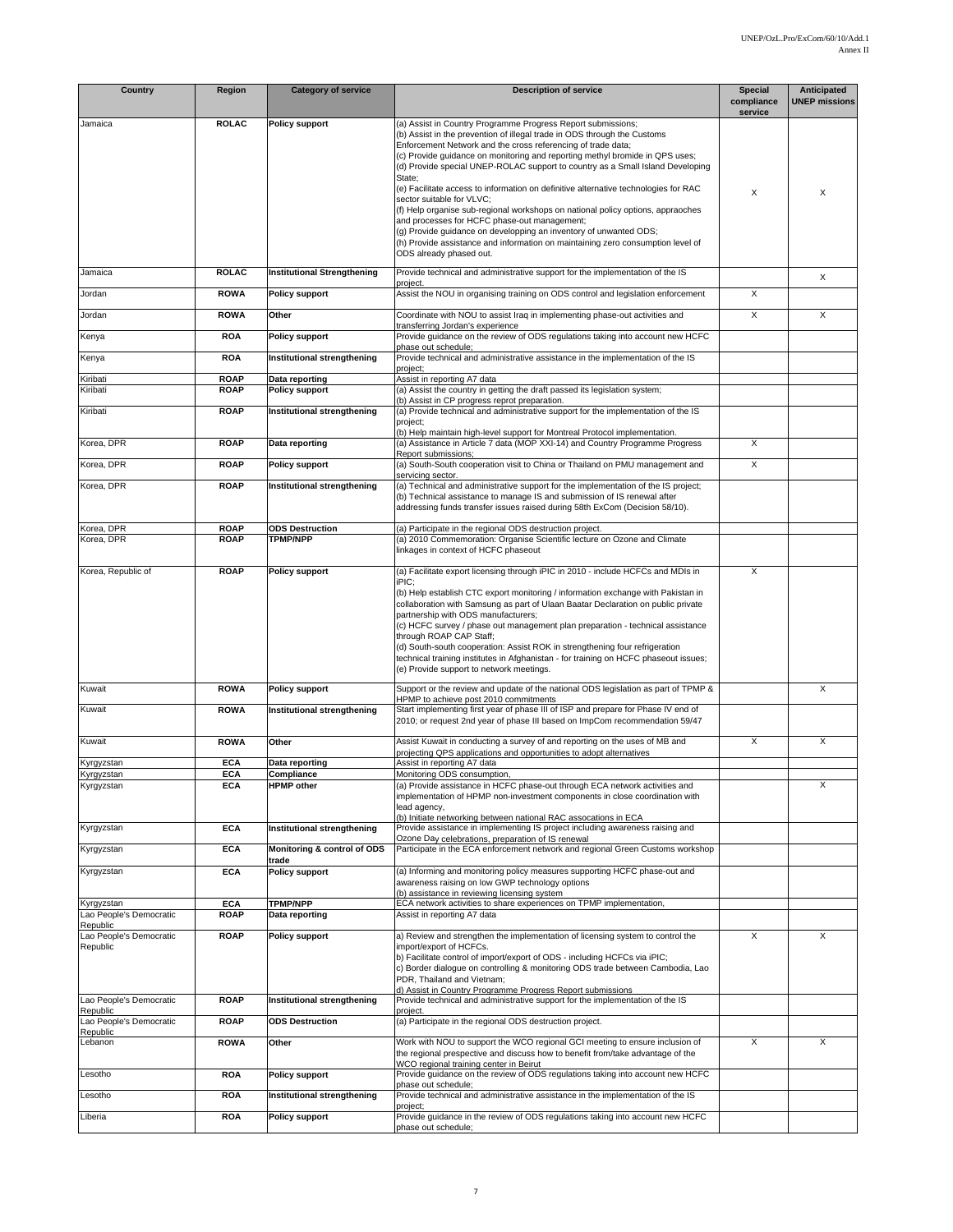| <b>Country</b>                     | Region                   | <b>Category of service</b>                                 | <b>Description of service</b>                                                                                                                                                                                                                                                                                                                                                                                              | Special<br>compliance | <b>Anticipated</b><br><b>UNEP missions</b> |
|------------------------------------|--------------------------|------------------------------------------------------------|----------------------------------------------------------------------------------------------------------------------------------------------------------------------------------------------------------------------------------------------------------------------------------------------------------------------------------------------------------------------------------------------------------------------------|-----------------------|--------------------------------------------|
| Liberia                            | <b>ROA</b>               | Institutional strengthening                                | Provide technical and administrative assistance for the implementation of the IS                                                                                                                                                                                                                                                                                                                                           | service               |                                            |
| Libyan Arab Jamahiriya             | <b>ROA</b>               | <b>Policy support</b>                                      | project;<br>Provide guidance on the review of ODS regulations taking into account new HCFC                                                                                                                                                                                                                                                                                                                                 |                       |                                            |
| Macedonia FYR                      | <b>ECA</b>               | Data reporting                                             | phase out schedule;<br>Assist in reporting A7 data                                                                                                                                                                                                                                                                                                                                                                         |                       |                                            |
| Macedonia FYR                      | <b>ECA</b>               | Compliance                                                 | Monitoring ODS consumption,                                                                                                                                                                                                                                                                                                                                                                                                |                       |                                            |
| Macedonia FYR                      | <b>ECA</b>               | <b>HPMP</b> other                                          | Provide assistance in HCFC phase-out through ECA network activities, initiation of<br>networking between national RAC assocations in ECA                                                                                                                                                                                                                                                                                   |                       |                                            |
| Macedonia FYR<br>Macedonia FYR     | <b>ECA</b><br><b>ECA</b> | Institutional strengthening<br>Monitoring & control of ODS | Provide assistance in awareness raising and Ozone Day celebrations<br>Facilitate participation in ECA enforcement network and regional Green Customs                                                                                                                                                                                                                                                                       |                       |                                            |
| Macedonia FYR                      | <b>ECA</b>               | trade<br><b>Policy support</b>                             | workshops<br>(a) Help inform and monitor policy measures supporting HCFC phase-out and                                                                                                                                                                                                                                                                                                                                     |                       |                                            |
|                                    |                          |                                                            | awareness raising on low GWP technology options<br>(b) Assist in reviewing the licensing system                                                                                                                                                                                                                                                                                                                            |                       |                                            |
| Madagascar                         | <b>ROA</b>               | Institutional strengthening                                | Provide technical and administrative assistance for the implementation of the IS<br>project                                                                                                                                                                                                                                                                                                                                |                       |                                            |
| Malawi                             | <b>ROA</b>               | Institutional strengthening                                | Provide technical and administrative assistance in the implementation of the IS<br>project                                                                                                                                                                                                                                                                                                                                 |                       |                                            |
| Malaysia                           | <b>ROAP</b>              | <b>Policy support</b>                                      | (a) Review and strengthen the implementation of licensing system to control the<br>import/export of HCFCs;<br>(b) Facilitate controlling of import/export of ODS - including HCFCs via iPIC.                                                                                                                                                                                                                               | X                     |                                            |
| Maldives                           | <b>ROAP</b>              | Data reporting                                             | Assist in reporting A7 data and Country Programme Progress Report submissions                                                                                                                                                                                                                                                                                                                                              |                       |                                            |
| Maldives                           | <b>ROAP</b>              | Compliance                                                 | MOP XV-37 (CFC consumption): UNEP in cooperation with UNDP expeditiously                                                                                                                                                                                                                                                                                                                                                   |                       |                                            |
|                                    |                          |                                                            | implement TPMP - work closely with the country to identify fast-track mechanism for<br>implementing measures to address remaining CFC uses; To be followed up jointly<br>with OS, MLFS, IAs and Bilateral Agencies during IAG meetings (back to back with<br>two network meetings)                                                                                                                                         |                       |                                            |
| Maldives                           | <b>ROAP</b>              | <b>Policy support</b>                                      | Assist in the prevention of illegal trade with ODS through the Customs Enforcement<br>Network and the cross referencing of trade data;                                                                                                                                                                                                                                                                                     | X                     |                                            |
| Maldives                           | <b>ROAP</b>              | Institutional strengthening                                | (a) Technical and administrative support for the implementation of the IS project<br>and submit IS renewal request to 61st Excom;<br>(b) Follow-up on CFC MDI phaseout related awareness activities;                                                                                                                                                                                                                       | X                     |                                            |
| Maldives                           | <b>ROAP</b>              | <b>ODS Destruction</b>                                     | (a) ODS Destruction: participate in the the regional project on ODS destruction;                                                                                                                                                                                                                                                                                                                                           |                       |                                            |
| <b>Maldives</b>                    | <b>ROAP</b>              | <b>TPMP/NPP</b>                                            | (a) 2010 Commemoration: Organise Scientific lecture on Ozone and Climate<br>linkages;<br>(b) Ozone Friendly resort implementation assistance in collobroation with TERI;                                                                                                                                                                                                                                                   |                       |                                            |
| Mali                               | <b>ROA</b>               | Institutional strengthening                                | Provide technical and administrative assistance in the implementation of the IS<br>project                                                                                                                                                                                                                                                                                                                                 |                       |                                            |
| Marshall Islands                   | <b>ROAP</b>              | Data reporting                                             | Assist in reporting A7 data                                                                                                                                                                                                                                                                                                                                                                                                |                       |                                            |
| Marshall Islands                   | <b>ROAP</b>              | <b>Policy support</b>                                      | (a) Assist the country in developing a policy related to the disposal of unwanted<br>CFC-12:<br>(b) Assist in Country Programme Progress Report submissions.                                                                                                                                                                                                                                                               |                       |                                            |
| Marshall Islands                   | <b>ROAP</b>              | Institutional strengthening                                | a) Provide technical and administrative support for the implementation of the IS<br>project;                                                                                                                                                                                                                                                                                                                               |                       |                                            |
| Mauritania                         | <b>ROA</b>               | Institutional strengthening                                | b) Help maintain high-level support for Montreal Protocol implementation.<br>Provide technical and administrative assistance in the implementation of the IS                                                                                                                                                                                                                                                               |                       |                                            |
| Mauritius                          | <b>ROA</b>               | <b>Policy support</b>                                      | project<br>Provide guidance on the review of ODS regulations taking into account new HCFC                                                                                                                                                                                                                                                                                                                                  |                       |                                            |
| Mauritius                          | <b>ROA</b>               | Institutional strengthening                                | phase out schedule;<br>Provide technical and administrative assistance in the implementation of the IS                                                                                                                                                                                                                                                                                                                     |                       |                                            |
|                                    |                          |                                                            | project                                                                                                                                                                                                                                                                                                                                                                                                                    |                       |                                            |
| Mexico                             | <b>ROLAC</b>             | <b>Policy support</b>                                      | (a) Follow-up on the requirements under the Ozone and Multilateral Fund<br>Secretariats for CP Progress Report submission;<br>(b) Assist in the prevention of illegal trade with ODS through the Customs<br>Enforcement Network and the cross referencing of trade data;<br>c) Follow up on ImpCom recommendation 42/21;<br>(d) Facilitate access to information on definitive alternative technologies for RAC<br>sector. | X                     |                                            |
| Micronesia, Federated States<br>of | <b>ROAP</b>              | Data reporting                                             | Assist in reporting A7 data                                                                                                                                                                                                                                                                                                                                                                                                |                       |                                            |
| Micronesia, Federated States<br>of | <b>ROAP</b>              | <b>Policy support</b>                                      | a) Assist Ozone Secretariat in following up on the action plan for compliance<br>pursuant to MOP decision XXI/19 (ODS regulation approval) and ImpCom<br>recommendation 43/6 (CFC consumption);<br>b) Assist the country in refining and passing the ODS regulation;<br>c) Assist the development and submission of CP progress report.                                                                                    |                       |                                            |
| Micronesia, Federated States<br>of | <b>ROAP</b>              | Institutional strengthening                                | (a) Provide technical and administrative support for the implementation of the IS<br>project;<br>(b) Help maintain high-level support for Montreal Protocol implementation.                                                                                                                                                                                                                                                |                       |                                            |
| Moldova                            | <b>ECA</b>               | Data reporting                                             | Assist in reporting A7 data                                                                                                                                                                                                                                                                                                                                                                                                |                       |                                            |
| Moldova                            | <b>ECA</b>               | Compliance                                                 | Assist in monitoring ODS consumption,                                                                                                                                                                                                                                                                                                                                                                                      |                       |                                            |
| Moldova                            | <b>ECA</b>               | <b>HPMP</b> other                                          | Assist in HCFC phase-out through ECA network activities, initiation of networking<br>between national RAC assocations in ECA                                                                                                                                                                                                                                                                                               |                       |                                            |
| Moldova                            | <b>ECA</b>               | Institutional strengthening                                | Assist in implementing IS project including awareness raising and Ozone Day<br>celebrations, preparation of IS renewal                                                                                                                                                                                                                                                                                                     |                       |                                            |
| Moldova                            | <b>ECA</b>               | Monitoring & control of ODS<br>trade                       | Participate in the ECA enforcement network and regional Green Customs workshop                                                                                                                                                                                                                                                                                                                                             |                       |                                            |
| Moldova                            | <b>ECA</b>               | <b>Policy support</b>                                      | (a) Assist in informing and monitoring policy measures supporting HCFC phase-out<br>and awareness raising on low GWP technology options                                                                                                                                                                                                                                                                                    |                       |                                            |
| Moldova                            | <b>ECA</b>               | <b>TPMP/NPP</b>                                            | (b) assist in reviewing the licensing system<br>Organise ECA network activities to share experiences on TPMP implementation,                                                                                                                                                                                                                                                                                               |                       | X                                          |
| Mongolia                           | <b>ROAP</b>              | Data reporting                                             | Assist in reporting A7 data and Country Programme Progress Report submissions                                                                                                                                                                                                                                                                                                                                              |                       |                                            |
|                                    |                          |                                                            |                                                                                                                                                                                                                                                                                                                                                                                                                            |                       |                                            |
| Mongolia                           | <b>ROAP</b>              | <b>Policy support</b>                                      | (a) Assist in the prevention of illegal trade in ODS through the Customs<br><b>Enforcement Network;</b><br>(b) Organise China-Mongolia dialogue to fllow up on the recommendations of<br>Urumqi dialogue.                                                                                                                                                                                                                  | X                     |                                            |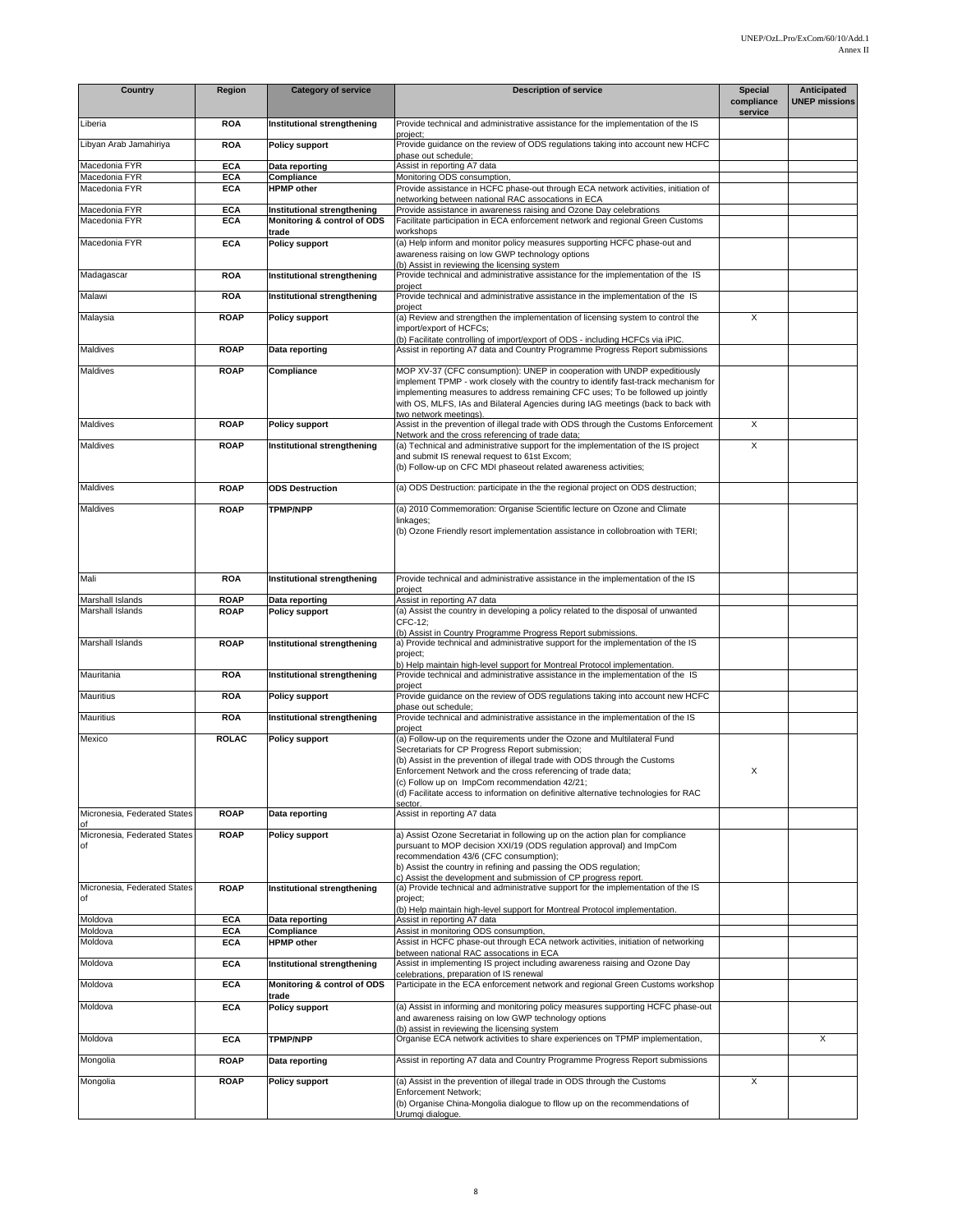| Country                  | Region                     | <b>Category of service</b>                                 | <b>Description of service</b>                                                                                                                                                                                                                                                                                                                                                                                                                                                                                                                                                                            | <b>Special</b><br>compliance<br>service | Anticipated<br><b>UNEP missions</b> |
|--------------------------|----------------------------|------------------------------------------------------------|----------------------------------------------------------------------------------------------------------------------------------------------------------------------------------------------------------------------------------------------------------------------------------------------------------------------------------------------------------------------------------------------------------------------------------------------------------------------------------------------------------------------------------------------------------------------------------------------------------|-----------------------------------------|-------------------------------------|
| Mongolia                 | <b>ROAP</b>                | Institutional strengthening                                | Provide technical assistance in managing the IS - to include follow-up on CFC MDI<br>phaseout awareness activities. Submit IS renewal request to 61st Excom.                                                                                                                                                                                                                                                                                                                                                                                                                                             |                                         |                                     |
| Mongolia<br>Mongolia     | <b>ROAP</b><br><b>ROAP</b> | <b>ODS Destruction</b><br>Other                            | (a) Participate in the the regional project on ODS destruction;<br>(a) 2010 Commemoration: Organise Scientific lecture on Ozone and Climate                                                                                                                                                                                                                                                                                                                                                                                                                                                              | X                                       |                                     |
|                          |                            |                                                            | linkages in the context of HCFC phaseout.                                                                                                                                                                                                                                                                                                                                                                                                                                                                                                                                                                |                                         |                                     |
| Montenegro               | <b>ECA</b>                 | Data reporting                                             | Assist in reporting A7 data                                                                                                                                                                                                                                                                                                                                                                                                                                                                                                                                                                              |                                         |                                     |
| Montenegro<br>Montenegro | <b>ECA</b><br><b>ECA</b>   | Compliance<br><b>HPMP</b> other                            | Monitoring ODS consumption<br>Assist in HCFC phase-out through ECA network activities, initiation of networking                                                                                                                                                                                                                                                                                                                                                                                                                                                                                          |                                         |                                     |
|                          |                            |                                                            | between national RAC assocations in ECA                                                                                                                                                                                                                                                                                                                                                                                                                                                                                                                                                                  |                                         |                                     |
| Montenegro<br>Montenegro | <b>ECA</b><br><b>ECA</b>   | Institutional strengthening<br>Monitoring & control of ODS | Assist in awareness raising and Ozone Day celebrations<br>Facilitate participation in ECA enforcement network and regional Green Customs                                                                                                                                                                                                                                                                                                                                                                                                                                                                 |                                         |                                     |
|                          |                            | trade                                                      | workshop                                                                                                                                                                                                                                                                                                                                                                                                                                                                                                                                                                                                 |                                         |                                     |
| Montenegro               | <b>ECA</b>                 | <b>Policy support</b>                                      | (a) Assist in informing and monitoring policy measures supporting HCFC phase-out<br>(b) Awareness raising on low GWP technology options<br>(c) Assist in reviewing licesning system                                                                                                                                                                                                                                                                                                                                                                                                                      |                                         |                                     |
| Morocco                  | <b>ROA</b>                 | <b>Policy support</b>                                      | Provide quidance on the review of ODS regulations taking into account new HCFC                                                                                                                                                                                                                                                                                                                                                                                                                                                                                                                           |                                         |                                     |
| Morocco                  | <b>ROA</b>                 | Institutional strengthening                                | phase out schedule;<br>Provide technical and administrative assistance in the implementation of the IS<br>project (Phase IV)                                                                                                                                                                                                                                                                                                                                                                                                                                                                             |                                         |                                     |
| Mozambique               | <b>ROA</b>                 | Institutional strengthening                                | Provide technical and administrative assistancein the implementation of the IS<br>project                                                                                                                                                                                                                                                                                                                                                                                                                                                                                                                |                                         |                                     |
| Myanmar<br>Myanmar       | <b>ROAP</b><br><b>ROAP</b> | Data reporting<br><b>Policy support</b>                    | Assist in reporting A7 data<br>(a) Assist in establishing and implementing the licensing system to control the                                                                                                                                                                                                                                                                                                                                                                                                                                                                                           | Χ                                       | X                                   |
|                          |                            |                                                            | import/export of ODS;                                                                                                                                                                                                                                                                                                                                                                                                                                                                                                                                                                                    |                                         |                                     |
|                          |                            |                                                            | (b) Assist country in ratifying remaining amendments;                                                                                                                                                                                                                                                                                                                                                                                                                                                                                                                                                    |                                         |                                     |
| Myanmar                  | <b>ROAP</b>                | Institutional strengthening                                | (c) Assist in Country Programme Progress Report submissions<br>Provide technical and administrative support for the implementation of the IS                                                                                                                                                                                                                                                                                                                                                                                                                                                             |                                         |                                     |
|                          |                            |                                                            | project.                                                                                                                                                                                                                                                                                                                                                                                                                                                                                                                                                                                                 |                                         |                                     |
| Namibia                  | <b>ROA</b>                 | <b>Policy support</b>                                      | Provide guidance on the review of ODS regulations taking into account new HCFC<br>phase out schedule:                                                                                                                                                                                                                                                                                                                                                                                                                                                                                                    | X                                       | X                                   |
| Namibia                  | <b>ROA</b>                 | Institutional strengthening                                | Provide technical and administrative assistance in the implementation of the IS<br>project (Phase IV)                                                                                                                                                                                                                                                                                                                                                                                                                                                                                                    |                                         |                                     |
| Nauru                    | <b>ROAP</b>                | Data reporting                                             | Assistance with data reporting obligations                                                                                                                                                                                                                                                                                                                                                                                                                                                                                                                                                               | X                                       |                                     |
| Nauru                    | <b>ROAP</b>                | <b>Policy support</b>                                      | Work with the country to obtaint the approval of the ODS regulation by its<br>Parliament.                                                                                                                                                                                                                                                                                                                                                                                                                                                                                                                |                                         | X                                   |
| Nauru                    | <b>ROAP</b>                | Institutional strengthening                                | (a) Technical and administrative support for the implementation of the IS project;<br>(b) Strengthening the National Ozone Unit for the Montreal Protocol implementation.<br>(c) Follow up on the implementation of MOP Decision XXI/14 for the 2008 data<br>report, as well as CP progress report for 2008;                                                                                                                                                                                                                                                                                             |                                         |                                     |
| Nepal                    | <b>ROAP</b>                | Data reporting                                             | Assist in reporting A7 data and Country Programme Progress Report submissions                                                                                                                                                                                                                                                                                                                                                                                                                                                                                                                            |                                         |                                     |
| Nepal                    | <b>ROAP</b>                | <b>Policy support</b>                                      | (a) Assist Ozone Secretariat in following up on the action plan submitted in                                                                                                                                                                                                                                                                                                                                                                                                                                                                                                                             | X                                       |                                     |
|                          |                            |                                                            | pursuance of MOP Decisions XIV/27 (CFC consumption) and XV/39 and 39th<br>ImpCom Recommendation 39/25 and strengthening the licensing system<br>implementation;<br>(b) Border dialogue on cross border customs cooperation with India in Kolkatta;<br>(c) Technical assistance for national stakeholders in the Ratification of Copenhagen<br>Amendment.<br>(d) Assist Bhutan in building capacity of refrigeration technicians                                                                                                                                                                          |                                         |                                     |
| Nepal                    | <b>ROAP</b>                | Institutional strengthening                                | (a) Provide technical assistance in IS project (Phase 5) - to include activities relating<br>to CFC MDI phaseout.<br>(b) Submit IS renewal request to 61st Excom.                                                                                                                                                                                                                                                                                                                                                                                                                                        |                                         |                                     |
| Nicaragua                | <b>ROLAC</b>               | Data reporting                                             | Assist in reporting A7 data                                                                                                                                                                                                                                                                                                                                                                                                                                                                                                                                                                              |                                         |                                     |
| Nicaragua                | <b>ROLAC</b>               | <b>Policy support</b>                                      | (a) Assist in Country Programme Progress Report submissions;<br>(b) Assist in the prevention of illegal trade with ODS through the Customs<br>Enforcement Network and the cross referencing of trade data;<br>(c) Assist in ratifying the Montreal and Beijing Amendments;<br>(d) Assist in maintainig zero consumption of ODS already phased out;<br>(e) Provide guidance on monitoring and reporting methyl bromide in QPS uses;<br>(f) Facilitate access to information on definitive alternative technologies for RAC<br>sector;<br>(g) Provide guidance on developing an inventory of unwanted ODS. | X                                       | X                                   |
| Nicaragua                | <b>ROLAC</b>               | Institutional strengthening                                | Provide technical and administrative support for the implementation of the IS<br>project.                                                                                                                                                                                                                                                                                                                                                                                                                                                                                                                |                                         | X                                   |
| Niger                    | <b>ROA</b>                 | Institutional strengthening                                | Provide technical and administrative assistance in the implementation of the IS<br>project                                                                                                                                                                                                                                                                                                                                                                                                                                                                                                               |                                         |                                     |
| Nigeria                  | <b>ROA</b>                 | <b>Policy support</b>                                      | Guidance on the review of ODS regulations taking into account the new HCFC<br>phase out schedule;                                                                                                                                                                                                                                                                                                                                                                                                                                                                                                        |                                         |                                     |
| Niue                     | <b>ROAP</b>                | Data reporting                                             | Assist in reporting A7 data                                                                                                                                                                                                                                                                                                                                                                                                                                                                                                                                                                              |                                         |                                     |
| Niue                     | <b>ROAP</b>                | <b>Policy support</b>                                      | (a) Licensing system: help strengthen the implementation of the permit system, and<br>to include HCFCs                                                                                                                                                                                                                                                                                                                                                                                                                                                                                                   |                                         |                                     |
| Niue                     | <b>ROAP</b>                | Institutional strengthening                                | (b) Assist in CP progress report preparation<br>Provide technical and administrative support for the implementation of the IS project                                                                                                                                                                                                                                                                                                                                                                                                                                                                    |                                         |                                     |
| Oman                     | <b>ROWA</b>                | <b>Policy support</b>                                      | Support to review and update the national ODS legislation as part of HPMP to<br>achieve post 2010 commitments                                                                                                                                                                                                                                                                                                                                                                                                                                                                                            |                                         |                                     |
| Oman                     | <b>ROWA</b>                | Other                                                      | Assist Oman in conducting a survey and reporting on the MB use and projection in<br>QPS applications and opportunities to adopt alternatives as well as handling special                                                                                                                                                                                                                                                                                                                                                                                                                                 | X                                       | X                                   |
| Pakistan                 | <b>ROAP</b>                | Data reporting                                             | cases of large old MB stock<br>Assist in reporting A7 data                                                                                                                                                                                                                                                                                                                                                                                                                                                                                                                                               |                                         |                                     |
| Pakistan                 | <b>ROAP</b>                | <b>Policy support</b>                                      | (a) Assist with the implementation of MOP Decision XVI/29 (Halon consumption)<br>and XVIII/31 (CTC consumption) and 39 ImpCom recommendation 39/27;<br>(b) Facilitate information exchange on CTC supply with Republic of Korea and<br>Samsung;<br>(c) Assist in the organisation of high-level Ministerial consultations on Tehran<br>dialoque on ODS trade control between Pakistan-Iran-Afghanistan;<br>(d) Assistance in prevention of illegal trade with ODS through the Customs<br>Enforcement Network;                                                                                            | X                                       |                                     |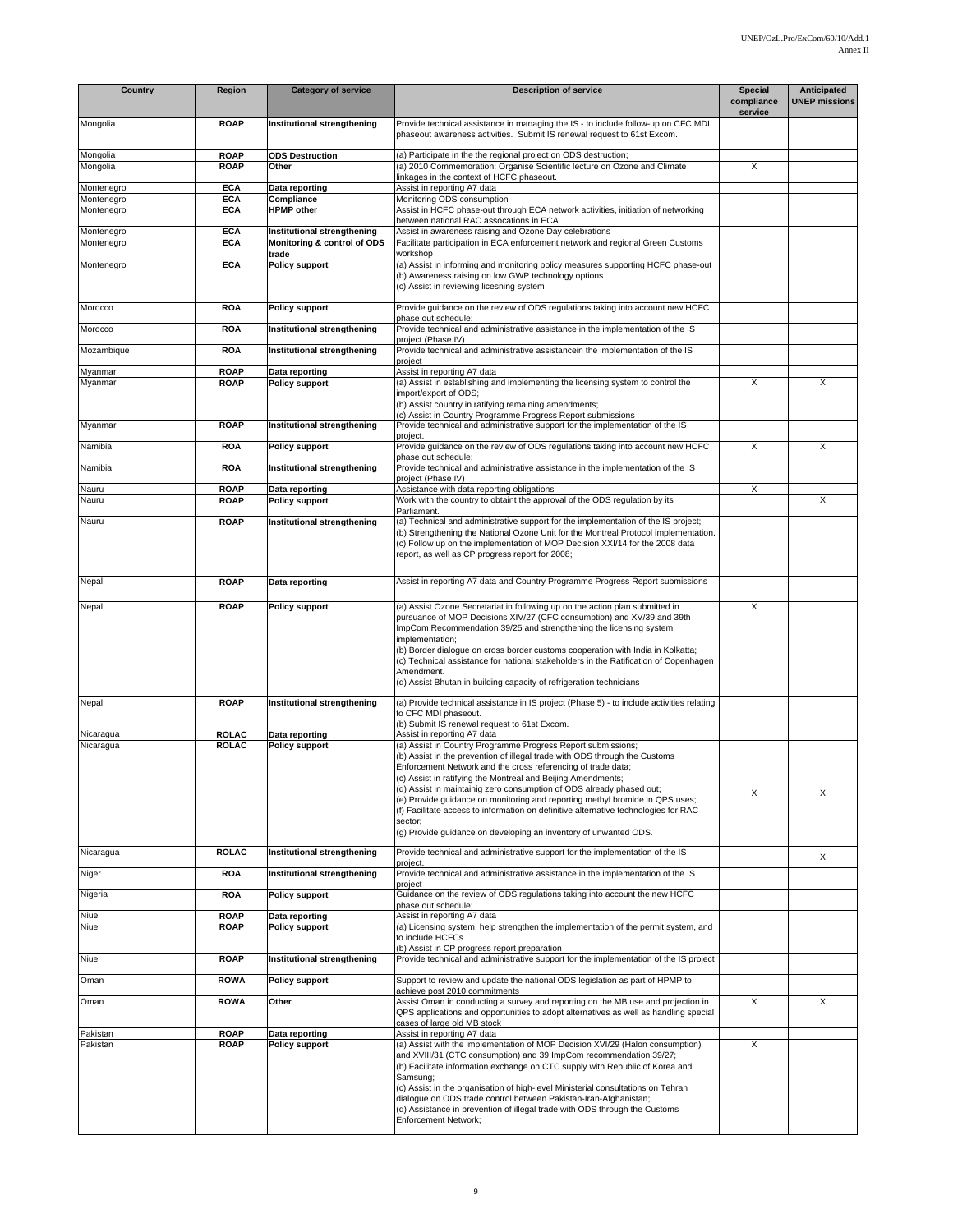| Country             | Region       | <b>Category of service</b>  | <b>Description of service</b>                                                                                                                                                                                                                                                                                                                                                                                                                                                                                                                                                                                                                                                                                                                                                                                    | Special<br>compliance | Anticipated<br><b>UNEP missions</b> |
|---------------------|--------------|-----------------------------|------------------------------------------------------------------------------------------------------------------------------------------------------------------------------------------------------------------------------------------------------------------------------------------------------------------------------------------------------------------------------------------------------------------------------------------------------------------------------------------------------------------------------------------------------------------------------------------------------------------------------------------------------------------------------------------------------------------------------------------------------------------------------------------------------------------|-----------------------|-------------------------------------|
| Pakistan            | <b>ROAP</b>  | <b>ODS Destruction</b>      | (a) Participate in the the regional project on ODS destruction and shipbreaking                                                                                                                                                                                                                                                                                                                                                                                                                                                                                                                                                                                                                                                                                                                                  | service               |                                     |
| Pakistan            | <b>ROAP</b>  | Other                       | cluster in Karachi<br>(a) Support preparation of EUN Nomination for 2011, and assist in monitoring and<br>reporting EUNs for 2010 and 2011<br>(b) 2010 Commemoration: Organise Scientific lecture on Ozone and Climate<br>linkages in the context of HCFC phaseout                                                                                                                                                                                                                                                                                                                                                                                                                                                                                                                                               |                       | X                                   |
| Palau               | <b>ROAP</b>  | Data reporting              | Assist in reporting A7 data                                                                                                                                                                                                                                                                                                                                                                                                                                                                                                                                                                                                                                                                                                                                                                                      |                       |                                     |
| Palau               | <b>ROAP</b>  | <b>Policy support</b>       | (a) Assist in further strengthening the implementation of the licensing system;                                                                                                                                                                                                                                                                                                                                                                                                                                                                                                                                                                                                                                                                                                                                  |                       |                                     |
| Palau               | <b>ROAP</b>  | Institutional strengthening | (b) Assist in CP progress report preparation and submission.<br>Provide technical and administrative support for the implementation of the IS                                                                                                                                                                                                                                                                                                                                                                                                                                                                                                                                                                                                                                                                    |                       |                                     |
| Panama              | <b>ROLAC</b> | Data reporting              | project.<br>Assist in reporting A7 data                                                                                                                                                                                                                                                                                                                                                                                                                                                                                                                                                                                                                                                                                                                                                                          |                       |                                     |
| Panama              | <b>ROLAC</b> | <b>Policy support</b>       | (a) Assist in Country Programme Progress Report submissions;<br>(b) Assist in the prevention of illegal trade in ODS through the Customs<br>Enforcement Network and the cross referencing of trade data;<br>(c) Assist in maintaining zero consumption of ODS already phased out;<br>(d) Provide guidance on monitoring and reporting methyl bromide in QPS uses;<br>(e) Facilitate access to information on definitive alternative technologies for RAC<br>sector.<br>(g) Provide guidance on developping an inventory of unwanted ODS.                                                                                                                                                                                                                                                                         | X                     |                                     |
| Panama              | <b>ROLAC</b> | Institutional strengthening | a) Provide technical and administrative support for the implementation of the IS<br>project;<br>b) Provide training forthe Ozone Office and the assistant in project management<br>and building political support for the implementation of the Montreal Protocol.                                                                                                                                                                                                                                                                                                                                                                                                                                                                                                                                               |                       |                                     |
| Papua New Guinea    | <b>ROAP</b>  | <b>Policy support</b>       | Assist the country in facilitating the process for the ratification of Beijing<br>Amendment                                                                                                                                                                                                                                                                                                                                                                                                                                                                                                                                                                                                                                                                                                                      |                       |                                     |
| Paraguay            | <b>ROLAC</b> | Data reporting              | Assist in reporting A7 data                                                                                                                                                                                                                                                                                                                                                                                                                                                                                                                                                                                                                                                                                                                                                                                      |                       |                                     |
| Paraguay            | <b>ROLAC</b> | <b>Policy support</b>       | (a) Assist in Country Programme Progress Report submissions;<br>(b) Assist in the prevention of illegal trade in ODS through the Customs<br>Enforcement Network and the cross referencing of trade data;<br>(c) Assist in maintaining zero consumption of ODS already phased out;<br>(e) Provide guidance on monitoring and reporting methyl bromide in QPS uses;<br>(f) Facilitate access to information in definitive alternative technologies for RAC<br>sector.<br>(g) Provide guidance on developping an inventory of unwanted ODS.                                                                                                                                                                                                                                                                         | X                     | X                                   |
| Paraguay            | <b>ROLAC</b> | Institutional strengthening | Provide technical and administrative support for the implementation of the IS                                                                                                                                                                                                                                                                                                                                                                                                                                                                                                                                                                                                                                                                                                                                    | X                     | X                                   |
| Peru                | <b>ROLAC</b> |                             | project.<br>Assist in reporting A7 data                                                                                                                                                                                                                                                                                                                                                                                                                                                                                                                                                                                                                                                                                                                                                                          |                       |                                     |
| Peru                | <b>ROLAC</b> | <b>Policy support</b>       | (a) Assist in Country Programme Progress Report submissions;<br>(b) Assist in the prevention of illegal trade in ODS through the Customs<br>Enforcement Network and the cross referencing of trade data;<br>(c) Assist in ratifying the Beijing Amendment;<br>(d) Assist in maintaining zero consumption of ODS already phased out;<br>(e) Provide guidance on monitoring and reporting methyl bromide in QPS uses;<br>(f) Facilitate access to information on definitive alternative technologies for RAC<br>sector                                                                                                                                                                                                                                                                                             | X                     | X                                   |
| Peru                | <b>ROLAC</b> | Institutional strengthening | (g) Provide guidance on developping an inventory of unwanted ODS.<br>a) Provide technical and administrative support for the implementation of the IS<br>project;<br>b) Facilitate access to information on main agenda items of Montreal Protocol for<br>new Ozone Officer and building political support for the implementation of the<br>Multilateral Fund proiects.                                                                                                                                                                                                                                                                                                                                                                                                                                          |                       | Χ                                   |
| Philippines         | <b>ROAP</b>  | <b>Policy support</b>       | a) Review and strengthen the implementation of licensing system to control the<br>import/export of HCFCs.                                                                                                                                                                                                                                                                                                                                                                                                                                                                                                                                                                                                                                                                                                        | X                     |                                     |
| Philippines         | <b>ROAP</b>  | <b>Policy support</b>       | b) Facilitate the control of import/export of ODS - including HCFCs via iPIC<br>a) Review and strengthen the implementation of licensing system to control the<br>import/export of HCFCs.                                                                                                                                                                                                                                                                                                                                                                                                                                                                                                                                                                                                                        |                       |                                     |
| Qatar               | <b>ROWA</b>  | <b>Policy support</b>       | b) Facilitate the control of import/export of ODS - including HCFCs via iPIC<br>Support to review and update the national ODS legislation as part of TPMP &                                                                                                                                                                                                                                                                                                                                                                                                                                                                                                                                                                                                                                                      |                       |                                     |
| Qatar               | <b>ROWA</b>  | Other                       | HPMP to achieve post 2010 commitments<br>(a) Support MoE/NOU in establishing the Ozone/Climate Research Center<br>(b) Support NOU in implementing national phase-out activities related to<br>refrigeration through the cooperation with Qatar (Oryx) ASHRAE Chapter<br>(c) Assist Qatar in conducting a survey and reporting on the MB use and projection                                                                                                                                                                                                                                                                                                                                                                                                                                                       | X                     | X                                   |
| Rwanda              | <b>ROA</b>   | Institutional strengthening | in QPS applications and opportunities to adopt alternatives<br>Provide technical and administrative assistance in the implementation of the IS<br>project                                                                                                                                                                                                                                                                                                                                                                                                                                                                                                                                                                                                                                                        |                       |                                     |
| Saint Kitts & Nevis | <b>ROLAC</b> | Data reporting              | Assist in reporting A7 data                                                                                                                                                                                                                                                                                                                                                                                                                                                                                                                                                                                                                                                                                                                                                                                      |                       |                                     |
| Saint Kitts & Nevis | <b>ROLAC</b> | <b>Policy support</b>       | (a) Assist in Country Programme Progress Report submissions;<br>(b) Assist in the prevention of illegal trade in ODS through the Customs<br>Enforcement Network and the cross referencing of trade data;<br>(c) Assist and information on maintaining zero consumption level of ODS already<br>phased out:<br>(d) Provide special UNEP-ROLAC support to country as a Small Island Developing<br>State;<br>(e) Facilitate access to information on definitive alternative technologies for RAC<br>sector suitable for VLVC;<br>(f) Help organise sub-regional workshops on national policy options, appraoches<br>and processes for HCFC phase-out management;<br>(g) Provide guidance on developping an inventory of unwanted ODS;<br>h) Proide guidance on monitoring and reporting methyl bromide in OPS uses. | X                     | X                                   |
| Saint Kitts & Nevis | <b>ROLAC</b> | Institutional strengthening | a) Provide technical and administrative support for the implementation of the IS<br>project;<br>b) Help maintain high-level support for Montreal Protocol implementation.                                                                                                                                                                                                                                                                                                                                                                                                                                                                                                                                                                                                                                        |                       | X                                   |
| Saint Lucia         | <b>ROLAC</b> | Data reporting              | Assist in reporting A7 data                                                                                                                                                                                                                                                                                                                                                                                                                                                                                                                                                                                                                                                                                                                                                                                      |                       |                                     |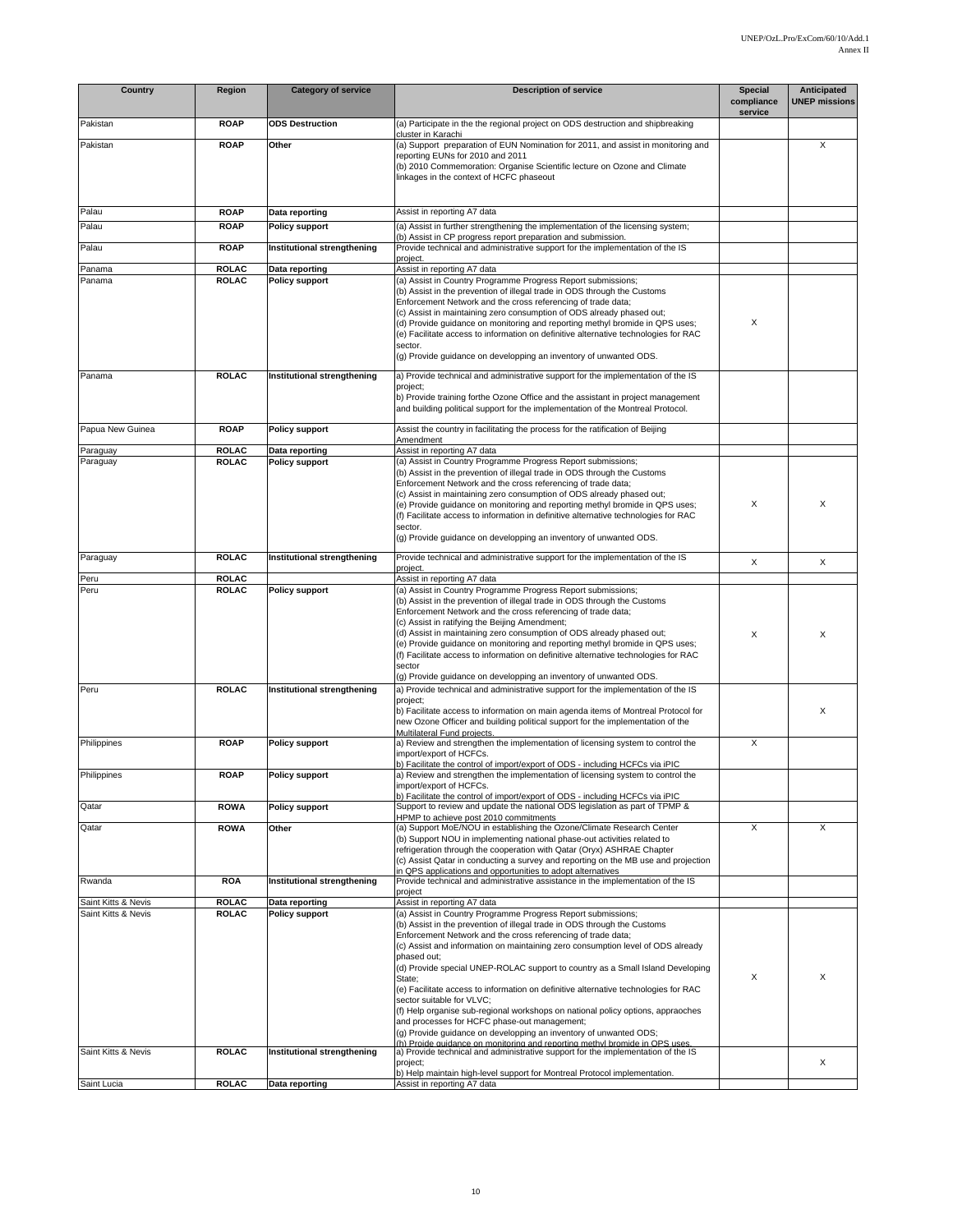| <b>Country</b>                       | Region                       | <b>Category of service</b>                                          | <b>Description of service</b>                                                                                                                                                                                                                                                                                                                                                                                                                                                                                                                                                                                                                                                  | <b>Special</b><br>compliance | Anticipated<br><b>UNEP missions</b> |
|--------------------------------------|------------------------------|---------------------------------------------------------------------|--------------------------------------------------------------------------------------------------------------------------------------------------------------------------------------------------------------------------------------------------------------------------------------------------------------------------------------------------------------------------------------------------------------------------------------------------------------------------------------------------------------------------------------------------------------------------------------------------------------------------------------------------------------------------------|------------------------------|-------------------------------------|
| Saint Lucia                          | <b>ROLAC</b>                 | Policy support                                                      | (a) Assist in Country Programme Progress Report submissions;                                                                                                                                                                                                                                                                                                                                                                                                                                                                                                                                                                                                                   | service                      |                                     |
|                                      |                              |                                                                     | (b) Assist in the prevention of illegal trade in ODS through the Customs<br>Enforcement Network and the cross referencing of trade data;<br>(c) Provide assistance and information on maintaining zero consumption level of<br>ODS already phased out;<br>(d) Provide special UNEP-ROLAC support to country as a Small Island Developing                                                                                                                                                                                                                                                                                                                                       | X                            | X                                   |
|                                      |                              |                                                                     | State;<br>(e) Facilitate access to information in definitive alternative technologies for RAC<br>sector suitable for VLVC;<br>(f) Help organise sub-regional workshops on national policy options, approaches                                                                                                                                                                                                                                                                                                                                                                                                                                                                  |                              |                                     |
|                                      |                              |                                                                     | and processes for HCFC phase-out management;<br>(a) Provide guidance on developping an inventory of unwanted ODS.                                                                                                                                                                                                                                                                                                                                                                                                                                                                                                                                                              |                              |                                     |
| Saint Lucia<br>Saint Vincent and the | <b>ROLAC</b><br><b>ROLAC</b> | Institutional strengthening<br>Data reporting                       | Provide technical and administrative support for the implementation of the IS<br>project.<br>Assist in reporting A7 data                                                                                                                                                                                                                                                                                                                                                                                                                                                                                                                                                       |                              | X                                   |
| Grenadines                           |                              |                                                                     | (a) Assist in Country Programme Progress Report submissions;                                                                                                                                                                                                                                                                                                                                                                                                                                                                                                                                                                                                                   |                              |                                     |
| Saint Vincent and the<br>Grenadines  | <b>ROLAC</b>                 | <b>Policy support</b>                                               | (b) Assist in the prevention of illegal trade in ODS through the Customs<br>Enforcement Network and the cross referencing of trade data;<br>(c) Provide assistance and information in maintaining zero consumption level of<br>ODS already phased out;<br>(d) Facilitate access to information on definitive alternative technologies for RAC<br>sector suitable for VLVC;<br>(e) Help organise sub-regional workshops on national policy options, appraoches<br>and processes for HCFC phase-out management;<br>(f) Provide special UNEP-ROLAC support to country as a Small Island Developing<br>State;<br>(a) Provide guidance in developping an inventory of unwanted ODS. | X                            | X                                   |
| Saint Vincent and the<br>Grenadines  | <b>ROLAC</b>                 | Institutional strengthening                                         | a) Provide technical and administrative support for the implementation of the IS<br>project;                                                                                                                                                                                                                                                                                                                                                                                                                                                                                                                                                                                   |                              | X                                   |
| Samoa                                | <b>ROAP</b>                  | Data reporting                                                      | b) Help maintain high-level support for Montreal Protocol implementation<br>Assist in reporting A7 data                                                                                                                                                                                                                                                                                                                                                                                                                                                                                                                                                                        |                              |                                     |
| Samoa                                | <b>ROAP</b>                  | Policy support                                                      | (a) Promote South-South cooperation to build the capacity of the new Ozone officer<br>(b) Assist in CP progress report preparation;<br>(c) Assist the country in strengethening its licensing system implementation.                                                                                                                                                                                                                                                                                                                                                                                                                                                           |                              |                                     |
| Samoa                                | <b>ROAP</b>                  | Institutional strengthening                                         | (a) Provide technical and administrative support for the implementation of the IS<br>project;<br>(b) Help maintain high-level support for Montreal Protocol implementation.                                                                                                                                                                                                                                                                                                                                                                                                                                                                                                    |                              |                                     |
| Sao Tome and Principe                | <b>ROA</b>                   | Institutional strengthening                                         | Provide technical and administrative assistance in the implementation of the IS                                                                                                                                                                                                                                                                                                                                                                                                                                                                                                                                                                                                |                              |                                     |
| Saudi Arabia                         | <b>ROWA</b>                  | <b>Policy support</b>                                               | project<br>(a) Assistance to return to compliance and respond to the requirements of the non-<br>compliance with MOP decision XXI/21 (CFC consumption).<br>(b) Support to review and update the national ODS legislation as part of TPMP &<br>HPMP to achieve post 2010 commitments<br>(c) Follow-up on the ratification of the Montreal & Beijing Amendments and                                                                                                                                                                                                                                                                                                              | X                            | X                                   |
| Saudi Arabia                         | <b>ROWA</b>                  | Institutional strengthening                                         | coordinate assistance/clarifications from Ozone Secretariat as needed<br>Support to the NOU by providing technical assistance to the ODS officer,<br>particularly in timely reporting of A7 data and CP report and assist NOU in<br>expediting local processing of funds disbursement                                                                                                                                                                                                                                                                                                                                                                                          | X                            | X                                   |
| Saudi Arabia                         | <b>ROWA</b>                  | Other                                                               | (a) Work with NOU to organize the 2010 Main Meeting of West Asia Network and a<br>technical regional meeting on HCFC Alternatives in the Foam sector<br>(b) Assist NOU in conducting a survey and reporting on MB use and projection in<br>soil fumigation and QPS applications and opportunities to adopt alternatives in<br>cooperation with UNIDO                                                                                                                                                                                                                                                                                                                           | X                            | X                                   |
| Senegal                              | <b>ROA</b>                   | Institutional strengthening                                         | Provide technical and administrative assistance in the implementation of the IS<br>project                                                                                                                                                                                                                                                                                                                                                                                                                                                                                                                                                                                     |                              |                                     |
| Serbia                               | <b>ECA</b>                   | Data reporting                                                      | Assist in reporting A7 data                                                                                                                                                                                                                                                                                                                                                                                                                                                                                                                                                                                                                                                    |                              |                                     |
| Serbia<br>Serbia                     | <b>ECA</b><br><b>ECA</b>     | Compliance<br><b>HPMP</b> other                                     | Assist in monitoring ODS consumption<br>(a) Assist in HCFC phase-out through ECA network activities and implementation of                                                                                                                                                                                                                                                                                                                                                                                                                                                                                                                                                      |                              | X                                   |
|                                      |                              |                                                                     | HPMP non-investment components in close coordination with lead agency<br>(b) Initiate networking between national RAC assocations in ECA                                                                                                                                                                                                                                                                                                                                                                                                                                                                                                                                       |                              |                                     |
| Serbia<br>Serbia                     | <b>ECA</b><br><b>ECA</b>     | Institutional strengthening<br>Monitoring & control of ODS<br>trade | Assistance in awareness raising and Ozone Day celebrations<br>Participate in the ECA enforcement network and regional Green Customs workshop                                                                                                                                                                                                                                                                                                                                                                                                                                                                                                                                   |                              |                                     |
| Serbia                               | <b>ECA</b>                   | Policy support                                                      | (a) Provide assistance in informing and monitoring policy measures supporting<br>HCFC phase-out and awareness raising on low GWP technology options<br>(b) Assist in reviewing the licensing system                                                                                                                                                                                                                                                                                                                                                                                                                                                                            |                              |                                     |
| Seychelles                           | <b>ROA</b>                   | Policy support                                                      | Provide guidance on the review of ODS regulations taking into account new HCFC<br>phase out schedule;                                                                                                                                                                                                                                                                                                                                                                                                                                                                                                                                                                          | X                            | X                                   |
| Seychelles                           | <b>ROA</b>                   | Institutional strengthening                                         | Provide technical and administrative assistance in the implementation of the IS<br>proiect (Phase IV)                                                                                                                                                                                                                                                                                                                                                                                                                                                                                                                                                                          |                              |                                     |
| Sierra Leone                         | <b>ROA</b>                   | Institutional strengthening                                         | Provide technical and administrative assistance in the implementation of the IS<br>project                                                                                                                                                                                                                                                                                                                                                                                                                                                                                                                                                                                     |                              |                                     |
| Singapore                            | <b>ROAP</b>                  | <b>Policy support</b>                                               | (a) Review and strengthen the implementation of licensing system to control the<br>import/export of HCFCs:<br>(b) Facilitate the control of import/export of ODS - including HCFCs via iPIC.                                                                                                                                                                                                                                                                                                                                                                                                                                                                                   | X                            |                                     |
| Solomon Islands<br>Solomon Islands   | <b>ROAP</b><br><b>ROAP</b>   | Data reporting<br>Policy support                                    | Assist in reporting A7 data<br>(a) Assist Ozone Secretariat in following up on the action plan for compliance<br>pursuant to MOP Decision XXI/22 (CFC consumption) and ImpCom<br>recommendation 43/24;<br>(b) Assist the country in facilitating the process for the ratification of Beijing<br>Amendment;<br>(c) Assist NOU in developing a MOU with Customs Office for the better<br>implementaion of the licensing system;                                                                                                                                                                                                                                                  |                              |                                     |
| Solomon Islands                      | <b>ROAP</b>                  | Institutional strengthening                                         | (d) Assist in the preparation of Article 7 data report and CP progress report.<br>(a) Provide technical and administrative support for the implementation of the IS<br>project;                                                                                                                                                                                                                                                                                                                                                                                                                                                                                                |                              |                                     |
| Somalia                              | <b>ROA</b>                   | Compliance                                                          | (b) Help maintain high-level support for Montreal Protocol implementation.<br>MOP XXI-23 (CFC consumption): Support country to implement its plan of action.                                                                                                                                                                                                                                                                                                                                                                                                                                                                                                                   |                              |                                     |
| Somalia                              | <b>ROA</b>                   | Institutional strengthening                                         | Provide technical and administrative assistance in the implementation of the IS<br>project                                                                                                                                                                                                                                                                                                                                                                                                                                                                                                                                                                                     | X                            |                                     |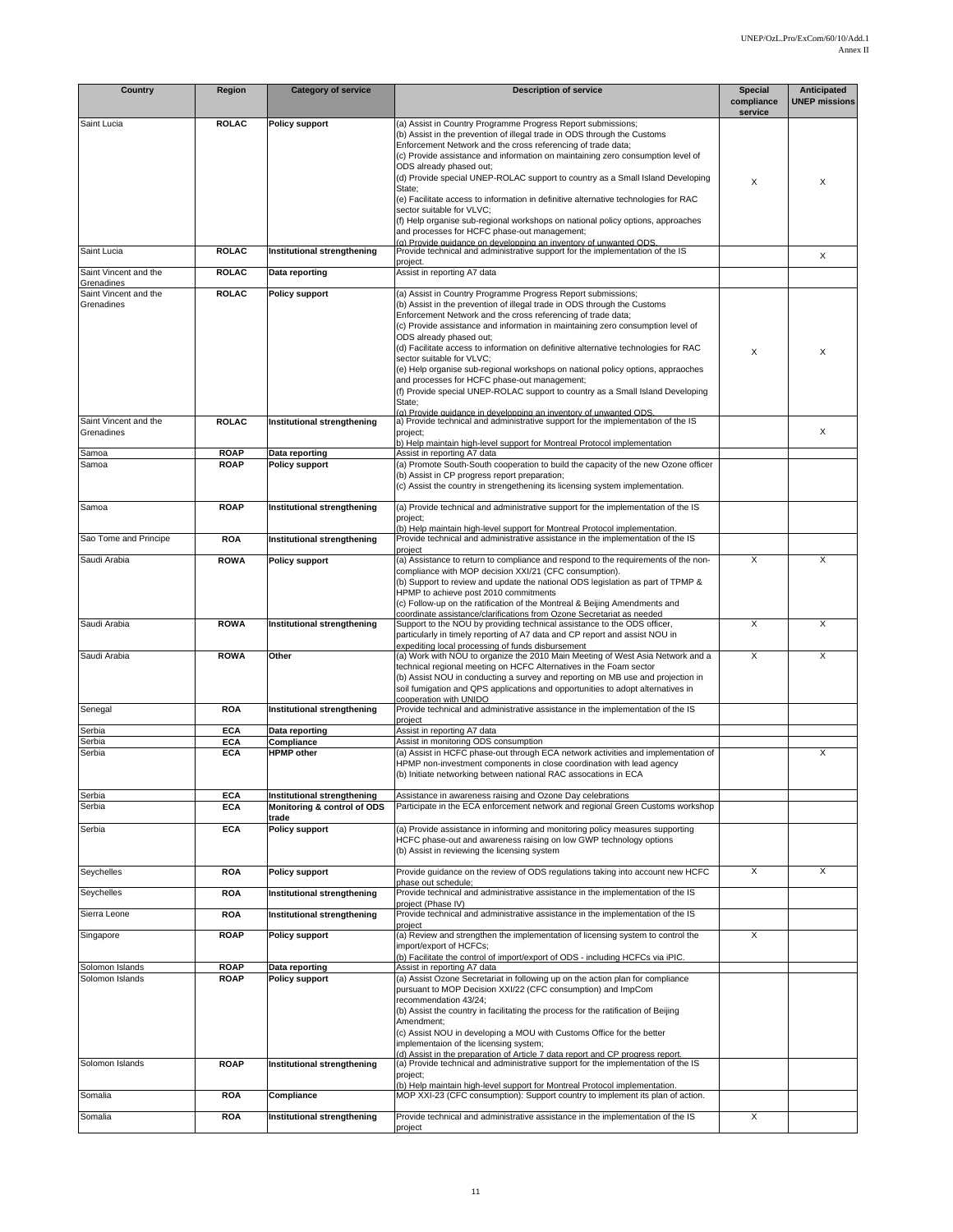| Country                                  | Region                       | <b>Category of service</b>                                          | <b>Description of service</b>                                                                                                                                                                                                                                                                                                                                                                                                                                                                                                                                                                                                                                                                                                                                                                                                                                 | <b>Special</b><br>compliance | Anticipated<br><b>UNEP missions</b> |
|------------------------------------------|------------------------------|---------------------------------------------------------------------|---------------------------------------------------------------------------------------------------------------------------------------------------------------------------------------------------------------------------------------------------------------------------------------------------------------------------------------------------------------------------------------------------------------------------------------------------------------------------------------------------------------------------------------------------------------------------------------------------------------------------------------------------------------------------------------------------------------------------------------------------------------------------------------------------------------------------------------------------------------|------------------------------|-------------------------------------|
| South Africa                             | <b>ROA</b>                   | <b>Policy support</b>                                               | Provide guidance on the review of ODS regulations taking into account the new<br>HCFC phase out schedule;                                                                                                                                                                                                                                                                                                                                                                                                                                                                                                                                                                                                                                                                                                                                                     | service<br>X                 | X                                   |
| Sri Lanka<br>Sri Lanka                   | <b>ROAP</b><br><b>ROAP</b>   | Data reporting<br><b>Policy support</b>                             | Assist in reporting A7 data<br>(a) Organise awareness & information exchange activities to facilitate CFC MDI<br>phaseout;                                                                                                                                                                                                                                                                                                                                                                                                                                                                                                                                                                                                                                                                                                                                    | X                            |                                     |
| Sri Lanka                                | <b>ROAP</b>                  | <b>ODS Destruction</b>                                              | (a) Participate in the the regional project on ODS destruction.                                                                                                                                                                                                                                                                                                                                                                                                                                                                                                                                                                                                                                                                                                                                                                                               |                              |                                     |
| Sri Lanka                                | <b>ROAP</b>                  | <b>TPMP/NPP</b>                                                     | (a) 2010 Commemoration: Organise Scientific lecture on Ozone and Climate<br>linkages;<br>(b) Awareness strategy for use of Dimah's MB free Tea Logo - to be implemented<br>and outreached;                                                                                                                                                                                                                                                                                                                                                                                                                                                                                                                                                                                                                                                                    | X                            |                                     |
| Sudan                                    | <b>ROA</b>                   | <b>Policy support</b>                                               | Provide guidance on the review of ODS regulations taking into account the new<br>HCFC phase out schedule;                                                                                                                                                                                                                                                                                                                                                                                                                                                                                                                                                                                                                                                                                                                                                     | X                            | X                                   |
| Sudan                                    | <b>ROA</b>                   | Institutional strengthening                                         | Provide technical and administrative assistance in the implementation of the IS<br>project (Phase IV)                                                                                                                                                                                                                                                                                                                                                                                                                                                                                                                                                                                                                                                                                                                                                         |                              |                                     |
| Suriname                                 | <b>ROLAC</b>                 | Data reporting                                                      | Assist in reporting A7 data                                                                                                                                                                                                                                                                                                                                                                                                                                                                                                                                                                                                                                                                                                                                                                                                                                   |                              |                                     |
| Suriname                                 | <b>ROLAC</b>                 | <b>Policy support</b>                                               | (a) Assist in Country Programme Progress Report submissions;<br>(b) Assist in the prevention of illegal trade in ODS through the Customs<br>Enforcement Network and the cross referencing of trade data;<br>(c) Provide assistance and information on maintaining zero consumption level of<br>ODS already phased out;<br>(d) Facilitate access to information on definitive alternative technologies for RAC<br>sector suitable for VLVC;<br>(e) Help organise sub-regional workshops on national policy options, appraoches<br>and processes for HCFC phase-out management;<br>(f) Provide guidance in monitoring and reporting methyl bromide in QPS uses;<br>(g) Provide special UNEP-ROLAC support to country as a Small Island Developing<br>State;<br>(h) Provide quidance in developping an inventory of unwanted ODS.                                | X                            | X                                   |
| Suriname                                 | <b>ROLAC</b>                 | Institutional strengthening                                         | a) Provide technical and administrative support for the implementation of the IS<br>project;                                                                                                                                                                                                                                                                                                                                                                                                                                                                                                                                                                                                                                                                                                                                                                  |                              | X                                   |
| Swaziland                                | <b>ROA</b>                   | Institutional strengthening                                         | b) Help maintain high-level support for Montreal Protocol implementation.<br>Provide technical and administrative assistance in the implementation of the IS                                                                                                                                                                                                                                                                                                                                                                                                                                                                                                                                                                                                                                                                                                  |                              |                                     |
| Syrian Arab Republic                     | <b>ROWA</b>                  | Compliance                                                          | project<br>CFC consumption in MDI manufacturing (no compliance decision/recommendation):<br>Follow-up with country on status of EUN request in light of outcomes of the 29th<br>OEWG and facilitate experience exchange with similar countries as needed.                                                                                                                                                                                                                                                                                                                                                                                                                                                                                                                                                                                                     |                              |                                     |
| Syrian Arab Republic                     | <b>ROWA</b>                  | <b>Policy support</b>                                               | Assist NOU in sharing its experience with other countries on options for shifting to<br>non-CFC MDIs industry                                                                                                                                                                                                                                                                                                                                                                                                                                                                                                                                                                                                                                                                                                                                                 | X                            |                                     |
| Thailand                                 | <b>ROAP</b>                  | <b>Policy support</b>                                               | a) Facilitate the control of import/export of ODS - including HCFCs via iPIC;<br>b) Border dialogue on controlling & monitoring ODS trade between Cambodia, Lao                                                                                                                                                                                                                                                                                                                                                                                                                                                                                                                                                                                                                                                                                               | X                            |                                     |
|                                          |                              |                                                                     | PDR, Thailand and Vietnam.                                                                                                                                                                                                                                                                                                                                                                                                                                                                                                                                                                                                                                                                                                                                                                                                                                    |                              |                                     |
| <b>Timor Leste</b><br><b>Timor Leste</b> | <b>ROAP</b><br><b>ROAP</b>   | Data reporting<br><b>Policy support</b>                             | Assist in reporting A7 data<br>(a) Assist in establishing and implementing the licensing system to control the<br>import/export of ODS;<br>(b) Facilitate the control of import/export of ODS - including HCFCs via iPIC;<br>(c) Assist in Country Programme Progress Report submissions<br>(d) South-South cooperation from Indonesia and the Philippines on capacity<br>building and awarenesss activities.                                                                                                                                                                                                                                                                                                                                                                                                                                                 | X                            | X                                   |
| <b>Timor Leste</b>                       | <b>ROAP</b>                  | Institutional strengthening                                         | Assist in setting up NOU and preparing IS renewal for submission to either 61st or<br>62nd ExCom.                                                                                                                                                                                                                                                                                                                                                                                                                                                                                                                                                                                                                                                                                                                                                             |                              |                                     |
| <b>Timor Leste</b>                       | <b>ROAP</b>                  | <b>TPMP/NPP</b>                                                     | Assist in developing CP for Timor Leste including policy measures and capacity<br>building activities to address any remaining CFC in the country.                                                                                                                                                                                                                                                                                                                                                                                                                                                                                                                                                                                                                                                                                                            |                              | X                                   |
| Togo                                     | <b>ROA</b>                   | Institutional strengthening                                         | Provide technical and administrative assistance in the implementation of the IS<br>project                                                                                                                                                                                                                                                                                                                                                                                                                                                                                                                                                                                                                                                                                                                                                                    |                              |                                     |
| Tonga                                    | <b>ROAP</b>                  | Data reporting                                                      | Assist in reporting A7 data                                                                                                                                                                                                                                                                                                                                                                                                                                                                                                                                                                                                                                                                                                                                                                                                                                   |                              |                                     |
| Tonga                                    | <b>ROAP</b>                  | <b>Policy support</b>                                               | (a) Assist the country to refine the drafted ODS regulation and get approval from its<br>Parliament;<br>(b) Strengthen the implementation of its licensing system (MOP XIX-26);<br>(c) Assist in CP progress report preparation.                                                                                                                                                                                                                                                                                                                                                                                                                                                                                                                                                                                                                              |                              |                                     |
| Tonga                                    | <b>ROAP</b>                  | Institutional strengthening                                         | (a) Provide technical and administrative support for the implementation of the IS<br>project;<br>(b) Help maintain high-level support for Montreal Protocol implementation;<br>(c) Organize the train-the-trainer workshop for customs officers.                                                                                                                                                                                                                                                                                                                                                                                                                                                                                                                                                                                                              |                              |                                     |
| Trinidad & Tobago<br>Trinidad & Tobago   | <b>ROLAC</b><br><b>ROLAC</b> | Data reporting<br>Policy support                                    | Assist in reporting A7 data<br>(a) Assist in Country Programme Progress Report submissions;<br>(b) Assist in the prevention of illegal trade in ODS through the Customs<br>Enforcement Network and the cross referencing of trade data;<br>(c) Facilitate access to information on definitive alternative technologies for RAC<br>sector suitable for VLVC;<br>(d) Help organise sub-regional workshops on national policy options, appraoches<br>and processes for HCFC phase-out management;<br>(e) Provide quidance on monitoring and reporting methyl bromide in QPS uses;<br>(f) Provide assistance and information on maintaining zero consumption level of<br>ODS already phased out;<br>(g) Provide special UNEP-ROLAC support to country as a Small Island Developing<br>State;<br>(h) Provide guidance on developping an inventory of unwanted ODS. | X                            | X                                   |
| Tunisia                                  | <b>ROA</b>                   | <b>Policy support</b>                                               | Provide guidance on the review of ODS regulations taking into account new HCFC<br>phase out schedule;                                                                                                                                                                                                                                                                                                                                                                                                                                                                                                                                                                                                                                                                                                                                                         | X                            | X                                   |
| Turkey                                   | <b>ECA</b>                   | Data reporting                                                      | Assist in reporting A7 Data                                                                                                                                                                                                                                                                                                                                                                                                                                                                                                                                                                                                                                                                                                                                                                                                                                   |                              |                                     |
| Turkey                                   | <b>ECA</b>                   | Compliance                                                          | Monitoring ODS consumption                                                                                                                                                                                                                                                                                                                                                                                                                                                                                                                                                                                                                                                                                                                                                                                                                                    |                              |                                     |
| Turkey                                   | <b>ECA</b>                   | <b>HPMP</b> other                                                   | (a) Provide assistance in HCFC phase-out through ECA network activities and<br>implementation of HPMP non-investment components in close coordination with<br>lead agency<br>(b) Initiate networking between national RAC assocations in ECA                                                                                                                                                                                                                                                                                                                                                                                                                                                                                                                                                                                                                  |                              | X                                   |
| Turkey<br>Turkey                         | <b>ECA</b><br><b>ECA</b>     | Institutional strengthening<br>Monitoring & control of ODS<br>trade | Provide assistance in awareness raising and Ozone Day celebrations<br>Participate in the ECA enforcement network and regional Green Customs workshop                                                                                                                                                                                                                                                                                                                                                                                                                                                                                                                                                                                                                                                                                                          |                              |                                     |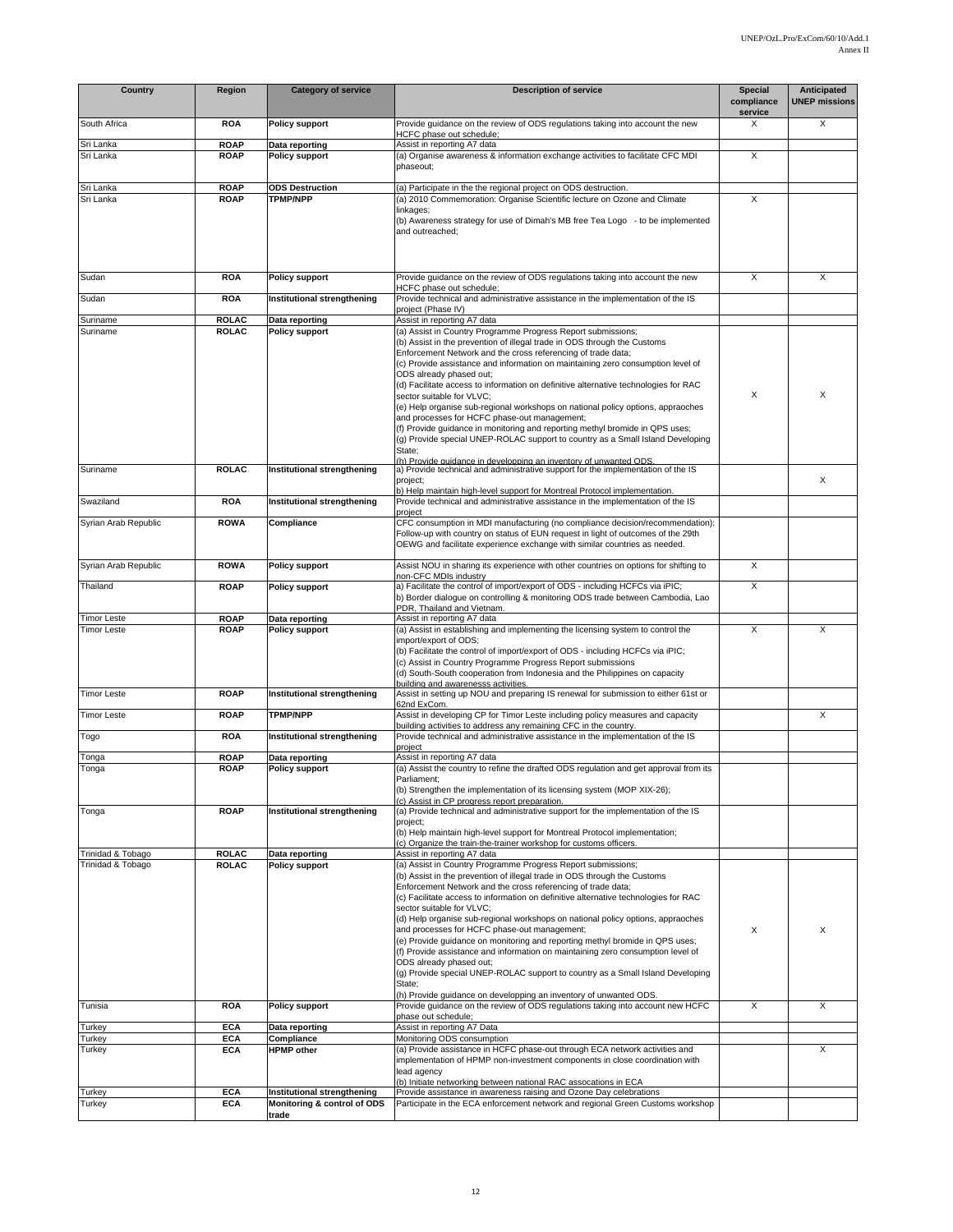| Country                                      | Region                     | <b>Category of service</b>              | <b>Description of service</b>                                                                                                                                                                                                                                                                                                                                                                                                                                                                                                                                                                                        | <b>Special</b><br>compliance<br>service | <b>Anticipated</b><br><b>UNEP missions</b> |
|----------------------------------------------|----------------------------|-----------------------------------------|----------------------------------------------------------------------------------------------------------------------------------------------------------------------------------------------------------------------------------------------------------------------------------------------------------------------------------------------------------------------------------------------------------------------------------------------------------------------------------------------------------------------------------------------------------------------------------------------------------------------|-----------------------------------------|--------------------------------------------|
| Turkey                                       | <b>ECA</b>                 | <b>Policy support</b>                   | (a) Informing and monitoring policy measures supporting HCFC phase-out and<br>awareness raising on low GWP technology options<br>(b) assistance in reviewing licensing system                                                                                                                                                                                                                                                                                                                                                                                                                                        |                                         |                                            |
| Turkmenistan                                 | <b>ECA</b><br><b>ECA</b>   | Data reporting                          | Assist in the reporting of A7 data                                                                                                                                                                                                                                                                                                                                                                                                                                                                                                                                                                                   | X                                       |                                            |
| Turkmenistan                                 |                            | Compliance                              | (a) Assist in monitoring of ODS consumption<br>(b) Provide assistance in submitting CTC plan of action by 31 March 2010, phasing<br>out CFC consumption without TPMP support, and reviewing the licensing system,<br>(c) assistance in CTC alternatives for laboratory analysis of oil in drinking water                                                                                                                                                                                                                                                                                                             |                                         |                                            |
| Turkmenistan                                 | <b>ECA</b>                 | <b>HPMP</b> other                       | (a) Provide assistance in HCFC phase-out through ECA network activities,<br>(b) Initiate networking between national RAC assocations in ECA                                                                                                                                                                                                                                                                                                                                                                                                                                                                          | Χ                                       |                                            |
| Turkmenistan                                 | <b>ECA</b>                 | Institutional strengthening             | (a) Provide assistance in implementing IS project including awareness raising and<br>Ozone Day celebrations<br>(b) Assist in the preparation of IS renewal                                                                                                                                                                                                                                                                                                                                                                                                                                                           | X                                       |                                            |
| Turkmenistan                                 | <b>ECA</b>                 | Monitoring & control of ODS<br>trade    | Participate in the ECA enforcement network and regional Green Customs<br>workshop, meetings are scheduled for September / October 2010 in Ashgabat,<br>Turkmenistan                                                                                                                                                                                                                                                                                                                                                                                                                                                  | X                                       | X                                          |
| Turkmenistan                                 | <b>ECA</b>                 | <b>Policy support</b>                   | (a) Assist in informing and monitoring policy measures supporting HCFC phase-out<br>and awareness raising on low GWP technology options,<br>(b) Faciliatate access to information on alternatives to CTC for laboratory and<br>analytical uses                                                                                                                                                                                                                                                                                                                                                                       | X                                       |                                            |
| Tuvalu<br>Tuvalu                             | <b>ROAP</b><br><b>ROAP</b> | Data reporting<br><b>Policy support</b> | Assist in reporting A7 data<br>(a) Assist the country in the recruitment of a full time ozone officer and build his/her<br>capacity through South-South cooperation;<br>(b) Strengthening the implementation of the licensing system to include HCFCs;<br>(c) Assist in CP progress report preparation.                                                                                                                                                                                                                                                                                                              | X                                       | X                                          |
| Tuvalu                                       | <b>ROAP</b>                | Institutional strengthening             | (a) Technical and administrative support for the implementation of the IS project; (b)<br>Maintainance of high level support for Montreal Protocol implementation;<br>(c) Organize the train-the-trainer workshop for customs officers.                                                                                                                                                                                                                                                                                                                                                                              |                                         |                                            |
| Uganda                                       | <b>ROA</b>                 | Institutional strengthening             | Provide technical and administrative assistance in the implementation of the IS<br>project                                                                                                                                                                                                                                                                                                                                                                                                                                                                                                                           |                                         |                                            |
| United Arab Emirates<br>United Arab Emirates | <b>ROWA</b><br><b>ROWA</b> | Data reporting<br><b>Policy support</b> | Assist country to meet its data reporting obligations<br>Introduce policy and technical guidance to new staff in the MoE of UAE on the                                                                                                                                                                                                                                                                                                                                                                                                                                                                               | X<br>Χ                                  | X                                          |
| United Arab Emirates                         | <b>ROWA</b>                | Other                                   | forthcoming challenges and commitments under MP<br>(a) Assist UAE in conducting a survey and reporting on the MB use and projection<br>in applications in the Date sector and opportunities for adopting alternatives<br>(b) Cooperate with UAE University & Date/Palm Global Network in the organization<br>of the 4th International Conference on Date/Palm Challenges.                                                                                                                                                                                                                                            | X                                       | X                                          |
| Uruguay                                      | <b>ROLAC</b>               | <b>Policy support</b>                   | (a) Follow-up on requirements under the Ozone and Multilateral Fund Secretariats<br>for CP Progress Report submission;<br>(b) Assistance in the prevention of illegal trade in ODS through the Customs<br>Enforcement Network and the cross referencing of trade data<br>(c) Facilitate access to information on definitive alternative technologies for RAC<br>sector.                                                                                                                                                                                                                                              | X                                       |                                            |
| Vanuatu<br>Vanuatu                           | <b>ROAP</b><br><b>ROAP</b> | Data reporting<br><b>Policy support</b> | Assist in reporting A7 data<br>(a) Assist the country to facilitate the process for the ratification of Beijing<br>Amendment;<br>(b) Assist the country in establishing a licensing system to control ODS<br>import/export;<br>(c) Assist Ozone Secretariat in following up on the action plan for compliance<br>pursuant to MOP Decision XXI/26 (CFC consumption) and ImpCom<br>recommendation 43/21;<br>(d) Assist the country in recruiting a full time ozone officer and build his/her capacity<br>through South-south cooperation;<br>(e) Assist in CP progress report preparation.                             | X                                       | X                                          |
| Vanuatu                                      | <b>ROAP</b>                | Institutional strengthening             | (a) Technical and administrative support for the implementation of the IS project;<br>(b) Maintainance of high level support for Montreal Protocol implementation;<br>(c) Organize the train-the-trainer workshop for customs officers.                                                                                                                                                                                                                                                                                                                                                                              | X                                       |                                            |
| Venezuela                                    | <b>ROLAC</b>               | <b>Policy support</b>                   | (a) Follow-up on the requirements under the Ozone and Multilateral Fund<br>Secretariats for CP Progress Report submission;<br>(b) Assistance in the prevention of illegal trade in ODS through the Customs<br>Enforcement Network and the cross referencing of trade data:<br>(c) Collaboration in designing and delivery of training workshops aimed at<br>goverment officers at differetn levels, i.e. negotiators, policy makers, etc.;<br>(d) Facilitate access to information on definitive alternative technologies for RAC<br>sector;<br>(e) Guidance on monitoring and reporting methyl bromide in QPS uses. | X                                       | X                                          |
| Vietnam                                      | <b>ROAP</b>                | <b>Policy support</b>                   | (a) Review and strengthen the implementation of licensing system to control the<br>import/export of HCFCs;<br>(b) Facilitate the control of import/export of ODS - including HCFCs via iPIC;<br>(c) Border dialogue on controlling & monitoring ODS trade between Cambodia, Lao<br>PDR, Thailand and Vietnam;<br>(d) Assistance in Article 7 data and Country Programme Progress Report<br>submissions:                                                                                                                                                                                                              |                                         | X                                          |
| Vietnam                                      | <b>ROAP</b>                | Institutional strengthening             | Provide technical and administrative support for the implementation of the IS<br>project.                                                                                                                                                                                                                                                                                                                                                                                                                                                                                                                            |                                         | X                                          |
| Yemen                                        | <b>ROWA</b>                | <b>Policy support</b>                   | Support for the review and update of the national ODS legislation as part of NPP<br>and HPMP to achieve post 2010 commitments.                                                                                                                                                                                                                                                                                                                                                                                                                                                                                       |                                         |                                            |
| Yemen                                        | <b>ROWA</b>                | Institutional strengthening             | Start implementing first year of phase VI of ISP and prepare for Phase IV end of<br>2010 or request 2nd year of phase VI based on ImpCom Recommendation 59/47                                                                                                                                                                                                                                                                                                                                                                                                                                                        |                                         |                                            |
| Yemen                                        | <b>ROWA</b>                | Other                                   | Assist NOU in conducting a survey and reporting on the MB use and projection in<br>QPS applications and opportunities to adopt alternatives                                                                                                                                                                                                                                                                                                                                                                                                                                                                          | X                                       | X                                          |
| Zambia                                       | <b>ROA</b>                 | Institutional strengthening             | Provide technical and administrative assistance in the implementation of the IS<br>project                                                                                                                                                                                                                                                                                                                                                                                                                                                                                                                           |                                         |                                            |
| Zimbabwe                                     | <b>ROA</b>                 | <b>Policy support</b>                   | Provide guidance on the review of ODS regulations taking into account new HCFC<br>phase out schedule                                                                                                                                                                                                                                                                                                                                                                                                                                                                                                                 |                                         |                                            |
| Zimbabwe                                     | <b>ROA</b>                 | Institutional strengthening             | Provide technical and administrative assistance in the implementation of the IS<br>project (Phase IV)                                                                                                                                                                                                                                                                                                                                                                                                                                                                                                                | X                                       | X                                          |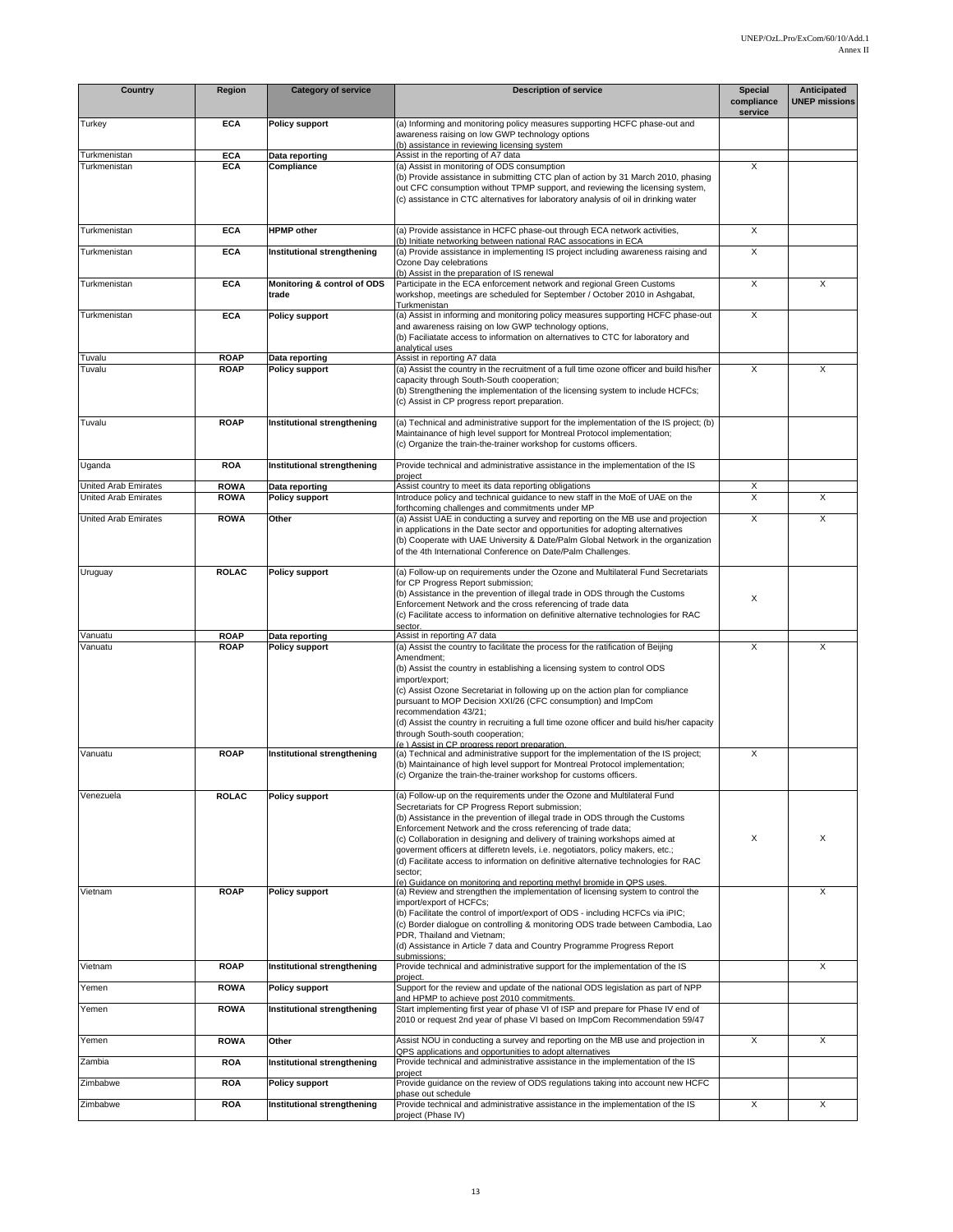#### **ANNEX III: REGIONAL LOGICAL FRAMEWORK ANALYSES (LFAS)**

| <b>Objectives</b>                                                                                                                                                                                    | <b>Activities</b>                                                                                                                                                                                                                                                                                                                                                                                                                                                                                                                                                                                                                                                                                                                                                                                                                                                                                                                                                                                                                                                                                                                                                                                                                                                                                                                                                                                                                                                               | <b>Expected Results</b>                                                                                                                                                                                                                                                                                                                                                                                          | <b>Performance Indicator</b>                                                                                                                                                                                                                                                            | <b>Assumption / Risks</b>                                                                                                                                                                                                                                                                                                                                                                                                                                                                            |
|------------------------------------------------------------------------------------------------------------------------------------------------------------------------------------------------------|---------------------------------------------------------------------------------------------------------------------------------------------------------------------------------------------------------------------------------------------------------------------------------------------------------------------------------------------------------------------------------------------------------------------------------------------------------------------------------------------------------------------------------------------------------------------------------------------------------------------------------------------------------------------------------------------------------------------------------------------------------------------------------------------------------------------------------------------------------------------------------------------------------------------------------------------------------------------------------------------------------------------------------------------------------------------------------------------------------------------------------------------------------------------------------------------------------------------------------------------------------------------------------------------------------------------------------------------------------------------------------------------------------------------------------------------------------------------------------|------------------------------------------------------------------------------------------------------------------------------------------------------------------------------------------------------------------------------------------------------------------------------------------------------------------------------------------------------------------------------------------------------------------|-----------------------------------------------------------------------------------------------------------------------------------------------------------------------------------------------------------------------------------------------------------------------------------------|------------------------------------------------------------------------------------------------------------------------------------------------------------------------------------------------------------------------------------------------------------------------------------------------------------------------------------------------------------------------------------------------------------------------------------------------------------------------------------------------------|
| <b>LONG TERM OBJECTIVES</b>                                                                                                                                                                          |                                                                                                                                                                                                                                                                                                                                                                                                                                                                                                                                                                                                                                                                                                                                                                                                                                                                                                                                                                                                                                                                                                                                                                                                                                                                                                                                                                                                                                                                                 |                                                                                                                                                                                                                                                                                                                                                                                                                  |                                                                                                                                                                                                                                                                                         |                                                                                                                                                                                                                                                                                                                                                                                                                                                                                                      |
| <b>AFRICA</b><br>Assist countries in the<br>region to meet phase out<br>requirements in ODS<br>consumption, achieve<br>and sustain total phase of<br>various ODS as set by<br>the Montreal Protocol. | Provide countries with regular updates on the various compliance<br>requirements and each country's status towards these requirements.<br>Guide countries on necessary actions towards meeting the<br>$\bullet$<br>requirements                                                                                                                                                                                                                                                                                                                                                                                                                                                                                                                                                                                                                                                                                                                                                                                                                                                                                                                                                                                                                                                                                                                                                                                                                                                 | Countries in the Africa<br>$\bullet$<br>region should be in<br>compliance with the<br>phase out<br>requirements as per<br>the schedules set by<br>the Montreal Protocol                                                                                                                                                                                                                                          | Number of<br>$\bullet$<br>countries in<br>compliance.                                                                                                                                                                                                                                   | Level of funding<br>$\bullet$<br>below countries needs.<br>Import of obsolete<br>$\bullet$<br>equipment from<br>Article 2 countries.<br>Illegal trade of ODS<br>$\bullet$                                                                                                                                                                                                                                                                                                                            |
|                                                                                                                                                                                                      |                                                                                                                                                                                                                                                                                                                                                                                                                                                                                                                                                                                                                                                                                                                                                                                                                                                                                                                                                                                                                                                                                                                                                                                                                                                                                                                                                                                                                                                                                 |                                                                                                                                                                                                                                                                                                                                                                                                                  |                                                                                                                                                                                                                                                                                         | and ODS based<br>equipments<br>Government<br>commitment                                                                                                                                                                                                                                                                                                                                                                                                                                              |
| <b>EUROPE AND CENTRAL</b><br><b>ASIA</b>                                                                                                                                                             |                                                                                                                                                                                                                                                                                                                                                                                                                                                                                                                                                                                                                                                                                                                                                                                                                                                                                                                                                                                                                                                                                                                                                                                                                                                                                                                                                                                                                                                                                 |                                                                                                                                                                                                                                                                                                                                                                                                                  |                                                                                                                                                                                                                                                                                         |                                                                                                                                                                                                                                                                                                                                                                                                                                                                                                      |
| Sustained long-term<br>compliance with the<br>provisions of the<br>Montreal Protocol and<br>its amendments                                                                                           | Preparation and implementation of compliance-driven business<br>$\bullet$<br>plan and work programme under the Multilateral Fund<br>Integrating activities related to ozone layer protection into national<br>$\bullet$<br>environmental policies and programmes, training curricula of<br>schools and technical institutes and refrigeration associations e.g.<br>inviting managers of refrigeration associations to attend the ECA<br>network meeting and implementing the project "Initiating regional<br>networking of refrigeration associations in ECA"<br>Creating synergies and linking with other chemical Multilateral<br>$\bullet$<br>Environmental Agreements and promoting the "One UN" and<br>"One UNEP" initiatives e.g. organising regional Green Customs<br>workshop back-to-back with activities of the project "Initiating<br>regional networking on ODS trade control in ECA"<br>Creating awareness of the carbon impact of the ECA network<br>$\bullet$<br>activities and testing approaches to reduce their carbon impact e.g.<br>when selecting meeting venues for ECA network meetings<br>Promoting cooperation with the industry in order to cope with the<br>$\bullet$<br>challenges of availability of ODS alternatives and climate friendly<br>technologies at the national and regional levels.<br>Promoting integrated solutions for safe disposal / destruction of<br>$\bullet$<br>ozone-depleting substances (ODS) and ODS-containing equipment | Compliance with<br>$\bullet$<br>phase-out schedules<br>under the Montreal<br>Protocol and its<br>Amendments as well<br>as other provisions<br>(A7 data reporting,<br>licensing system)<br>Increased awareness<br>$\bullet$<br>of the carbon impact<br>of the ECA network<br>activities<br>Increased cooperation<br>$\bullet$<br>with other UNEP and<br>UN entities working in<br><b>ECA</b> network<br>countries | A7 data reporting<br>$\bullet$<br>shows compliance<br>with phase-out<br>schedules<br>Number of<br>$\bullet$<br>symbolic initiatives<br>to reduce carbon<br>impact of the ECA<br>network activities<br>Number of joint<br>$\bullet$<br>initiatives with<br>other UNEP and<br>UN entities | Continued<br>$\bullet$<br>Government<br>commitment to<br>implement the<br>Montreal Protocol and<br>its amendments<br>Dedicated and stable<br>$\bullet$<br>NOU teams and<br>limited staff rotation<br>Replenishment of the<br>$\bullet$<br>Multilateral Fund at<br>adequate level<br>Continued public /<br>$\bullet$<br>private partnership to<br>prevent back-sliding<br>Enforcement of<br>legislation and import<br>/ export licensing<br>systems<br>Prevention of illegal<br>production, trade and |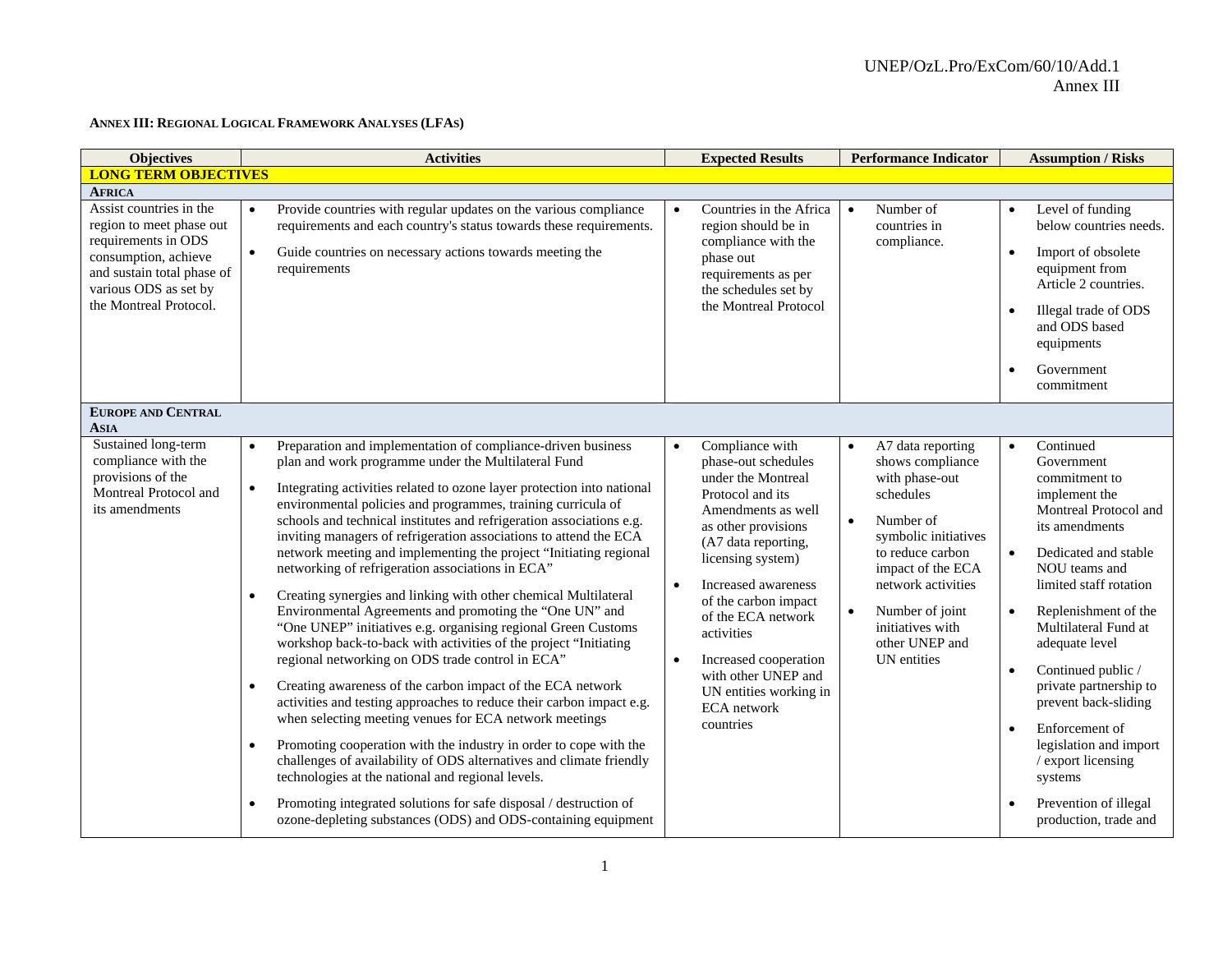| <b>Objectives</b>                                                                                                                                                                                                                                                                                                                                                                                                                                                                                                                  | <b>Activities</b>                                                                                                                                                                                                                                                                                                                                                                                                                                                                                                                                                                                                                                                                                                                                                                          | <b>Expected Results</b>                                                                                                                                                                                                                                                                                                                                                                                                                                                                                                                                        | <b>Performance Indicator</b>                                                                                                                                                                                                                                                                                                         | <b>Assumption / Risks</b>                                                                                                                                                                                                                                                   |
|------------------------------------------------------------------------------------------------------------------------------------------------------------------------------------------------------------------------------------------------------------------------------------------------------------------------------------------------------------------------------------------------------------------------------------------------------------------------------------------------------------------------------------|--------------------------------------------------------------------------------------------------------------------------------------------------------------------------------------------------------------------------------------------------------------------------------------------------------------------------------------------------------------------------------------------------------------------------------------------------------------------------------------------------------------------------------------------------------------------------------------------------------------------------------------------------------------------------------------------------------------------------------------------------------------------------------------------|----------------------------------------------------------------------------------------------------------------------------------------------------------------------------------------------------------------------------------------------------------------------------------------------------------------------------------------------------------------------------------------------------------------------------------------------------------------------------------------------------------------------------------------------------------------|--------------------------------------------------------------------------------------------------------------------------------------------------------------------------------------------------------------------------------------------------------------------------------------------------------------------------------------|-----------------------------------------------------------------------------------------------------------------------------------------------------------------------------------------------------------------------------------------------------------------------------|
|                                                                                                                                                                                                                                                                                                                                                                                                                                                                                                                                    | Sustaining the phase-out of ODS by promoting country-driven<br>approach and country ownership<br>Promoting effective policies and strategies for HCFC management<br>$\bullet$<br>e.g. through high-level ministerial consultations on HCFC policies<br>& legislation<br>Attracting new regional partners especially from EU countries with<br>$\bullet$<br>experience in MDI transition strategies and HCFC management<br>Promoting access to up-to-date policy and technical information<br>$\bullet$<br>through outreach in sub-regional languages, networking of<br>refrigeration associations and participation in international<br>conferences                                                                                                                                        |                                                                                                                                                                                                                                                                                                                                                                                                                                                                                                                                                                |                                                                                                                                                                                                                                                                                                                                      | use of ODS                                                                                                                                                                                                                                                                  |
| <b>WEST ASIA</b>                                                                                                                                                                                                                                                                                                                                                                                                                                                                                                                   |                                                                                                                                                                                                                                                                                                                                                                                                                                                                                                                                                                                                                                                                                                                                                                                            |                                                                                                                                                                                                                                                                                                                                                                                                                                                                                                                                                                |                                                                                                                                                                                                                                                                                                                                      |                                                                                                                                                                                                                                                                             |
| • Compliance with<br><b>Montreal Protocol</b><br>control measures,<br>particularly measures<br>related to HCFC<br>Ensure sustainability<br>of ODS phase-out<br>activities through<br>integration of MP<br>within<br>national/regional<br>frameworks<br>• Institutionalizing the<br>regional cooperation<br>and experience<br>exchange within<br>existing regional<br>groups<br>• Development and<br>enforcement of long-<br>term comprehensive<br>policies and<br>legislations with<br>consideration to<br>climate benefit aspects | Keeping the compliance requirements in the agenda of the regional<br>$\bullet$<br>high-level fora and relevant regional technical groups/committees<br>Ensure that CAP is acting as an early warning tool for countries<br>$\bullet$<br>Encourage activities to integrate the new MP Adjustment within<br>$\bullet$<br>relevant regional/national strategies and frameworks<br>Ensure the integration of MP business and concerns within the<br>existing regional related fora, organizations, networks, technical<br>groups and institutions<br>Assist countries in reviewing and updating its relevant policies and<br>provide policy and technical guidance during the preparation and<br>review of related legislation<br>• Work with GCC Secretariat to update the unified regulation | Minimizing non-<br>compliance risks and<br>keeping momentum of<br>countries to maintain<br>its compliance<br>Comply smoothly with<br>$\bullet$<br>HCFC phase-out<br>targets<br>Continued<br>$\bullet$<br>commitment to the MP<br>through the integration<br>in the business of<br>governments and<br>regional related fora,<br>organizations,<br>networks, technical<br>groups and institutions<br>National policies and<br>$\bullet$<br>relevant legislations<br>are introduced and<br>enforced<br><b>GCC</b> Unified<br>regulation is revised<br>and adopted | Parties achieve<br>$\bullet$<br>phase-out targets<br>with minimum<br>economical and<br>social impacts<br>National and<br>$\bullet$<br>regional<br>institutional setups<br>are well established<br>Parties that adopted<br>$\bullet$<br>new comprehensive<br>policies<br><b>Updated GCC</b><br>$\bullet$<br>regulation is<br>enforced | National Institutional<br>$\bullet$<br>Fragmentation<br>Conflicts and security<br>instability<br>National and regional<br>priorities<br>Control of ODS trade<br>$\bullet$<br>through Free Zones<br>Long procedures<br>$\bullet$<br>needed to issue or<br>update legislation |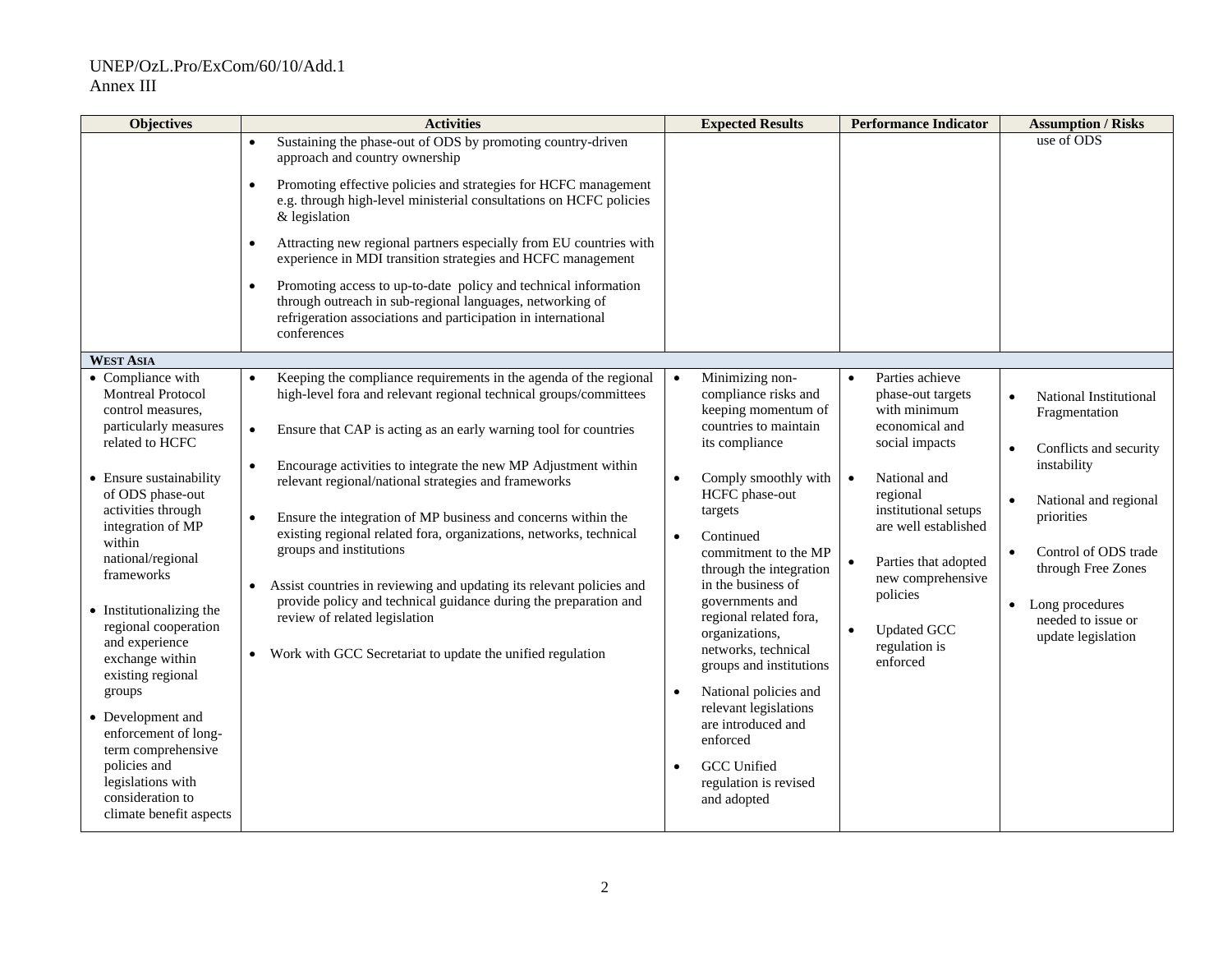| <b>Objectives</b>                                                                                                                                                 | <b>Activities</b>                                                                                                                                                                                                                                                                                                                                                                                                                                                                                                                                                                                                                                                                             | <b>Expected Results</b>                                                                                                                                                                                                                                                                                                                                                                                                                                                                                                                                                                                                            | <b>Performance Indicator</b>                                                                                                                                                                                                                                                                                                                                                                       | <b>Assumption / Risks</b>                                                                                                                                                                                                                                                                                                                                                                              |
|-------------------------------------------------------------------------------------------------------------------------------------------------------------------|-----------------------------------------------------------------------------------------------------------------------------------------------------------------------------------------------------------------------------------------------------------------------------------------------------------------------------------------------------------------------------------------------------------------------------------------------------------------------------------------------------------------------------------------------------------------------------------------------------------------------------------------------------------------------------------------------|------------------------------------------------------------------------------------------------------------------------------------------------------------------------------------------------------------------------------------------------------------------------------------------------------------------------------------------------------------------------------------------------------------------------------------------------------------------------------------------------------------------------------------------------------------------------------------------------------------------------------------|----------------------------------------------------------------------------------------------------------------------------------------------------------------------------------------------------------------------------------------------------------------------------------------------------------------------------------------------------------------------------------------------------|--------------------------------------------------------------------------------------------------------------------------------------------------------------------------------------------------------------------------------------------------------------------------------------------------------------------------------------------------------------------------------------------------------|
| <b>SHORT TERM OBJECTIVES (for 2010)</b>                                                                                                                           |                                                                                                                                                                                                                                                                                                                                                                                                                                                                                                                                                                                                                                                                                               |                                                                                                                                                                                                                                                                                                                                                                                                                                                                                                                                                                                                                                    |                                                                                                                                                                                                                                                                                                                                                                                                    |                                                                                                                                                                                                                                                                                                                                                                                                        |
| <b>AFRICA</b>                                                                                                                                                     |                                                                                                                                                                                                                                                                                                                                                                                                                                                                                                                                                                                                                                                                                               |                                                                                                                                                                                                                                                                                                                                                                                                                                                                                                                                                                                                                                    |                                                                                                                                                                                                                                                                                                                                                                                                    |                                                                                                                                                                                                                                                                                                                                                                                                        |
| <b>Assist African countries</b><br>in enforcing control<br>measures to monitor and<br>regulate the import and<br>use of ODS and ODS-<br>based equipment           | Review the status of regulations in the Africa region and assist<br>$\bullet$<br>countries without ODS regulations to establish and implement ODS<br>regulations<br>• Facilitate exchange of experience between NOU on enforcement of<br>ODS regulations and related policy measures,<br>• Update and circulate a compendium of ODS regulations in the<br>region;<br>Enhance cooperation with regional and sub-regional organisations in<br>$\bullet$<br>view of encouraging the development and enforcement of<br>harmonised ODS regulations at sub-regional level.<br>Assist countries in implementing training programmes for<br>enforcement officers at national and sub-regional levels. | Specific ODS related<br>regulations and<br>mechanisms in place<br>(including licensing<br>systems and quotas) for<br>their enforcement by<br>appropriate government<br>bodies;<br>Harmonised control<br>measures in place at<br>sub-regional levels in<br>the following sub-<br>regional trade and<br>economic<br>organisations: Southern<br>African Customs Union<br>(SACU), Economic<br>Community for West<br><b>African States</b><br>(ECOWAS)<br>National and sub-<br>regional training<br>programmes for<br>enforcement officers<br>conducted<br>Production of a<br>compendium of ODS<br>Regulations in the<br>African Region | $\bullet$ All 53 countries with<br>ODS related<br>regulations<br>(including HCFC) in<br>place and being<br>enforced by end of<br>2010<br>Number of countries<br>$\bullet$<br>involved in new<br>harmonised control<br>system at sub-<br>regional level<br>(SACU, 5 countries;<br>ECOWAS, 15<br>countries)<br>• At least 15 national<br>training workshops<br>conducted for<br>enforcement officers | Resistance to<br>$\bullet$<br>enactment and<br>enforcement of ODS<br>regulation by market<br>forces<br>International and<br>regional trade<br>agreements,<br>• Illegal trade.<br>Lack of cooperation by<br>Sub-regional trade and<br>economic organisations<br>Lack of cooperation by<br>customs and<br>government<br>departments<br>Adequate capacities of<br>sub-regional and trade<br>organisations |
| Assist countries in the<br>region in compiling<br>reliable data on ODS<br>import and consumption<br>in order to accurately<br>monitor their compliance<br>status. | Encourage NOU to report article 7 data earlier in the year to<br>$\bullet$<br>determine their compliance status;<br>Review country profile on a regular basis for all countries in the<br>$\bullet$<br>region;<br>Liaise with NOU and visit countries in non-compliance to discuss<br>$\bullet$<br>reasons of non-compliance and identify means of returning to<br>compliance;                                                                                                                                                                                                                                                                                                                | <b>ODS</b> Consumption<br>$\bullet$<br>data available for all<br>African countries;<br>African countries with<br>$\bullet$<br>require specific<br>compliance actions<br>will be visited to assist<br>them in returning to or                                                                                                                                                                                                                                                                                                                                                                                                       | All 53countries in<br>$\bullet$<br>Africa in<br>compliance with<br>data and progress<br>reporting<br>All 53 countries in<br>$\bullet$<br>Africa in<br>compliance with                                                                                                                                                                                                                              | Countries with<br>$\bullet$<br>recently approved<br>TPMPs find it difficult<br>to meet compliance<br>requirements<br>immediately.<br>Commitment by<br>$\bullet$<br>governments                                                                                                                                                                                                                         |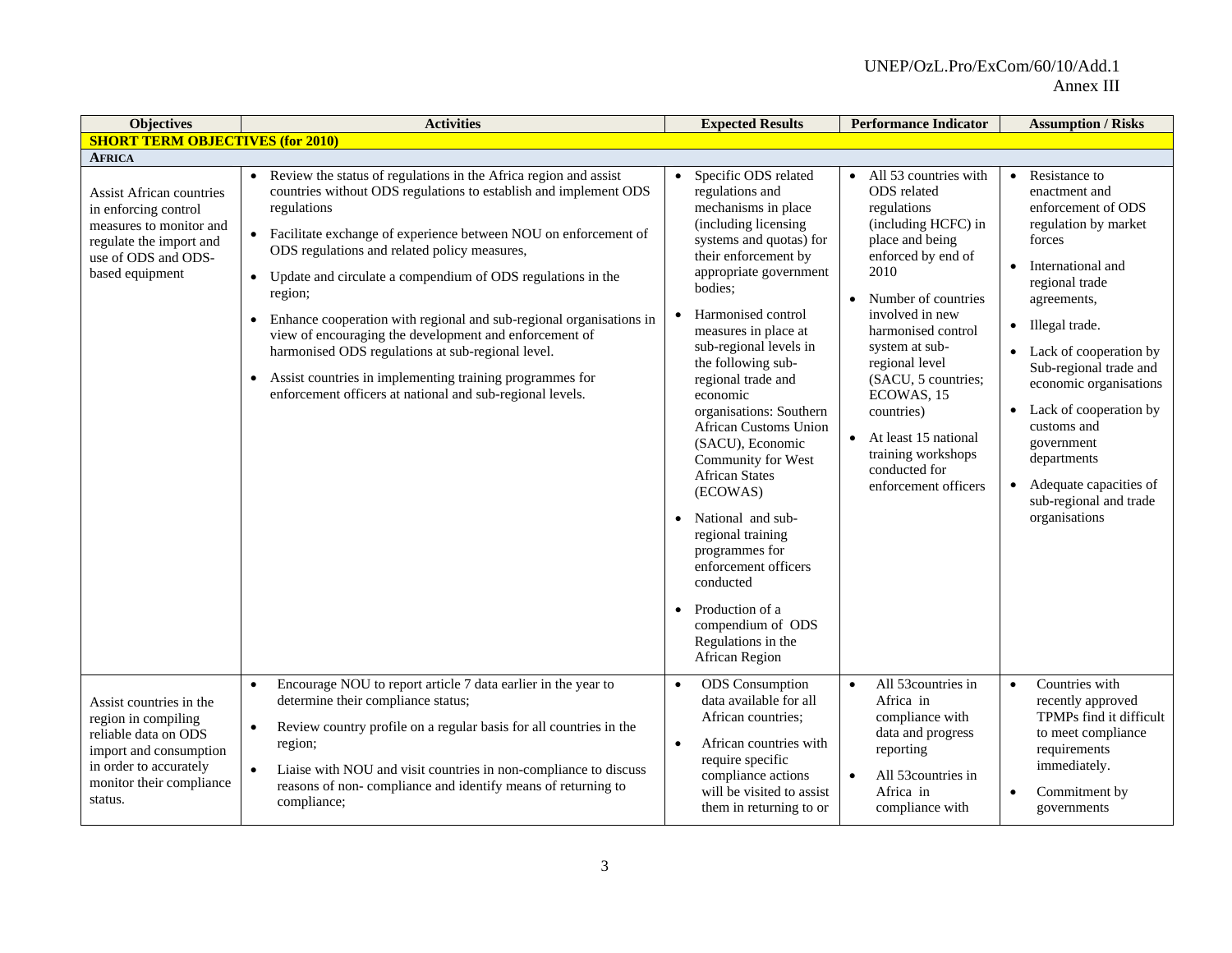| <b>Objectives</b>                                                                                                        | <b>Activities</b>                                                                                                                                                                                                                                                                                                                                                                         | <b>Expected Results</b>                                                                                                                                                              | <b>Performance Indicator</b>                                                                                                                                                         | <b>Assumption / Risks</b>                                                                                                                                                                                           |
|--------------------------------------------------------------------------------------------------------------------------|-------------------------------------------------------------------------------------------------------------------------------------------------------------------------------------------------------------------------------------------------------------------------------------------------------------------------------------------------------------------------------------------|--------------------------------------------------------------------------------------------------------------------------------------------------------------------------------------|--------------------------------------------------------------------------------------------------------------------------------------------------------------------------------------|---------------------------------------------------------------------------------------------------------------------------------------------------------------------------------------------------------------------|
|                                                                                                                          | Facilitate south-south cooperation to share experiences.<br>Regular liaison with Ozone Secretariat on data reports and the<br>$\bullet$<br>Multilateral Fund Secretariat of progress reports from countries in<br>the region.                                                                                                                                                             | sustaining compliance.<br>$\bullet$<br>Experience shared<br>between successful<br>countries and<br>countries in non-<br>compliance.                                                  | phase-out schedule<br>At least Five (5)<br>$\bullet$<br>exchange visits<br>between countries.                                                                                        | Frequent turnover of<br>ODS Officers in some<br>countries                                                                                                                                                           |
| <b>Assist African countries</b><br>in expediting phase-out<br>activities in line with the<br>compliance<br>requirements. | Expedite the process for preparation of remaining tranches of<br>TPMP for countries where UNEP has been selected as the lead<br>implementing agency<br>Guide NOU in speedy implementation of approved TPMP;                                                                                                                                                                               | All remaining TPMPs<br>$\bullet$<br>tranches should be<br>ready for<br>implementation by<br>mid 2010;<br>Most Tranches of<br>$\bullet$<br>TPMP should be<br>completed by end<br>2010 | Number<br>$\bullet$<br>refrigeration<br>technicians,<br>customs officers<br>and other<br>enforcement<br>officers trained in<br>2010<br>At least 15 TPMPs<br>completed by end<br>2010 | Limited capacities of<br>$\bullet$<br>some NOUs to follow<br>a speedy process.<br>Low level of funding<br>$\bullet$<br>Delays dues to<br>$\bullet$<br>administrative<br>procedures at country<br>level and from IAs |
| <b>Assist African countries</b><br>in complying with 2013<br>freeze in HCFC<br>consumption                               | Expedite the process for the implementation and completion of<br>$\bullet$<br>ongoing TPMP activities.<br>Expedite the process for preparation and submission of HPMP for<br>$\bullet$<br>all countries where UNEP is the lead implementing agency;                                                                                                                                       | HPMP approved and<br>$\bullet$<br>ready for<br>implementation                                                                                                                        | At least 20 HPMPs<br>$\bullet$<br>approved or ready<br>for approval by end<br>of 2010                                                                                                | Delays dues to<br>$\bullet$<br>administrative<br>procedures at country<br>level and from IAs<br>Clear understanding<br>$\bullet$<br>of ExCom decisions<br>and guidelines on<br><b>HPMPs</b>                         |
| Encourage and assist<br>parties to ratify the<br>various amendments to<br>the Montreal Protocol                          | Various fora will be used to sensitize decision-makers, including<br>$\bullet$<br>meetings of the African Ministerial Conference on the<br>Environment (AMCEN), the New Partnership for Africa's<br>Development (NEPAD) and UNEP Governing Council.<br>Visit to some countries with the support of the Regional Director<br>$\bullet$<br>and in collaboration with the Ozone Secretariat. | Ratification by many<br>$\circ$<br>African countries of<br>the amendments to the<br>Protocol                                                                                         | Number of<br>$\bullet$<br>countries that ratify<br>amendments to the<br><b>Montreal Protocol</b><br>during the year.                                                                 | Frequent changes in<br>$\bullet$<br>country's<br>administration and<br>lack of follow-up of<br>ratification process.                                                                                                |
| <b>ASIA AND PACIFIC</b>                                                                                                  |                                                                                                                                                                                                                                                                                                                                                                                           |                                                                                                                                                                                      |                                                                                                                                                                                      |                                                                                                                                                                                                                     |
| To expedite ratification<br>of the following:<br>Ratification of the<br>Beijing Amendment by                             | Provide background information and issues of concern on ODS<br>$\bullet$<br>phase-out to UNEP Regional Director for his use during missions<br>to countries in the region.<br>Utilize various for ato sensitize decision-makers, including<br>$\bullet$                                                                                                                                   | Maintained high<br>$\bullet$<br>awareness on the<br>Montreal Protocol at<br>national political level.                                                                                | Countries that ratify<br>$\bullet$<br>remaining<br>amendments to the<br><b>Montreal Protocol</b>                                                                                     | Frequent changes in<br>$\bullet$<br>country's<br>administration and<br>tedious ratification                                                                                                                         |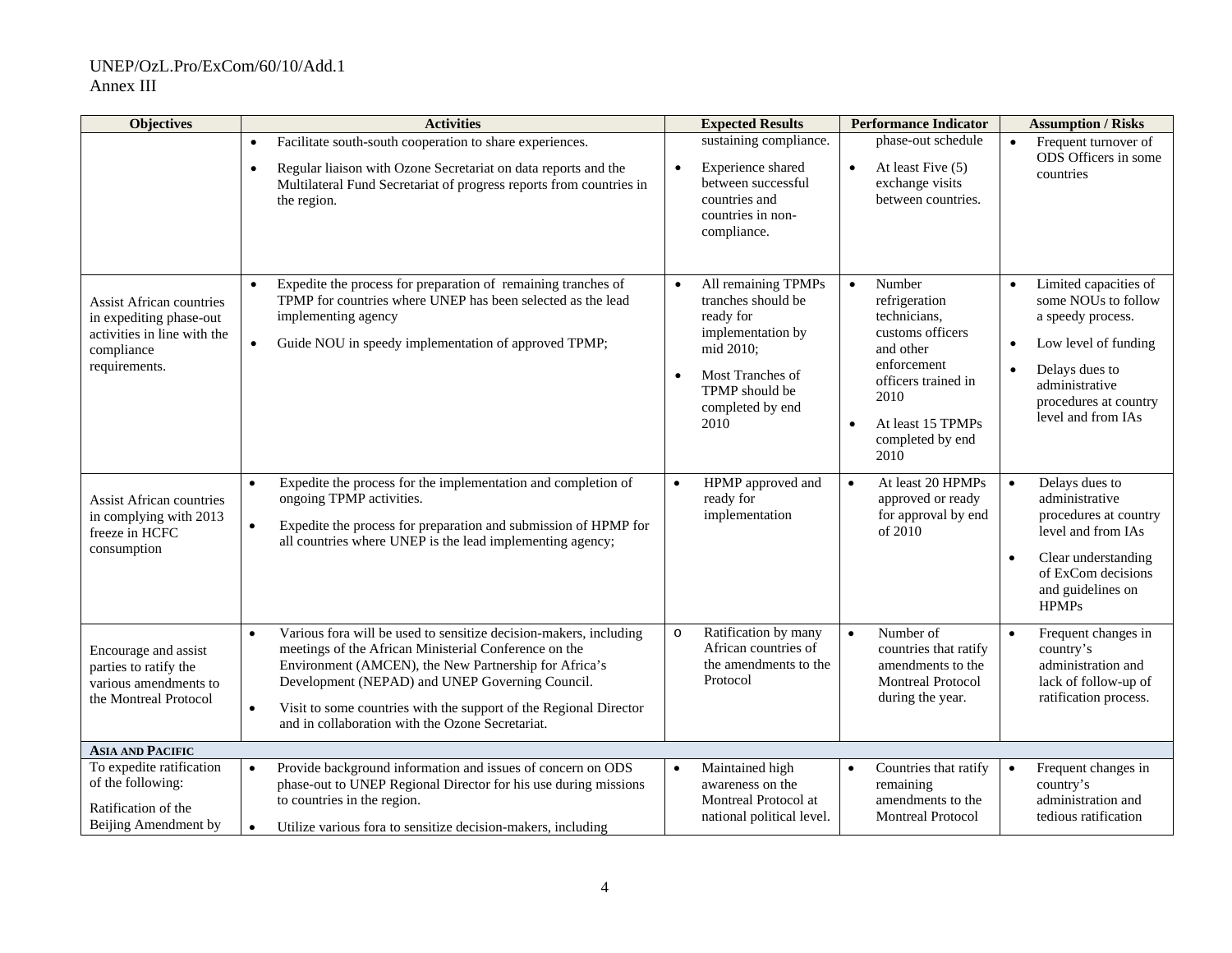| <b>Objectives</b>                                                                                                                                                          | <b>Activities</b>                                                                                                                                                                                                                                                                                                                                                                                                                                                                                                                                                                                                                                                                                                                                                                                                                         | <b>Expected Results</b>                                                                                                                                                                                                                                       | <b>Performance Indicator</b>                                                                     | <b>Assumption / Risks</b>                                        |
|----------------------------------------------------------------------------------------------------------------------------------------------------------------------------|-------------------------------------------------------------------------------------------------------------------------------------------------------------------------------------------------------------------------------------------------------------------------------------------------------------------------------------------------------------------------------------------------------------------------------------------------------------------------------------------------------------------------------------------------------------------------------------------------------------------------------------------------------------------------------------------------------------------------------------------------------------------------------------------------------------------------------------------|---------------------------------------------------------------------------------------------------------------------------------------------------------------------------------------------------------------------------------------------------------------|--------------------------------------------------------------------------------------------------|------------------------------------------------------------------|
| Bangladesh<br><b>Ratification of Montreal</b><br>and Beijing<br>Amendments by<br>Myanmar<br>Ratification of<br>Copenhagen, Montreal<br>and Beijing<br>Amendments by Nepal. | meetings of ASEAN, SAARC, SPREP and UNEP Governing<br>Council.<br>Specifically, highlight Decision XX/9 on need for ratification of<br>$\bullet$<br>amendments to avoid trade restrictions on HCFCs being imposed<br>against the countries.                                                                                                                                                                                                                                                                                                                                                                                                                                                                                                                                                                                               | The ratification<br>$\bullet$<br>process of remaining<br>amendments started by<br>NOU.                                                                                                                                                                        | in 2010.                                                                                         | process.                                                         |
| Special assistance to<br>Timor Leste to expedite<br>implementation of<br>activities.                                                                                       | Assistance in establishing and implementing the licensing system<br>$\bullet$<br>to control the import/export of ODS.<br>Facilitate controlling of import/export of ODS - including HCFCs<br>$\bullet$<br>via iPIC.<br>Assistance in submitting Article 7 data and Country Programme<br>$\bullet$<br>Progress Report.<br>Assistance in setting up NOU and preparing IS renewal request for<br>$\bullet$<br>submission to the ExCom meeting.<br>Assistance in developing CP for Timor Leste including policy<br>$\bullet$<br>measures and capacity building activities to address any remaining<br>CFCs in the country.<br>Assistance in the development of HPMP through data survey,<br>$\bullet$<br>review and update of ODS legislation, consultation with national<br>stakeholders, formulation of HCFC phase-out policy and strategy. | Implementation of<br>activities and timely<br>submission of reports.                                                                                                                                                                                          | Country to<br>$\bullet$<br>implement activities<br>listed.                                       | Frequent changes in<br>$\bullet$<br>country's<br>administration. |
| South-South<br>Cooperation                                                                                                                                                 | Republic of Korea to assist Afghanistan in establishing three<br>$\bullet$<br>refrigeration technical training institutes. The first one in Kabul is<br>already operational.<br>DPR Korea under South-South cooperation visit to China or<br>$\bullet$<br>Thailand on PMU management and servicing sector<br>Indonesia/Philippines/Cape Verde to assist Timor Leste: sharing of<br>$\bullet$<br>awareness materials in Bahasa, send their customs officers to<br>Timor Leste for sharing experiences<br>Republic of Korea under South-south cooperation: CTC export<br>$\bullet$<br>monitoring / information exchange with Pakistan in collaboration<br>with Samsung as part of Ulaan Baatar Declaration on public-                                                                                                                       | Sharing of expertise<br>from countries in the<br>Region to assist other<br>countries in solving<br>specific issues in a<br>timely manner.<br>Increased cooperation<br>and information<br>exchange between<br>countries in the<br>Region.<br>Support, as found | Countries to<br>$\bullet$<br>implement south-<br>south cooperation<br>initiatives<br>identified. |                                                                  |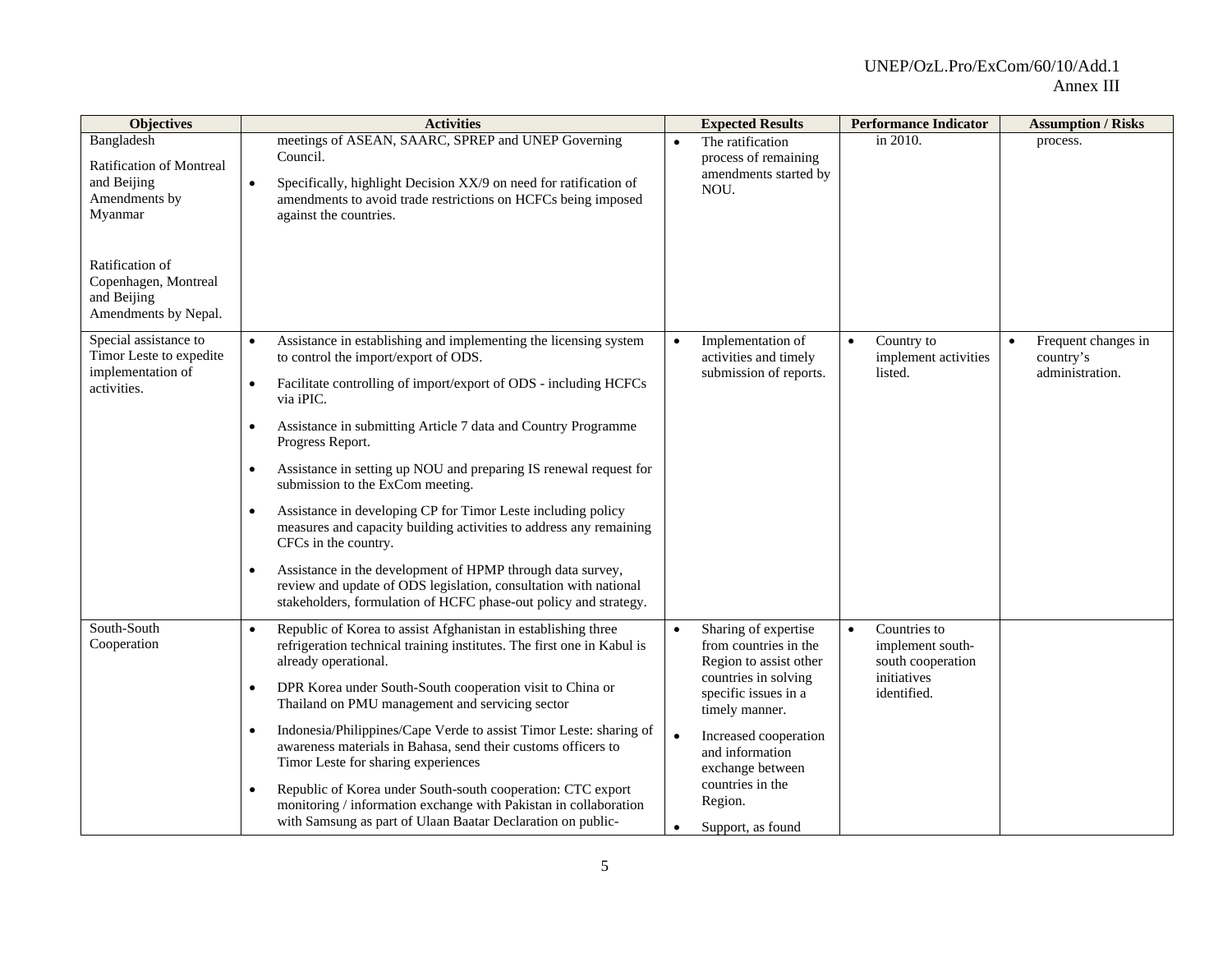| <b>Objectives</b>      | <b>Activities</b>                                                                                                                                                                                                                                                                                                | <b>Expected Results</b>                                            | <b>Performance Indicator</b>                                      | <b>Assumption / Risks</b>                                          |
|------------------------|------------------------------------------------------------------------------------------------------------------------------------------------------------------------------------------------------------------------------------------------------------------------------------------------------------------|--------------------------------------------------------------------|-------------------------------------------------------------------|--------------------------------------------------------------------|
|                        | private partnership with ODS manufacturers.<br>Assistance in phasing out CTC use in lab $\&$ analytical applications<br>$\bullet$<br>for Bhutan and Nepal; Ian Rae (CTOC) to see how this can be<br>addressed.                                                                                                   | appropriate, in<br>organising<br>consultative meetings<br>on EUNs. |                                                                   |                                                                    |
|                        | Nepal to assist Bhutan in training their technicians.<br>$\bullet$                                                                                                                                                                                                                                               |                                                                    |                                                                   |                                                                    |
|                        | India to assist Bhutan in training their customs officers.<br>$\bullet$                                                                                                                                                                                                                                          |                                                                    |                                                                   |                                                                    |
|                        | PIC countries: Solomon Islands NOU to visit Vanuatu in August<br>$\bullet$<br>2010 to help prepare the data report, and the ozone regulation<br>formulation and enforcement; New ozone officers from Samoa,<br>Tuvalu, Vanuatu, Micronesia, Tonga need to receive training from<br>the peer officer, maybe Fiji. |                                                                    |                                                                   |                                                                    |
|                        | Sub regional consultations on ODS phase-out in Military<br>$\bullet$<br>establishments in India                                                                                                                                                                                                                  |                                                                    |                                                                   |                                                                    |
|                        | Nepal - India cross border dialogue in Darjeeling, India.<br>$\bullet$                                                                                                                                                                                                                                           |                                                                    |                                                                   |                                                                    |
|                        | Bangladesh-Bhutan-India-China cross border dialogue in Kolkatta,<br>$\bullet$<br>India.                                                                                                                                                                                                                          |                                                                    |                                                                   |                                                                    |
|                        | Tehran dialogue involving Afghanistan, Iran, Pakistan and '-Stan'<br>$\bullet$<br>countries.                                                                                                                                                                                                                     |                                                                    |                                                                   |                                                                    |
|                        | China-Mongolia-Central Asian countries dialogues during the joint<br>$\bullet$<br>network meeting of SA and ECA.                                                                                                                                                                                                 |                                                                    |                                                                   |                                                                    |
|                        | Participate in the thematic meeting on energy efficiency organized<br>$\bullet$<br>by climate change network                                                                                                                                                                                                     |                                                                    |                                                                   |                                                                    |
|                        | Multilateral dialogue (China-Cambodia-Laos-Vietnam-Thailand)<br>$\bullet$<br>on ODS trade in SEAP region                                                                                                                                                                                                         |                                                                    |                                                                   |                                                                    |
|                        | Information exchange between importing and exporting countries<br>$\bullet$<br>who will seek EUNs in the next 1-2 years. This should be done<br>with the OS and MTOC. CAP will provide backstopping and<br>information to the countries to ensure that they submit quality<br>EUNs.                              |                                                                    |                                                                   |                                                                    |
| Sector-specific advice | Assist Brunei and Myanmar in implementing approved refrigerant<br>management plans. UNEP submitted to the 57th ExCom an action<br>plan for 2009 and 2010 to complete approved activities by 2010.                                                                                                                | Expeditious<br>implementation of<br>CFC MDI transition             | Expeditious<br>$\bullet$<br>implementation of<br>CFC MDI phaseout | Adequate resources<br>for countries from the<br>Multilateral Fund. |
|                        | Assist countries in implementing activities for phase-out of CFC<br>$\bullet$<br>MDIs, in addition to implementation of transition strategies for                                                                                                                                                                | strategy for<br>Bangladesh, India,                                 | activities in<br>Bangladesh, India,                               | Governments willing<br>to implement agreed                         |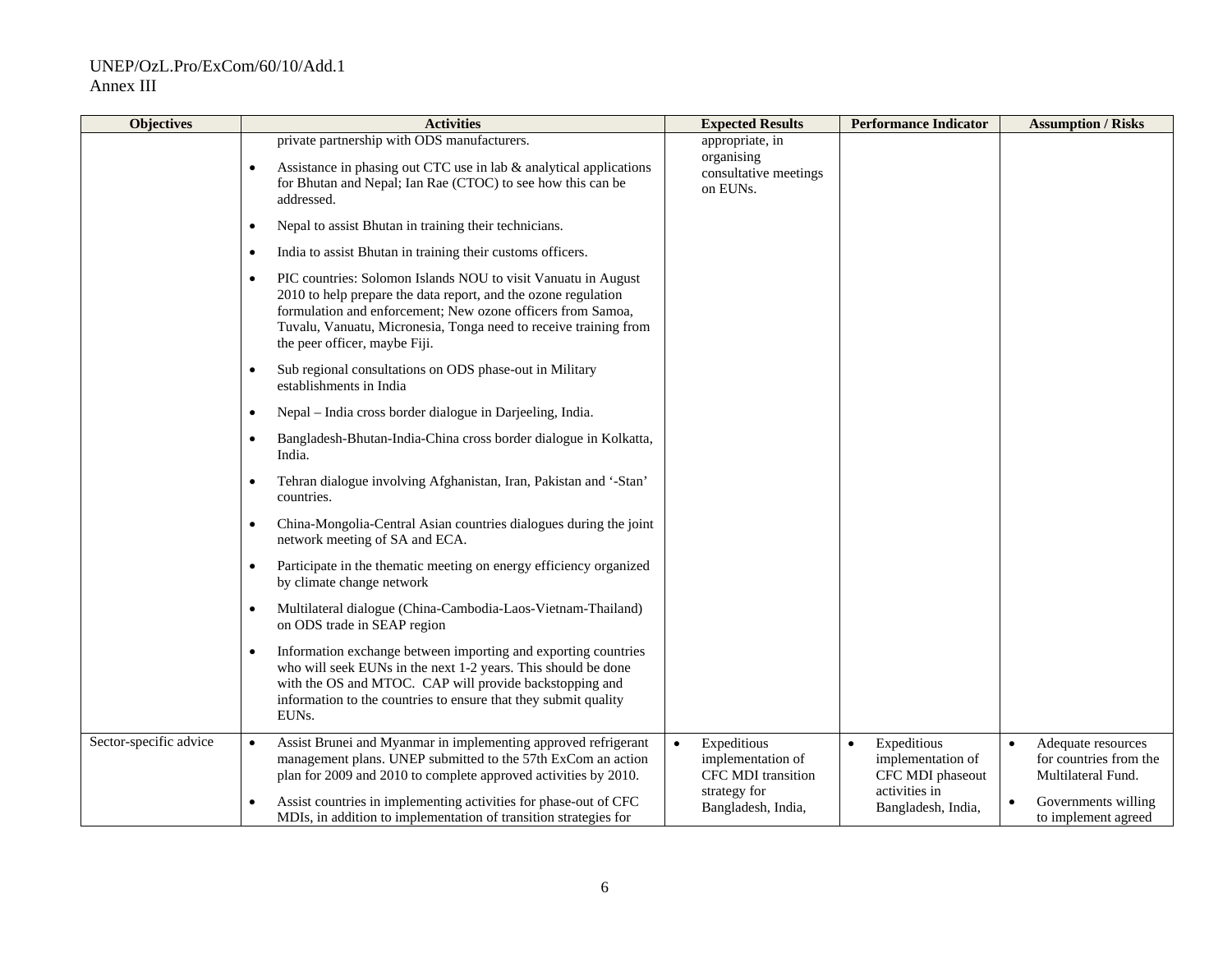| <b>Objectives</b>                                                                                                                     | <b>Activities</b>                                                                                                                                                                                                                                                                                                                                                                                                                                                                                                                                                                                                                                                                                                                                                                                                                                                                                                                                                                                                                | <b>Expected Results</b>                                                                                                                                                                                                                                                                                                                                                                                                                                                                              | <b>Performance Indicator</b>                                                                                                                                                                                                                                                                                                                                                                                                                                    | <b>Assumption / Risks</b>                                                                                                                                                                                                                                                                        |
|---------------------------------------------------------------------------------------------------------------------------------------|----------------------------------------------------------------------------------------------------------------------------------------------------------------------------------------------------------------------------------------------------------------------------------------------------------------------------------------------------------------------------------------------------------------------------------------------------------------------------------------------------------------------------------------------------------------------------------------------------------------------------------------------------------------------------------------------------------------------------------------------------------------------------------------------------------------------------------------------------------------------------------------------------------------------------------------------------------------------------------------------------------------------------------|------------------------------------------------------------------------------------------------------------------------------------------------------------------------------------------------------------------------------------------------------------------------------------------------------------------------------------------------------------------------------------------------------------------------------------------------------------------------------------------------------|-----------------------------------------------------------------------------------------------------------------------------------------------------------------------------------------------------------------------------------------------------------------------------------------------------------------------------------------------------------------------------------------------------------------------------------------------------------------|--------------------------------------------------------------------------------------------------------------------------------------------------------------------------------------------------------------------------------------------------------------------------------------------------|
|                                                                                                                                       | CFC MDI phase-out for Bangladesh, India, Iran and Pakistan as<br>part of approved projects with UNDP and UNIDO respectively and<br>assist in EUN monitoring.<br>Assist Afghanistan, Bhutan, Bangladesh, Cambodia, DPR Korea,<br>$\bullet$<br>Iran, Fiji, Maldives, Mongolia, Nepal and Samoa in completing<br>their National Phase-out Plans and TPMPs and close them during<br>2010 following all administrative and reporting requirements. In<br>case of Fiji, CAP will continue to assist in implementing the MB<br>action plan to sustain compliance.<br>Assist A5 Parties in prompt data reporting as per the MOP<br>$\bullet$<br>Decisions XV/14 (4) and XV/15 (1), further reiterated in MOP<br>Decision XVI/17 (8-9), and ExCom Decision 40/11 (b).<br>Assist Afghanistan, Bhutan, Brunei, Cambodia, Lao PDR,<br>$\bullet$<br>Maldives, Mongolia, Myanmar, Nepal and Timor Leste (Lead<br>agency) and Bangladesh, China, DPR Korea, India, Iran, Pakistan<br>and Sri Lanka (as cooperating agency) in HPMP preparation. | Iran and Pakistan.<br>Better understanding<br>of the specific<br>commodities/ products<br>that need methyl<br>bromide for QPS, and<br>the amounts for each<br>in order to develop<br>strategic interventions<br>for countries to<br>encourage reduced<br>methyl bromide use.<br>Completion of<br>remaining activities<br>under RMP, NPP and<br>TPMP projects.<br>Expeditiously work on<br>$\bullet$<br>the preparation of<br>HPMP and submit at<br>least 5 HPMPs to<br>MLFS during the year<br>2010. | Iran and Pakistan.<br>Assistance to LVC<br>$\bullet$<br>countries in<br>implementing CFC<br>MDI phaseout<br>strategy.<br>Improved methyl<br>$\bullet$<br>bromide<br>management in the<br>region<br>Timely submission<br>$\bullet$<br>of progress reports<br>and implementation<br>of remaining RMP/<br>NPP/TPMP<br>activities for<br>completion.<br>Timely completion<br>of HPMPs including<br>guidance to<br>countries on<br>baseline estimation<br>for HCFCs. | actions.<br>Coordinated actions<br>$\bullet$<br>from industry and<br>other stakeholders on<br>all project initiatives.                                                                                                                                                                           |
| PIC: Cook Islands,<br>Micronesia, Kiribati,<br>Marshall Islands, Nauru,<br>Niue, Palau, Solomon<br>Islands, Tonga, Tuvalu,<br>Vanuatu | Complete the Regional Strategy implementation in cooperation<br>with SPREP and Australia including the organization of 4 customs<br>training for Micronesia, Tonga, Tuvalu and Vanuatu.<br>$\blacksquare$<br>Assist Ozone Secretariat in following up on the action plan for<br>compliance by Vanuatu pursuant to MOP decision XXI/26.<br>Assistance to Vanuatu in putting ODS regulations in place.<br>$\blacksquare$<br>Assistance to PIC countries in preparing IS Renewal.<br>٠<br>Preparation of regional project for PIC countries for HPMP<br>$\blacksquare$<br>preparation.                                                                                                                                                                                                                                                                                                                                                                                                                                              | Development of ODS<br>regulations.<br>Improved IS project<br>management including<br>data reporting and<br>capacity building for<br>new NOO.<br>Training of customs<br>officers.<br>HPMP preparation of<br>PIC countries through<br>a regional approach.                                                                                                                                                                                                                                             | Establishment of the<br>٠<br>ODS regulations by<br>Vanuatu.<br>All PICs comply<br>٠<br>with their data<br>reporting<br>requirements.<br>4 customs training<br>$\blacksquare$<br>workshops<br>organized<br>(Micronesia, Tonga,<br>Tuvalu and<br>Vanuatu).<br>Closure of PIC<br>$\blacksquare$<br>Regional Strategy.                                                                                                                                              | Funds will be<br>$\blacksquare$<br>available to undertake<br>the PIC network<br>proposal and IS<br>extension.<br>PIC Governments<br>$\blacksquare$<br>adopt the<br>recommended plans of<br>action, strategies and<br>programmes and issue<br>relevant regulations to<br>support the initiatives. |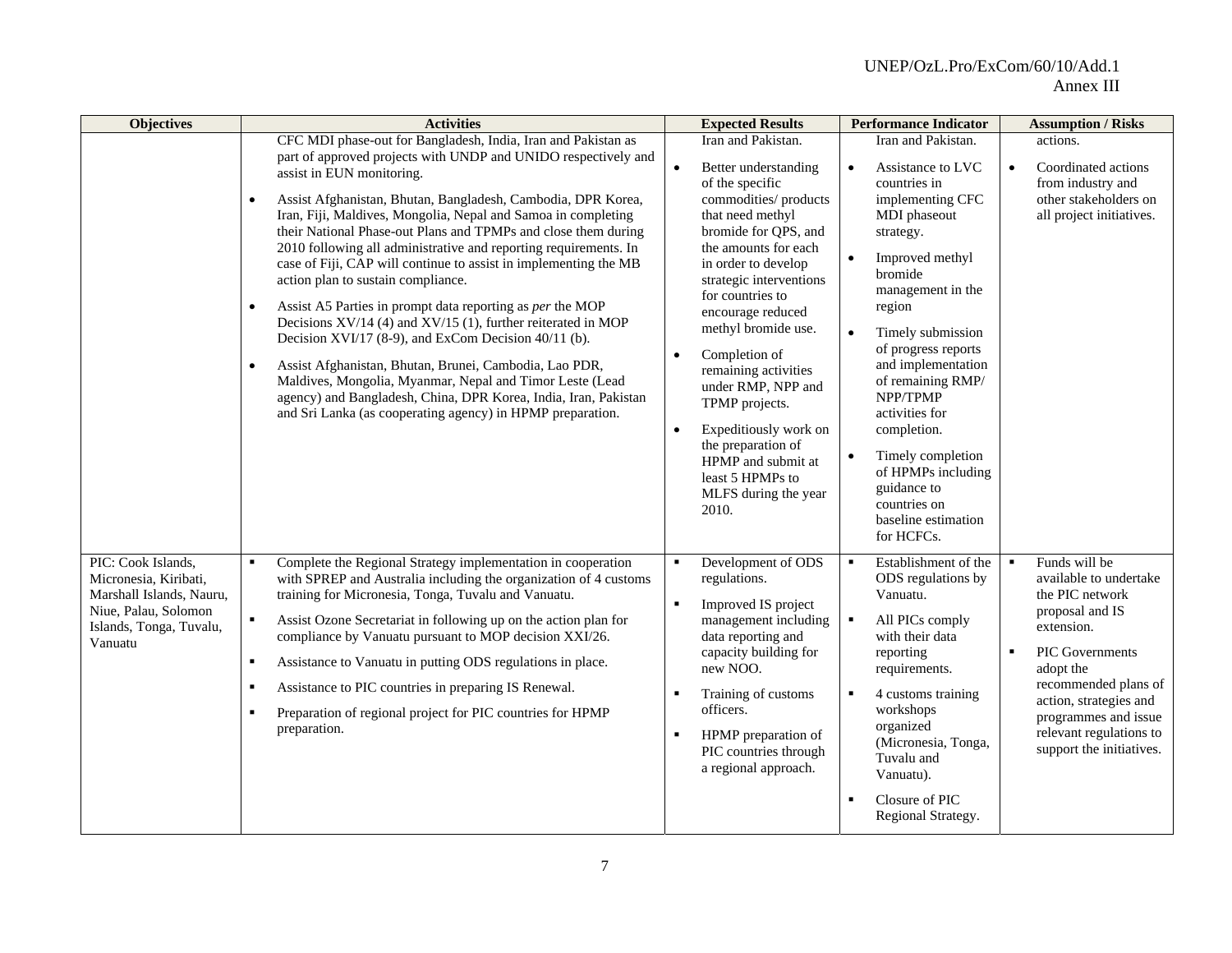| <b>Objectives</b>                                                                            | <b>Activities</b>                                                                                                                                                                                                                                                                                                                                                                                                                                                                                                                                                                                                                                                                                                                                                                                                                                                                                                                                                                                                                                                                                                 | <b>Expected Results</b>                                                                                                                                                                                                | <b>Performance Indicator</b>                                                                                                                                                                                                                                                                                                                                                                                                                                                                                               | <b>Assumption / Risks</b>                                                                                                                                                                                                                                                                                                                                                                                                                                                                                                                                                                                                                                                     |
|----------------------------------------------------------------------------------------------|-------------------------------------------------------------------------------------------------------------------------------------------------------------------------------------------------------------------------------------------------------------------------------------------------------------------------------------------------------------------------------------------------------------------------------------------------------------------------------------------------------------------------------------------------------------------------------------------------------------------------------------------------------------------------------------------------------------------------------------------------------------------------------------------------------------------------------------------------------------------------------------------------------------------------------------------------------------------------------------------------------------------------------------------------------------------------------------------------------------------|------------------------------------------------------------------------------------------------------------------------------------------------------------------------------------------------------------------------|----------------------------------------------------------------------------------------------------------------------------------------------------------------------------------------------------------------------------------------------------------------------------------------------------------------------------------------------------------------------------------------------------------------------------------------------------------------------------------------------------------------------------|-------------------------------------------------------------------------------------------------------------------------------------------------------------------------------------------------------------------------------------------------------------------------------------------------------------------------------------------------------------------------------------------------------------------------------------------------------------------------------------------------------------------------------------------------------------------------------------------------------------------------------------------------------------------------------|
|                                                                                              |                                                                                                                                                                                                                                                                                                                                                                                                                                                                                                                                                                                                                                                                                                                                                                                                                                                                                                                                                                                                                                                                                                                   |                                                                                                                                                                                                                        | PIC regional HPMP<br>$\blacksquare$<br>strategy and IS                                                                                                                                                                                                                                                                                                                                                                                                                                                                     |                                                                                                                                                                                                                                                                                                                                                                                                                                                                                                                                                                                                                                                                               |
|                                                                                              |                                                                                                                                                                                                                                                                                                                                                                                                                                                                                                                                                                                                                                                                                                                                                                                                                                                                                                                                                                                                                                                                                                                   |                                                                                                                                                                                                                        | extension approved.                                                                                                                                                                                                                                                                                                                                                                                                                                                                                                        |                                                                                                                                                                                                                                                                                                                                                                                                                                                                                                                                                                                                                                                                               |
| <b>EUROPE AND CENTRAL</b><br><b>ASIA</b>                                                     |                                                                                                                                                                                                                                                                                                                                                                                                                                                                                                                                                                                                                                                                                                                                                                                                                                                                                                                                                                                                                                                                                                                   |                                                                                                                                                                                                                        |                                                                                                                                                                                                                                                                                                                                                                                                                                                                                                                            |                                                                                                                                                                                                                                                                                                                                                                                                                                                                                                                                                                                                                                                                               |
| Compliance with ODS<br>control measures under<br>the Montreal Protocol<br>and its amendments | Monitor compliance status as per decisions of the Meeting of the<br>Parties and the recommendations of the Implementation Committee<br>Provide early warning signals to the countries based on the analysis<br>$\bullet$<br>of the Fund Secretariat and UNEP's trend analysis based on Article<br>7 data reporting<br>Inform countries about their compliance status, implications of<br>$\bullet$<br>non-compliance and the non-compliance procedure<br>Assist partner agencies in implementing their activities upon<br>$\bullet$<br>request<br>Assist Article 5 countries in preparing and implementing plans of<br>$\bullet$<br>action upon request<br>Arrange for compliance sessions in the margins of the network<br>$\bullet$<br>meetings jointly with the relevant agencies and secretariats upon<br>request<br>Assist countries in sustaining compliance with the total phase out<br>$\bullet$<br>of CFCs, Halons, CTC and TCA<br>Assist countries with low or zero level of consumption of MeBr in<br>$\bullet$<br>sustaining compliance through capacity building and awareness<br>raising activities | Countries in<br>$\bullet$<br>compliance with their<br>phase-out obligations<br>$\bullet$<br>Countries in<br>compliance with their<br>plans of action<br>Countries participating<br>$\bullet$<br>in compliance sessions | Number of countries<br>$\bullet$<br>in compliance with<br>the ODS control<br>measures (target<br>$100\%$ )<br>Number of countries<br>in compliance with<br>their plans of<br>actions (target<br>$100\%$ )<br>Number of countries<br>with compliance<br>issues to which<br>CAP offered<br>assistance (target<br>100% of countries<br>with compliance<br>issues)<br>Number of countries<br>with compliance<br>issues which<br>actually received<br>assistance (target<br>100% of countries<br>which requested<br>assistance) | Continued<br>$\bullet$<br>Government<br>commitment to<br>implement the<br>Montreal Protocol and<br>its amendments<br><b>Operational National</b><br>Ozone Unit (NOU)<br>with dedicated and<br>skilled staff at<br>appropriate senior<br>level<br>Limited fluctuation of<br><b>NOU</b> staff<br>Continued public /<br>private partnership to<br>prevent back-gliding<br>Enforcement of<br>$\bullet$<br>legislation and import<br>/ export licensing<br>systems<br>Prevention of illegal<br>production, trade and<br>use of ODS<br>Prevention of<br>unwanted imports of<br>second hand ODS<br>using equipment<br>Prevention of<br>reintroduction of ODS<br>uses after phase-out |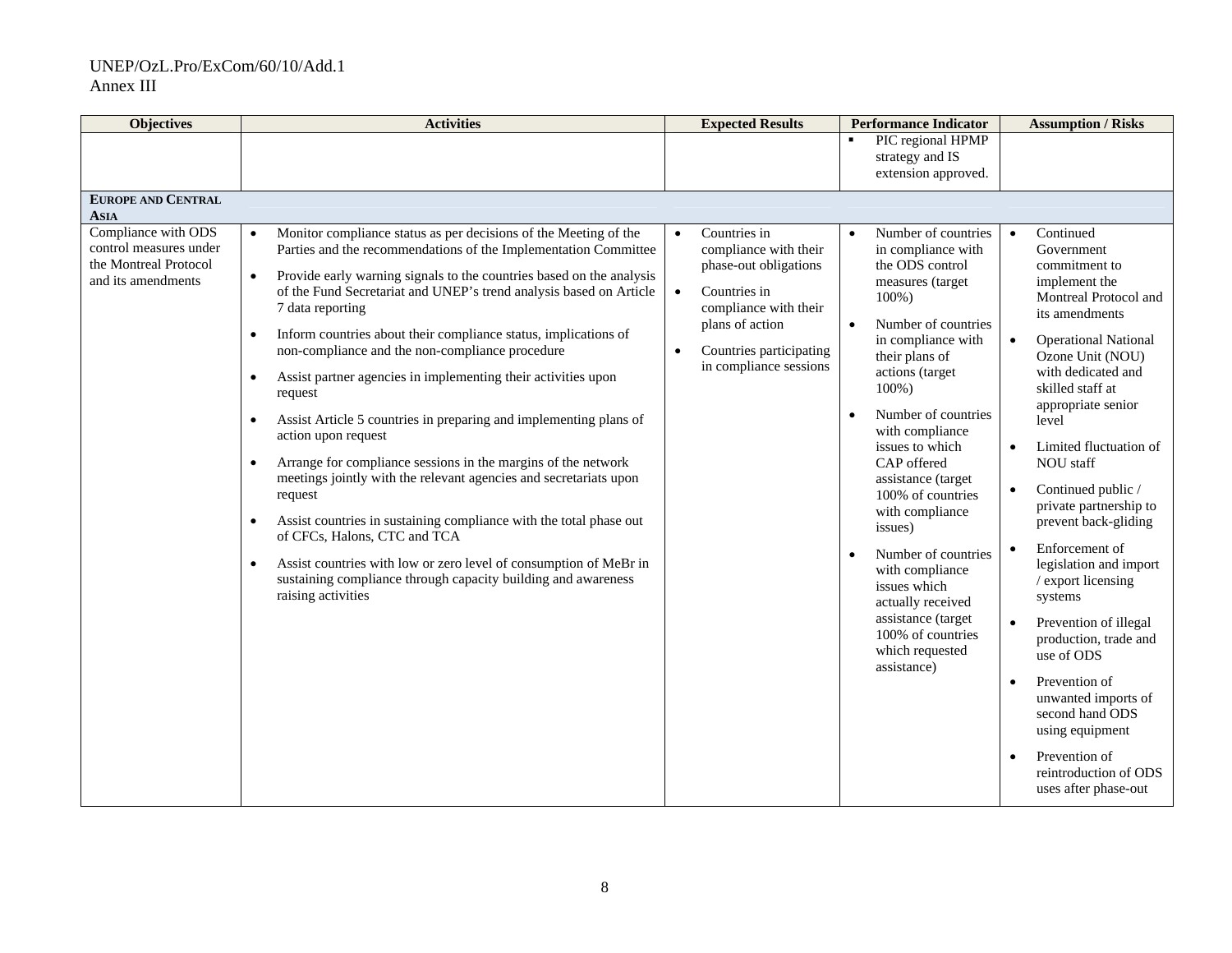| <b>Objectives</b>                                                                                         | <b>Activities</b>                                                                                                                                                                                                                                                                                                                                                                                                                                                                                                                                                                                                                                                                                                       | <b>Expected Results</b>                                                                                                                                                                                                                       | <b>Performance Indicator</b>                                                                                                                                   | <b>Assumption / Risks</b>                                                                                                                                                                                                                                                                                                                                                                       |
|-----------------------------------------------------------------------------------------------------------|-------------------------------------------------------------------------------------------------------------------------------------------------------------------------------------------------------------------------------------------------------------------------------------------------------------------------------------------------------------------------------------------------------------------------------------------------------------------------------------------------------------------------------------------------------------------------------------------------------------------------------------------------------------------------------------------------------------------------|-----------------------------------------------------------------------------------------------------------------------------------------------------------------------------------------------------------------------------------------------|----------------------------------------------------------------------------------------------------------------------------------------------------------------|-------------------------------------------------------------------------------------------------------------------------------------------------------------------------------------------------------------------------------------------------------------------------------------------------------------------------------------------------------------------------------------------------|
| Compliance with<br>requirement to establish<br>ODS legislation and<br>import / export licensing<br>system | Review ODS legislation and import / export licensing systems<br>concerning effectiveness and completeness especially with regard<br>to HCFCs<br>$\bullet$<br>Update and circulate inventory of ODS legislation and import /<br>export licensing systems in the context of network meetings and<br>advise on corrective action required<br>Provide programmatic assistance to review and improve ODS<br>$\bullet$<br>legislation taking into account the need for harmonisation of<br>legislation upon request<br>Provide country-to-country assistance through contact group<br>meetings to promote the exchange of experience between NOUs<br>upon request                                                             | Countries with<br>$\bullet$<br>operational<br>import/export<br>licensing systems for<br>all ODS including<br><b>HCFCs</b> and mixtures<br>Reviewed and<br>$\bullet$<br>improved ODS<br>legislation and import<br>/ export licensing<br>system | Number of ECA<br>$\bullet$<br>network members<br>which revised their<br>ODS legislation and<br>import / export<br>licensing systems<br>(target 2 countries)    | Continued<br>$\bullet$<br>Government<br>commitment to<br>implement the<br>Montreal Protocol and<br>its amendments<br>Stable economic,<br>$\bullet$<br>social and political<br>climate<br>Peace and security<br>$\bullet$<br>Cooperation of<br>$\bullet$<br>Customs, Ministries of<br>Commerce and<br>Industries and<br>Importers                                                                |
| Compliance with<br>reporting requirements<br>under the Montreal<br>Protocol and its<br>amendments         | Assist the Ozone Secretariat in its efforts to collect baseline and<br>$\bullet$<br>Article 7 data<br>Assist the Multilateral Fund Secretariat in its efforts to collect data<br>$\bullet$<br>related to Country Programme (CP) implementation<br>Follow-up with countries to report required Article 7 and CP<br>$\bullet$<br>implementation data as per the deadlines<br>Assist countries in data collection and data verification in order to<br>$\bullet$<br>improve reliability and to detect unknown imports, uses or<br>stockpiles (laboratory use, critical use, essential use, quarantine and<br>pre-shipment of MeBr use, process agent, feedstock, military use,<br>aviation use, maritime use) upon request | Availability of reliable<br>Article 7 data for 2008<br>as per the deadline<br>Availability of reliable<br>$\bullet$<br>data related to CP<br>implementation as per<br>the deadline                                                            | Number of ECA<br>$\bullet$<br>network members<br>reporting:<br>o Article 7 data<br>(target 100 %)<br>CP<br>$\circ$<br>implementatio<br>n data (target<br>100%) | Continued<br>$\bullet$<br>Government<br>commitment to<br>implement the<br><b>Montreal Protocol</b><br>and its amendments<br><b>Operational National</b><br>$\bullet$<br>Ozone Unit (NOU)<br>with dedicated and<br>skilled staff at<br>appropriate senior<br>level<br>Limited fluctuation of<br>$\bullet$<br>NOU staff<br>Customs collect data<br>$\bullet$<br>and cooperate with<br><b>NOUs</b> |
| Ratification of the<br>Vienna Convention.<br>Montreal Protocol and<br>its amendments                      | Assist the Ozone Secretariat in its efforts to promote the ratification<br>$\bullet$<br>of amendments<br>Monitor the ratification status in the ECA network based on the<br>$\bullet$<br>information from the Ozone Secretariat's website<br>Follow-up with Article 5 countries identifying obstacles to<br>$\bullet$<br>ratification and informing on implications of non-ratification                                                                                                                                                                                                                                                                                                                                 | Ratification of<br>$\bullet$<br>additional Montreal<br>Protocol amendments                                                                                                                                                                    | Number of ECA<br>$\bullet$<br>network members<br>ratifying Montreal<br>Protocol<br>amendments (target<br>1 country)                                            | Continued<br>$\bullet$<br>Government<br>commitment to<br>implement the<br><b>Montreal Protocol</b><br>and its amendments<br>Cooperation of<br>Parliaments                                                                                                                                                                                                                                       |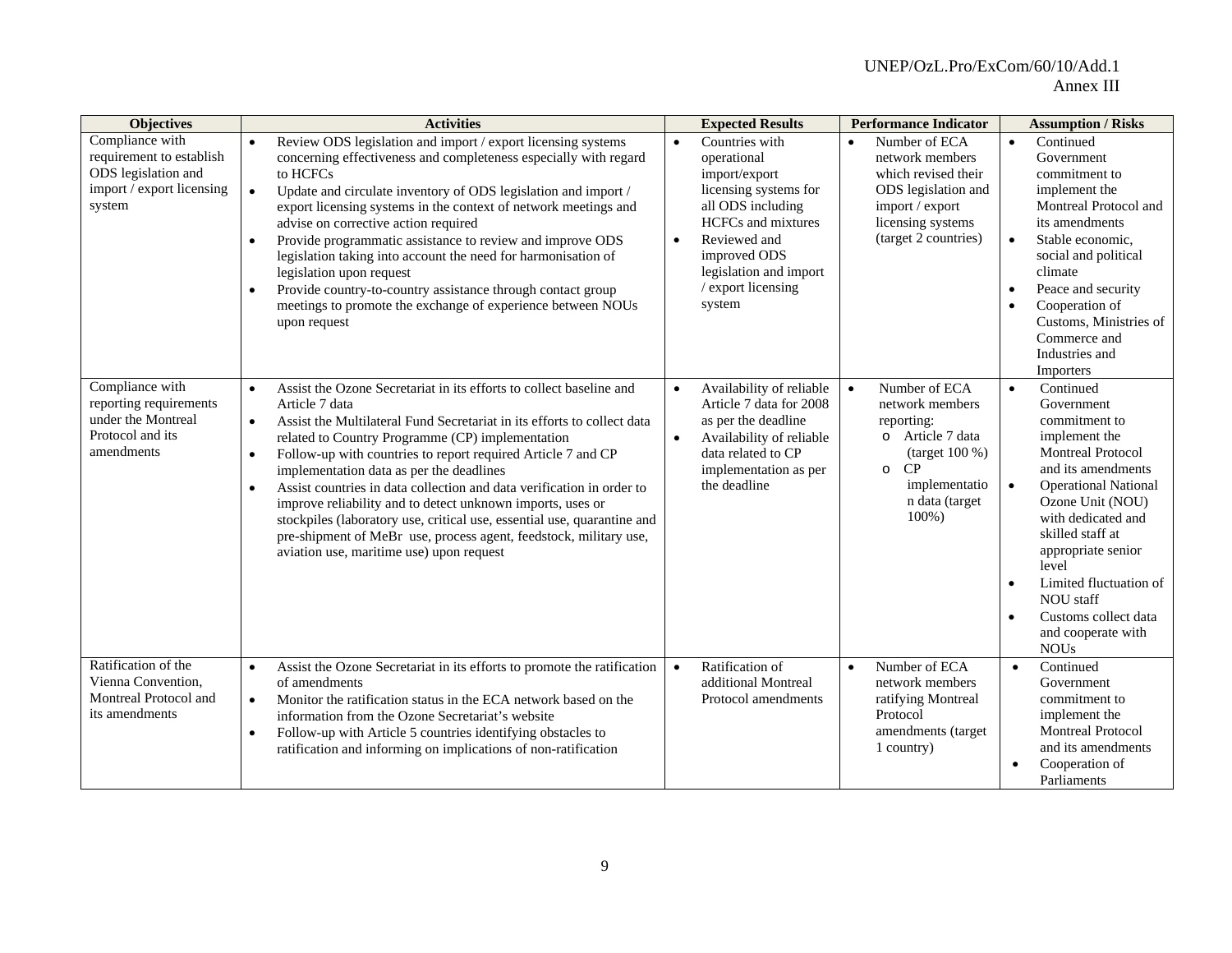| <b>Objectives</b>                                                      | <b>Activities</b>                                                                                                                                                                                                                                                                                                                                                                                                                                                                                                                                                                                                                                                                                                                                                                                                                                                                                                                                                                                                                                                                                                                                                                                                                                                                                                                                                                                                                                                                                                                                                    | <b>Expected Results</b>                                                                                                                                                                                                                                                                                                                                                                                                                                                                                                                                                                                                                                                                                                                                                    | <b>Performance Indicator</b>                                                                                                                                                                                                                                                                                                                                                                                                                                                                                                                                                                                                          | <b>Assumption / Risks</b>                                                                                                                                                                                                                                                                                                                                                                                                                                                                                                                                                             |
|------------------------------------------------------------------------|----------------------------------------------------------------------------------------------------------------------------------------------------------------------------------------------------------------------------------------------------------------------------------------------------------------------------------------------------------------------------------------------------------------------------------------------------------------------------------------------------------------------------------------------------------------------------------------------------------------------------------------------------------------------------------------------------------------------------------------------------------------------------------------------------------------------------------------------------------------------------------------------------------------------------------------------------------------------------------------------------------------------------------------------------------------------------------------------------------------------------------------------------------------------------------------------------------------------------------------------------------------------------------------------------------------------------------------------------------------------------------------------------------------------------------------------------------------------------------------------------------------------------------------------------------------------|----------------------------------------------------------------------------------------------------------------------------------------------------------------------------------------------------------------------------------------------------------------------------------------------------------------------------------------------------------------------------------------------------------------------------------------------------------------------------------------------------------------------------------------------------------------------------------------------------------------------------------------------------------------------------------------------------------------------------------------------------------------------------|---------------------------------------------------------------------------------------------------------------------------------------------------------------------------------------------------------------------------------------------------------------------------------------------------------------------------------------------------------------------------------------------------------------------------------------------------------------------------------------------------------------------------------------------------------------------------------------------------------------------------------------|---------------------------------------------------------------------------------------------------------------------------------------------------------------------------------------------------------------------------------------------------------------------------------------------------------------------------------------------------------------------------------------------------------------------------------------------------------------------------------------------------------------------------------------------------------------------------------------|
| Capacity building of<br>Ozone Officers and<br>national stakeholders    | Organise network, thematic and contact group meetings as per the<br>$\bullet$<br>ECA work programme<br>Support UNEP activities funded outside the Multilateral Fund<br>$\bullet$<br>such as the Green Customs Initiative, participation of GEF-funded<br>CEIT countries in ECA network activities<br>Support information clearinghouse services at regional level<br>$\bullet$<br>Promote outreach of key policy and technical publications into<br>Russian or other sub-regional languages as required<br>Training of new Ozone Officers upon request jointly with other<br>$\bullet$<br>agencies and using bilateral assistance<br>Enhancing skills of Ozone Officers in project planning and<br>$\bullet$<br>management in order to enable them to deal with the challenge of<br>planning and implementing HCFC phase out projects of various<br>scales in an effective way.<br>Promote synergies and exchange knowledge and experiences<br>$\bullet$<br>among Focal Points of Chemicals MEAs concentrating on waste<br>management and its disposal<br>Support participation of Ozone Officers and national experts in<br>$\bullet$<br>different fora of the Montreal Protocol<br>Promote the establishment of national refrigeration associations<br>$\bullet$<br>and membership in international organisations to provide access<br>to information to new technological developments in the<br>refrigeration sector.<br>Facilitate participation of country experts in international<br>$\bullet$<br>conferences upon request where appropriate and justifiable | Experienced and<br>$\bullet$<br>skilled NOU staff<br>Experienced and<br>$\bullet$<br>skilled national<br>stakeholders.<br>Enhanced managerial<br>$\bullet$<br>and technical<br>competencies to<br>improve the<br>performance within<br>the organization<br>Development of high<br>$\bullet$<br>quality HPMPs taking<br>into account climate<br>benefits and synergies<br>with chemicals MEAs<br>Effective<br>$\bullet$<br>implementation of<br>project activities<br>Representation of<br>$\bullet$<br><b>ECA</b> network<br>countries in decision-<br>making bodies<br>Direct access to<br>$\bullet$<br>information and<br>decision-makers<br>Sustained compliance<br>$\bullet$<br>through stakeholder<br>involvement beyond<br>2010<br>Immediate assistance<br>$\bullet$ | Number of special<br>$\bullet$<br>capacity building<br>initiatives per<br>country in addition<br>to clearinghouse<br>function (target is<br>need-based and<br>country specific)<br>Number of<br>countries of which<br>national<br>stakeholders were<br>involved in<br>capacity building<br>initiatives (target<br>all network<br>countries)<br>Number of<br>$\bullet$<br>countries with<br>developed HPMPs<br>Number of network<br>/ thematic / contact<br>group meetings<br>(target is need-<br>based and<br>depending on CAP<br>delivery capacity)<br>Number of<br>$\bullet$<br>documents /<br>newsletters made<br>available by the | $\bullet$<br>Continued<br>Government<br>commitment to<br>implement the<br><b>Montreal Protocol</b><br>and its amendments<br>Availability of Ozone<br>$\bullet$<br>Officers to participate<br>in meetings and<br>special capacity<br>building initiatives<br>Cooperation and<br>$\bullet$<br>active participation of<br>other stakeholders<br>Limited fluctuation of<br>$\bullet$<br><b>NOU</b> staff<br>Limited delivery<br>$\bullet$<br>capacity of ECA CAP<br>team and fund<br>availability<br>Prioritisation in full<br>$\bullet$<br>consultation with<br>ECA network<br>countries |
|                                                                        | Support in the development of human resources at the national<br>$\bullet$<br>levels for promotion of industry-academia-government<br>collaborations in the field of ozone and climate friendly<br>technologies                                                                                                                                                                                                                                                                                                                                                                                                                                                                                                                                                                                                                                                                                                                                                                                                                                                                                                                                                                                                                                                                                                                                                                                                                                                                                                                                                      | on thematic issues<br>from CAP experts in<br>the Regional Offices<br>Countries with new<br>$\bullet$<br>NOU staff: Serbia,<br>Turkey                                                                                                                                                                                                                                                                                                                                                                                                                                                                                                                                                                                                                                       | information team or<br>network members<br>in Russian /<br>regional languages<br>(target 3)<br>newsletters)                                                                                                                                                                                                                                                                                                                                                                                                                                                                                                                            |                                                                                                                                                                                                                                                                                                                                                                                                                                                                                                                                                                                       |
| Enforcement of<br>legislation and import /<br>export licensing systems | Promote involvement of key stakeholders at national and regional<br>$\bullet$<br>level in order to intensify cross-border planning and development<br>policies and collaboration<br>Promote regional cooperation to address legal, institutional,<br>$\bullet$<br>practical and methodological issues in updating national                                                                                                                                                                                                                                                                                                                                                                                                                                                                                                                                                                                                                                                                                                                                                                                                                                                                                                                                                                                                                                                                                                                                                                                                                                           | $\bullet$<br>Controlled imports /<br>exports of ODS as per<br>licensing or quota<br>system in place<br>Prevention of<br>$\bullet$<br>unwanted imports of                                                                                                                                                                                                                                                                                                                                                                                                                                                                                                                                                                                                                   | Number of<br>$\bullet$<br>countries<br>participating in<br>regional meetings<br>of customs and<br>ozone officers                                                                                                                                                                                                                                                                                                                                                                                                                                                                                                                      | Continued<br>$\bullet$<br>Government<br>commitment to<br>implement the<br>Montreal Protocol and<br>its amendments                                                                                                                                                                                                                                                                                                                                                                                                                                                                     |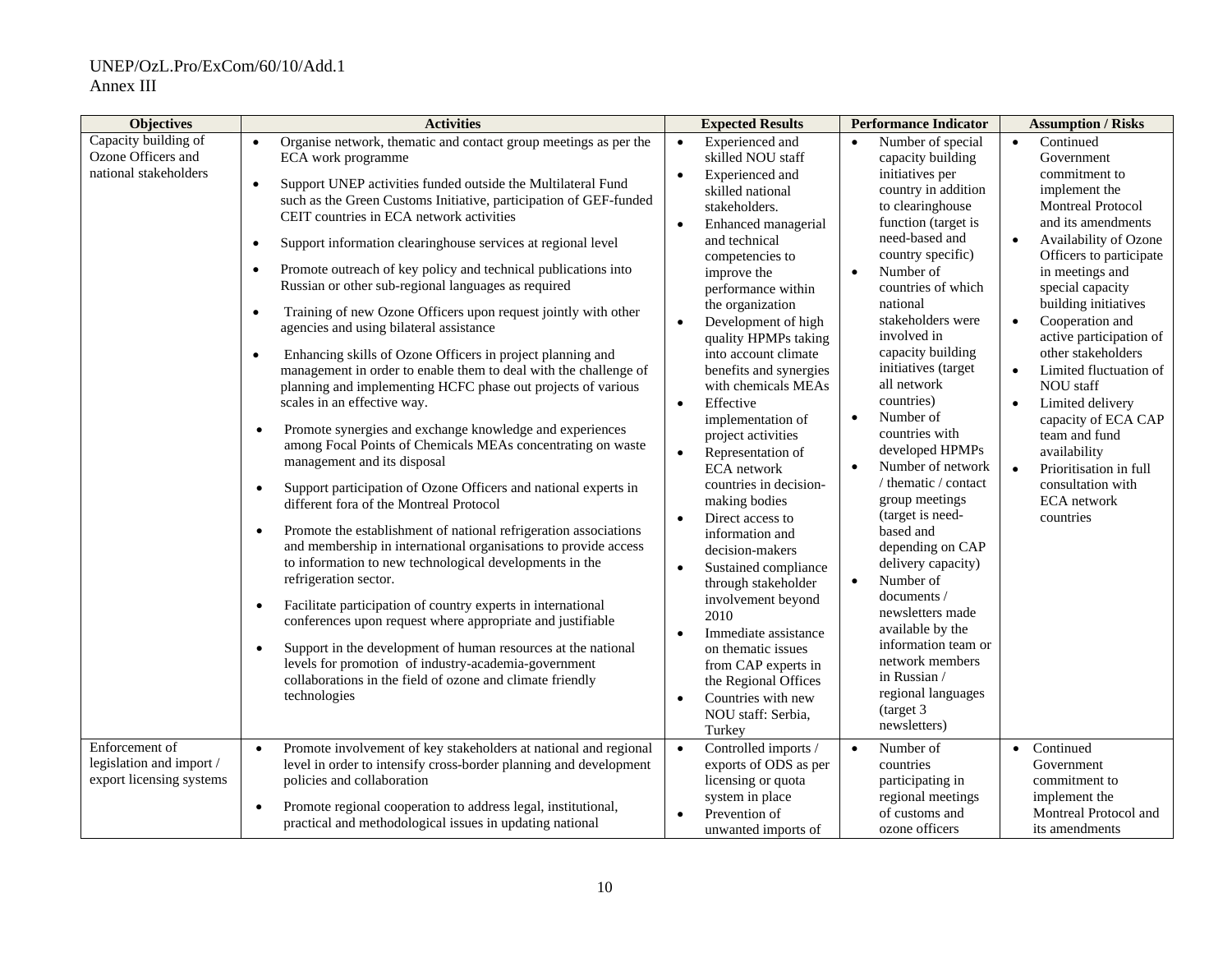| <b>Objectives</b>                                            | <b>Activities</b>                                                                                                                                                                                                                                                                                                                                                                                                                                                                                                                                                                                                                                                                                                                                                                                                                                                                                                                                                                                                                                                                                                                                                                                                           | <b>Expected Results</b>                                                                                                                                                                                                                                                                                                                                                                                                                                             | <b>Performance Indicator</b>                                                                                                                                                                                                                                                                                                         | <b>Assumption / Risks</b>                                                                                                                                                                                                                                                                                                                                                                                                                                                                                    |
|--------------------------------------------------------------|-----------------------------------------------------------------------------------------------------------------------------------------------------------------------------------------------------------------------------------------------------------------------------------------------------------------------------------------------------------------------------------------------------------------------------------------------------------------------------------------------------------------------------------------------------------------------------------------------------------------------------------------------------------------------------------------------------------------------------------------------------------------------------------------------------------------------------------------------------------------------------------------------------------------------------------------------------------------------------------------------------------------------------------------------------------------------------------------------------------------------------------------------------------------------------------------------------------------------------|---------------------------------------------------------------------------------------------------------------------------------------------------------------------------------------------------------------------------------------------------------------------------------------------------------------------------------------------------------------------------------------------------------------------------------------------------------------------|--------------------------------------------------------------------------------------------------------------------------------------------------------------------------------------------------------------------------------------------------------------------------------------------------------------------------------------|--------------------------------------------------------------------------------------------------------------------------------------------------------------------------------------------------------------------------------------------------------------------------------------------------------------------------------------------------------------------------------------------------------------------------------------------------------------------------------------------------------------|
|                                                              | legislations for the control of import and export of HCFCs<br>through the exchange of best practice<br>Promote regional cooperation of customs offices and enforcement<br>$\bullet$<br>networks e.g. through project "Initiating regional networking on<br>ODS trade control in ECA" back-to-back with regional Green<br>Customs workshops<br>Share information on cases of illegal trade and smuggling<br>$\bullet$<br>schemes<br>Create cooperation and synergies with other trade-related<br>$\bullet$<br>Multilateral Environmental Agreements<br>Support UNEP's Green Customs Initiative and explore co-funding<br>$\bullet$<br>approaches                                                                                                                                                                                                                                                                                                                                                                                                                                                                                                                                                                             | ODS or ODS-using<br>equipment as per bans<br>in place<br>Coordinated<br>$\bullet$<br>implementation of<br>Multilateral<br>Environmental<br>Agreements at<br>national level<br><b>HCFCs</b> are<br>$\bullet$<br>incorporated into the<br>national legislation                                                                                                                                                                                                        | $\frac{100\%}{2}$<br>Number of<br>$\bullet$<br>countries<br>participating in<br>iPIC mechanism<br>Number of<br>$\bullet$<br>countries (4 targets)<br>covering HCFCs in<br>national legislation                                                                                                                                       | • Availability of Ozone<br>Officers, customs and<br>enforcement officers to<br>participate in meetings<br>and special capacity<br>building initiatives                                                                                                                                                                                                                                                                                                                                                       |
|                                                              | Promote participation in iPIC initiative<br>$\bullet$                                                                                                                                                                                                                                                                                                                                                                                                                                                                                                                                                                                                                                                                                                                                                                                                                                                                                                                                                                                                                                                                                                                                                                       |                                                                                                                                                                                                                                                                                                                                                                                                                                                                     |                                                                                                                                                                                                                                                                                                                                      |                                                                                                                                                                                                                                                                                                                                                                                                                                                                                                              |
| Prevention of illegal<br>production, trade and use<br>of ODS | Promote networking and cross-border cooperation of customs and<br>$\bullet$<br>enforcement officers at sub-regional level involving WCO's<br>Regional Intelligence Liaison Office (RILO CIS and RILO ECE),<br><b>Environmental Investigation Agency</b><br>Support involvement of major stakeholders including the industry<br>$\bullet$<br>sector in the process of control of trans-boundary movements of<br>ODSs.<br>Submit and implement regional project "Initiating cooperation on<br>$\bullet$<br>trade controls of ODS in ECA"<br>Promote customs cooperation in neighbouring countries<br>$\bullet$<br>especially with producer countries<br>Share information on illegal trade within the ozone community as<br>$\bullet$<br>well as with customs and enforcement bodies<br>Promote cooperation with Interpol at the regional level to combat<br>$\bullet$<br>illegal traffic of ODSs through the exchange of information, i.e.<br>operational, statistical, legal and other information on the subject<br>Organise joint activities for Ozone Officers as well as<br>$\bullet$<br>enforcement and customs officers<br>Support UNEP's Green Customs Initiative and explore co-<br>$\bullet$<br>funding approaches | Availability of data<br>$\bullet$<br>related to cases of<br>illegal trade in ODS<br>Analysis of<br>$\bullet$<br>discrepancies of ODS<br>trade data<br>Awareness of customs<br>$\bullet$<br>and enforcement<br>officers concerning<br>the threat of illegal<br>trade in ODS<br>Detection and<br>$\bullet$<br>prevention of illegal<br>trade in ODS<br>Improved data on<br>$\bullet$<br>types and scale of<br>illegal trade in ODS in<br>selected target<br>countries | Number of illegal<br>$\bullet$<br>trade cases detected<br>and shared with the<br>ECA network<br>members (target<br>100% of detected<br>cases)<br>Reports from the<br>$\bullet$<br>pilot projects on<br>intelligence-led<br>enforcement<br>support in selected<br>target countries<br>(target 3 countries<br>if approved by<br>ExCom) | Continued<br>$\bullet$<br>Government<br>commitment to<br>implement the<br>Montreal Protocol and<br>its amendments<br><b>Operational National</b><br>Ozone Unit (NOU)<br>with dedicated and<br>skilled staff at<br>appropriate senior<br>level<br>Availability of Ozone<br>Officers, customs and<br>enforcement officers<br>to participate in<br>meetings and special<br>capacity building<br>initiatives<br>Well trained customs<br>and enforcement<br>officers<br>Constructive cross-<br>border cooperation |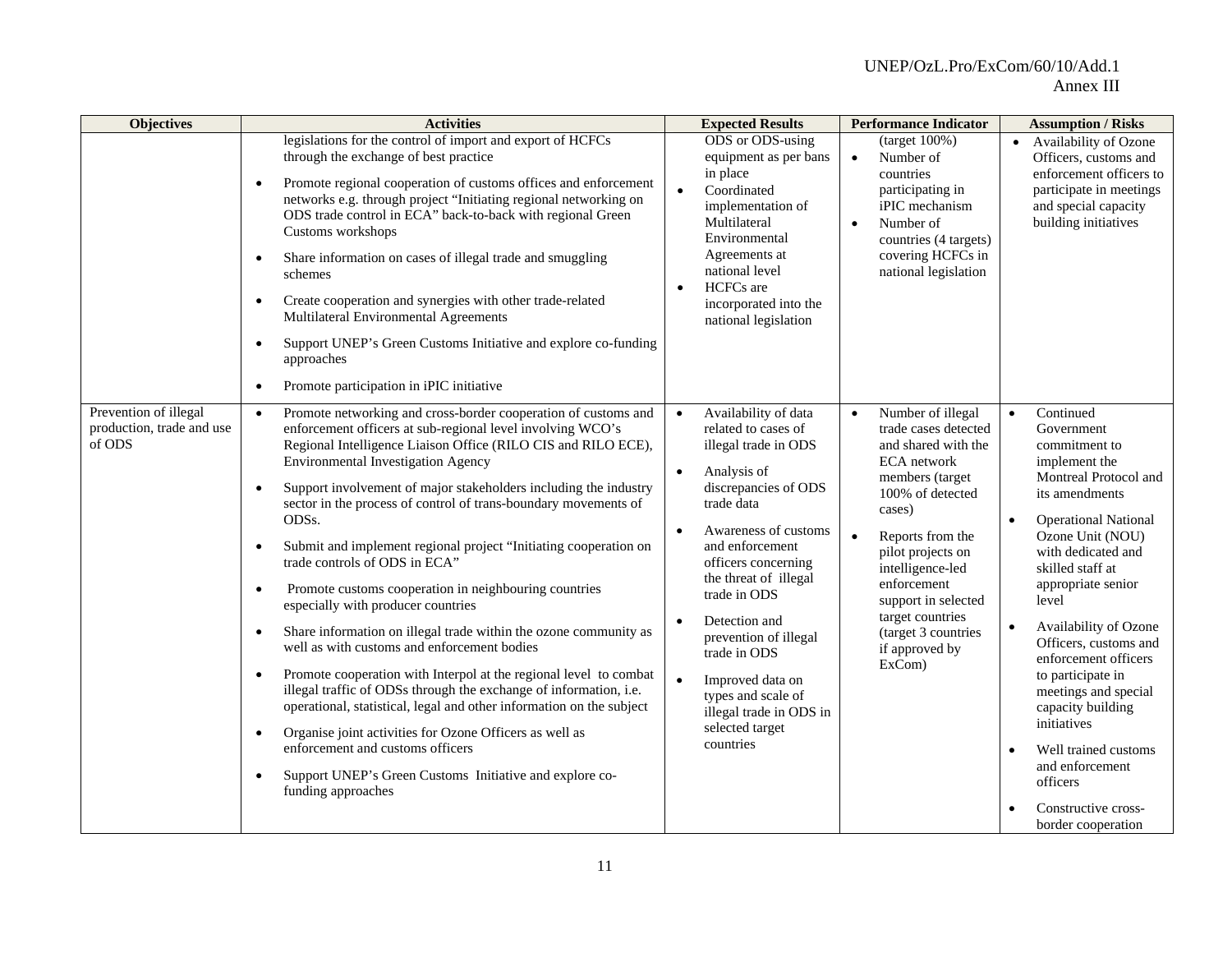| <b>Objectives</b>                                                                                                                                  | <b>Activities</b>                                                                                                                                                                                                                                                                                                                                                                                                                                                                                                                                                                                                                                                                                                                                                                                                                                                                                                                                                                                                                                                                                                                                                                                                                                                        | <b>Expected Results</b>                                                                                                                                                                                                                                                                                                                           | <b>Performance Indicator</b>                                                                                                                                                                                                                                                                                                                                                                                                                                                                                                                                                                                                                          | <b>Assumption / Risks</b>                                                                                                                                                                                                                                                                                |
|----------------------------------------------------------------------------------------------------------------------------------------------------|--------------------------------------------------------------------------------------------------------------------------------------------------------------------------------------------------------------------------------------------------------------------------------------------------------------------------------------------------------------------------------------------------------------------------------------------------------------------------------------------------------------------------------------------------------------------------------------------------------------------------------------------------------------------------------------------------------------------------------------------------------------------------------------------------------------------------------------------------------------------------------------------------------------------------------------------------------------------------------------------------------------------------------------------------------------------------------------------------------------------------------------------------------------------------------------------------------------------------------------------------------------------------|---------------------------------------------------------------------------------------------------------------------------------------------------------------------------------------------------------------------------------------------------------------------------------------------------------------------------------------------------|-------------------------------------------------------------------------------------------------------------------------------------------------------------------------------------------------------------------------------------------------------------------------------------------------------------------------------------------------------------------------------------------------------------------------------------------------------------------------------------------------------------------------------------------------------------------------------------------------------------------------------------------------------|----------------------------------------------------------------------------------------------------------------------------------------------------------------------------------------------------------------------------------------------------------------------------------------------------------|
|                                                                                                                                                    |                                                                                                                                                                                                                                                                                                                                                                                                                                                                                                                                                                                                                                                                                                                                                                                                                                                                                                                                                                                                                                                                                                                                                                                                                                                                          |                                                                                                                                                                                                                                                                                                                                                   |                                                                                                                                                                                                                                                                                                                                                                                                                                                                                                                                                                                                                                                       | between customs and<br>enforcement agencies<br>in neighbouring<br>countries                                                                                                                                                                                                                              |
| Awareness raising                                                                                                                                  | Monitor public awareness activities as part of the Institutional<br>$\bullet$<br>Strengthening (IS) projects and regional awareness raising<br>activities as part of CAP<br>Support in organizing Round Table Meetings as informal process<br>$\bullet$<br>to discuss a specific issue, involving various stakeholders. The<br>activity supports to organize in depth discussion with smaller<br>groups in order to reach consensus.<br>Raise high level awareness through ministerial meetings,<br>$\bullet$<br>Governing Council, MOP as well as the involvement of the DTIE<br>and ROE management<br>Organize high-level missions jointly with other agencies and<br>$\bullet$<br>secretariats upon request<br>Use workshops and network meetings to invite high level<br>$\bullet$<br>stakeholders and attempt full media coverage<br>Assist countries in preparing for International Ozone Day on 16<br>$\bullet$<br>September and display any materials prepared through the website<br>Support initiatives to training journalists on environmental matters<br>$\bullet$<br>Explore the possibility of visible side events with full media<br>$\bullet$<br>coverage such as tree planting initiative to reduce the carbon<br>impact of the ECA network activities | Awareness of the<br>$\bullet$<br><b>Montreal Protocol</b><br>among national<br>stakeholders<br>High-level awareness<br>$\bullet$<br>of ministers and<br>parliamentarians<br>Facilitation of<br>$\bullet$<br>adoption of ODS<br>legislation and<br>ratification of<br>amendments<br>Media coverage of<br>environmental and<br>ozone-related issues | Number of<br>$\bullet$<br>awareness activities<br>reported as part of<br>the IS projects<br>(target: all network<br>countries where<br>UNEP implements<br>IS projects)<br>Number of<br>$\bullet$<br>awareness activities<br>initiated during<br><b>International Ozone</b><br>Day (target: all<br>network countries)<br>Number of<br>$\bullet$<br>awareness activities<br>targeting high-level<br>politicians (target:<br>all network<br>countries)<br>Number of<br>$\bullet$<br>journalists involved<br>in journalist training<br>and media coverage<br>(target: 1 activity)<br>Number of issues<br>resolved through<br>assistance of the<br>Network | Continued<br>$\bullet$<br>Government<br>commitment to<br>implement the<br>Montreal Protocol and<br>its amendments<br><b>Operational National</b><br>$\bullet$<br>Ozone Unit (NOU)<br>with dedicated and<br>skilled staff at<br>appropriate senior<br>level<br>Limited fluctuation of<br><b>NOU</b> staff |
| Cooperation with partner<br>and bilateral agencies,<br>secretariats, other<br>networks, regional<br>organisations, Article 2<br>countries, experts | Establish cooperation with existing organisations and networks<br>$\bullet$<br>including RILO CIS, RILO ECE, Regional Environment Centres,<br>Environmental Investigation Agency, Interpol, UNODC<br>Continue cooperation with bilateral Article 2 partners (Sweden,<br>$\bullet$<br>Hungary, Slovak Republic, Czech Republic, Austria, Romania,                                                                                                                                                                                                                                                                                                                                                                                                                                                                                                                                                                                                                                                                                                                                                                                                                                                                                                                         | Coordinated and joint<br>$\bullet$<br>approaches to assist<br><b>ECA</b> network<br>members<br>Cooperation and<br>$\bullet$                                                                                                                                                                                                                       | Number of partners,<br>organisations or<br>networks actively<br>contributing to the<br>ECA network<br>$\frac{3}{2}$                                                                                                                                                                                                                                                                                                                                                                                                                                                                                                                                   | Availability of<br>$\bullet$<br>partners, organisations<br>or networks to<br>participate in meetings<br>Availability of                                                                                                                                                                                  |
| including TEAP and                                                                                                                                 | Poland, GTZ Proklima, European Commission etc.) and                                                                                                                                                                                                                                                                                                                                                                                                                                                                                                                                                                                                                                                                                                                                                                                                                                                                                                                                                                                                                                                                                                                                                                                                                      | information exchange                                                                                                                                                                                                                                                                                                                              |                                                                                                                                                                                                                                                                                                                                                                                                                                                                                                                                                                                                                                                       | funding to have them                                                                                                                                                                                                                                                                                     |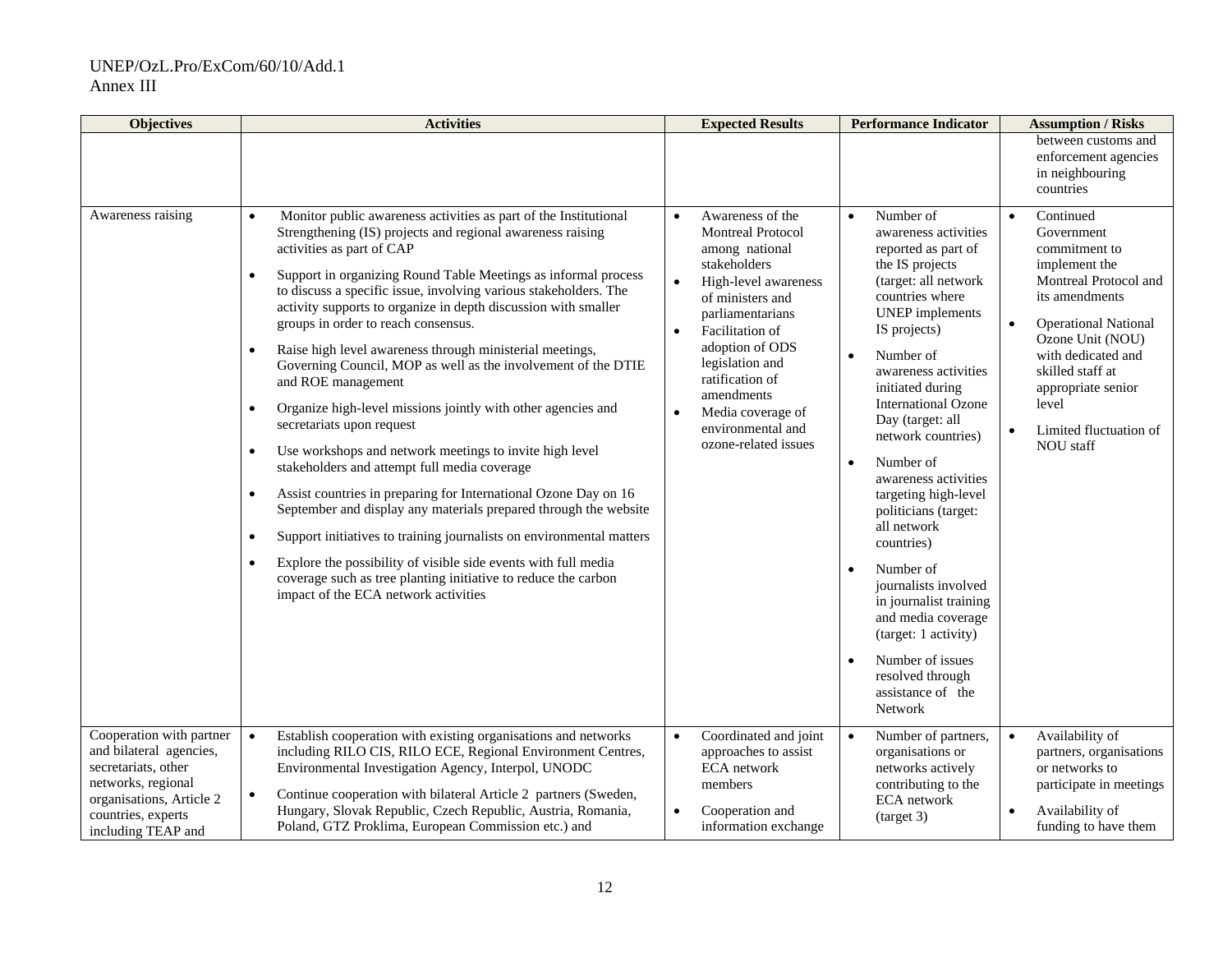| <b>Objectives</b>                                                                                                                   | <b>Activities</b>                                                                                                                                                                                                                                                                                                                                                                                                                                                                                                                                                                                                                                                                                                                                                                                                                                                                                                                                                                                                                                                                                                              | <b>Expected Results</b>                                                                                                                                                                                                                                                                                                                                                                            | <b>Performance Indicator</b>                                                                                                             | <b>Assumption / Risks</b>                                                                                                                             |
|-------------------------------------------------------------------------------------------------------------------------------------|--------------------------------------------------------------------------------------------------------------------------------------------------------------------------------------------------------------------------------------------------------------------------------------------------------------------------------------------------------------------------------------------------------------------------------------------------------------------------------------------------------------------------------------------------------------------------------------------------------------------------------------------------------------------------------------------------------------------------------------------------------------------------------------------------------------------------------------------------------------------------------------------------------------------------------------------------------------------------------------------------------------------------------------------------------------------------------------------------------------------------------|----------------------------------------------------------------------------------------------------------------------------------------------------------------------------------------------------------------------------------------------------------------------------------------------------------------------------------------------------------------------------------------------------|------------------------------------------------------------------------------------------------------------------------------------------|-------------------------------------------------------------------------------------------------------------------------------------------------------|
| <b>TOC</b>                                                                                                                          | implementing agencies (UNIDO, UNDP, WB) and attract new<br>partners<br>Create synergies and cooperation with other networks and UNEP<br>$\bullet$<br>Regional Offices including iPIC initiative                                                                                                                                                                                                                                                                                                                                                                                                                                                                                                                                                                                                                                                                                                                                                                                                                                                                                                                                | between Article 2 and<br>Article 5 countries in<br>the region<br>Synergies from Article<br>5 countries<br>participating in GEF<br>funded activities<br>Synergies from Article<br>2 countries<br>participating in<br>activities of the ECA<br>network<br>Joint activities with<br>other UNEP Regional<br>Offices (ROAP,<br>ROWA, ROLAC)<br>Intra-regional<br>cooperation on<br>technical and policy |                                                                                                                                          | participate                                                                                                                                           |
| Leveraging of additional<br>resources and creation of<br>cost-efficient synergies<br>through cooperation with<br>strategic partners | Leverage additional resources from regional projects supported by<br>$\bullet$<br>bilateral partners and the Green Customs Initiative<br>Establish synergetic cooperation with GEF funded activities such<br>$\bullet$<br>as the Institutional Strengthening projects for CEIT countries to<br>organise joint activities and to benefit from co-funding approaches<br>Consider co-funding from TAIEX for accession and neighbouring<br>$\bullet$<br>countries of the European Union<br>Establish synergetic cooperation with Article 2 partners in the<br>$\bullet$<br>regions functioning as resource persons for network and thematic<br>meetings<br>Use opportunities to fund participation of national experts in<br>$\bullet$<br>targeted international conferences / training organised by other<br>organisations / UNEP Regional Offices and reporting back the<br>ECA network members.<br>Support to explore administrative, financial and technical matters<br>$\bullet$<br>at the regional and national levels for destruction of ODSs through<br>institutional capacity building efforts and participatory meetings | issues<br>Cost-effective<br>$\bullet$<br>implementation of<br>need-based thematic<br>meetings and other<br>capacity building<br>initiatives<br>Mobilisation of<br>$\bullet$<br>additional resources<br>(financing, resource<br>persons, local<br>organisation)                                                                                                                                     | Number of<br>$\bullet$<br>initiatives creating<br>synergies or<br>leveraging<br>additional resources<br>in kind (target 1<br>initiative) | Continued support<br>$\bullet$<br>from partner<br>organisations<br>In some cases formal<br>$\bullet$<br>application procedures<br>need to be followed |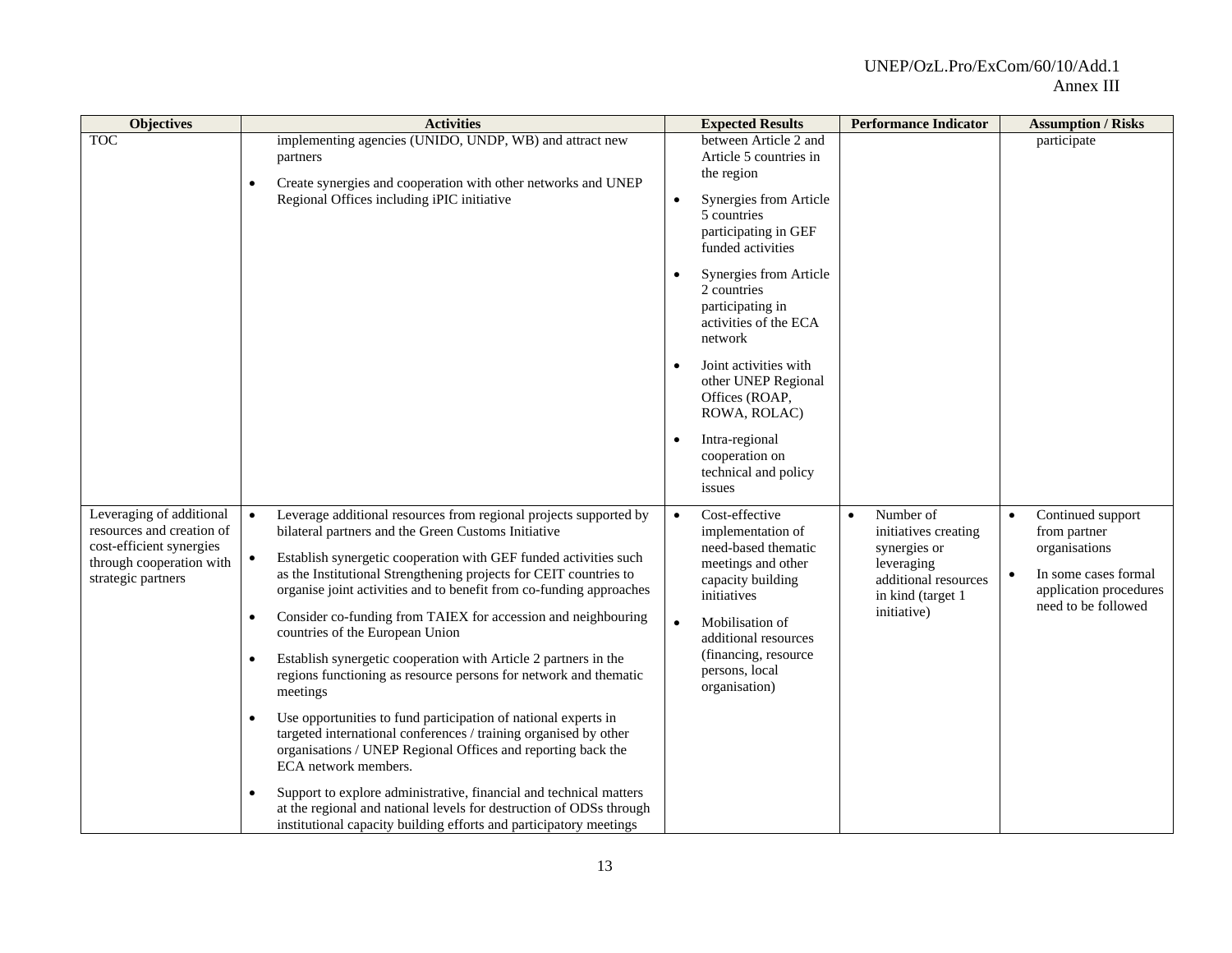| <b>Objectives</b>                                                                                                                                                                                                      | <b>Activities</b>                                                                                                                                                                                                                                                                                                                                                                                                                                                                                                                                                                                                                          | <b>Expected Results</b>                                                                                                                                                                                                                                            | <b>Performance Indicator</b>                                                                                                                                                                                                                | <b>Assumption / Risks</b>                                                                                                                                                                                                                                                                                                                                                                                                                                                                                                                         |
|------------------------------------------------------------------------------------------------------------------------------------------------------------------------------------------------------------------------|--------------------------------------------------------------------------------------------------------------------------------------------------------------------------------------------------------------------------------------------------------------------------------------------------------------------------------------------------------------------------------------------------------------------------------------------------------------------------------------------------------------------------------------------------------------------------------------------------------------------------------------------|--------------------------------------------------------------------------------------------------------------------------------------------------------------------------------------------------------------------------------------------------------------------|---------------------------------------------------------------------------------------------------------------------------------------------------------------------------------------------------------------------------------------------|---------------------------------------------------------------------------------------------------------------------------------------------------------------------------------------------------------------------------------------------------------------------------------------------------------------------------------------------------------------------------------------------------------------------------------------------------------------------------------------------------------------------------------------------------|
| Preparation and<br>implementation of<br>business plan and work<br>programme<br>Monitoring<br>Progress reporting                                                                                                        | Submit business plan and work programme based on expressed<br>needs of the network countries<br>Prepare project submissions as per the business plan in close<br>$\bullet$<br>cooperation with investment agencies<br>Monitor project implementation and milestone progress and initiate<br>$\bullet$<br>corrective action in case of implementation delays<br>Support network countries and implementing agencies to ensure<br>$\bullet$<br>sustainability of their phase-out efforts                                                                                                                                                     | Approval of projects<br>as per business plan<br>including 2 regional<br>projects and HPMP<br>implementation in 4<br>countries<br>Completion of<br>$\bullet$<br>approved projects as<br>per progress report<br>CAP support after<br>$\bullet$<br>project completion | Number of projects<br>approved compared<br>with those included<br>in the business plan<br>$(target 100\%)$<br>Number of projects<br>$\bullet$<br>completed<br>compared with<br>those included in<br>the progress report<br>$(target 100\%)$ | Continued<br>Government<br>commitment to<br>implement the<br>Montreal Protocol and<br>its amendments<br>Realistic needs<br>assessment by the<br>network countries<br><b>Operational National</b><br>Ozone Unit (NOU)<br>with dedicated and<br>skilled staff at an<br>appropriate senior<br>level<br>Limited fluctuation of<br><b>NOU</b> staff<br>CAP resources<br>available and<br>continuity in staffing<br>Prioritization of<br>$\bullet$<br>activities<br>Conducive work<br>relationship and trust<br>with IAs, Secretariats<br>and countries |
| <b>LATIN AMERICA AND CARIBBEAN</b>                                                                                                                                                                                     |                                                                                                                                                                                                                                                                                                                                                                                                                                                                                                                                                                                                                                            |                                                                                                                                                                                                                                                                    |                                                                                                                                                                                                                                             |                                                                                                                                                                                                                                                                                                                                                                                                                                                                                                                                                   |
| To assist Nicaragua in<br>the ratification of the<br>Montreal and Beijing<br>Amendments.<br>To assist Antigua and<br>Barbuda, Bolivia,<br>Ecuador, Haiti, and Peru<br>in the ratification of the<br>Beijing Amendment. | Provide required information on the Montreal and Beijing<br>$\bullet$<br>Amendments to the concerned Parties.<br>In coordination with the Ozone Secretariat provide necessary<br>$\bullet$<br>support to the concerned Parties to initiate the ratification process<br>at the national level.<br>Utilize various regional and sub-regional fora, including meetings<br>$\bullet$<br>of the CARICOM, CCAD and the Governing Council, to sensitize<br>decision-makers at the national level.<br>Provide background information on country specific issues related<br>$\bullet$<br>to their respective ODS phase-out activities to UNEP ROLAC | The respective<br>National Ozone Units<br>initiate and/or<br>continue the process<br>of ratification.<br>Nicaragua advances in<br>the ratification process<br>or ratifies the<br>Montreal and Beijing<br>Amendments.                                               | Number of<br>$\bullet$<br>concerned countries<br>that ratify the<br>Montreal and<br>Beijing<br>Amendments.                                                                                                                                  | Continued high-level<br>$\bullet$<br>political support in the<br>concerned countries.<br>Continued financial<br>$\bullet$<br>support from the<br>Multilateral Fund.<br>Political, economic<br>$\bullet$<br>and social stability in<br>the concerned<br>countries.                                                                                                                                                                                                                                                                                 |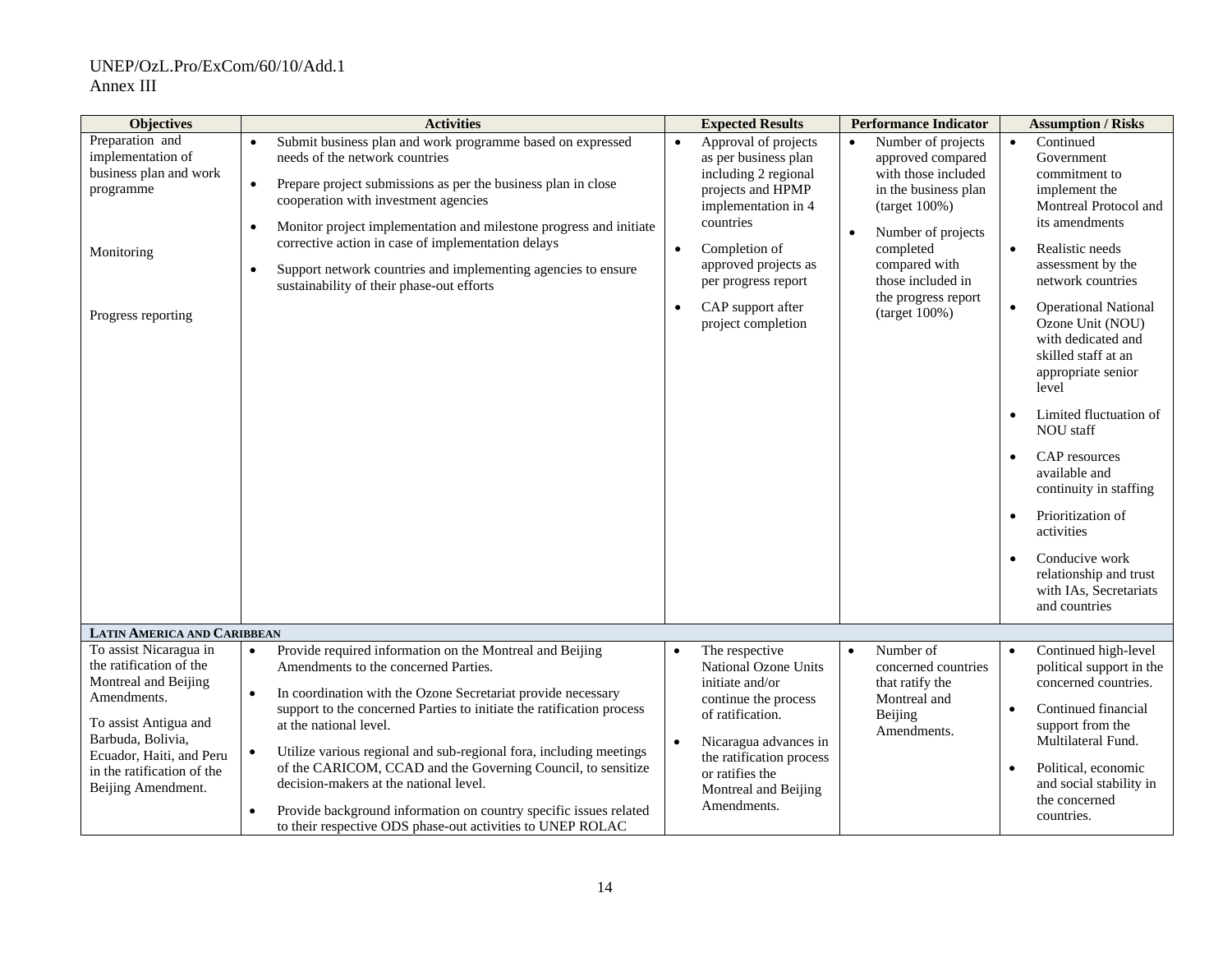| <b>Objectives</b>                                                                                                                                                                                                                                                                                                                                                                                                                                                                                                            | <b>Activities</b>                                                                                                                                                                                                                                                                                                                                                                                                                                                                                                                                                                                                                                                                                                                                                                                                                                                              | <b>Expected Results</b>                                                                                                                                                                                                                                                                                              | <b>Performance Indicator</b>                                                                                                                     | <b>Assumption / Risks</b>                                                                                                                                                                                                                                                                                                                                                                                    |
|------------------------------------------------------------------------------------------------------------------------------------------------------------------------------------------------------------------------------------------------------------------------------------------------------------------------------------------------------------------------------------------------------------------------------------------------------------------------------------------------------------------------------|--------------------------------------------------------------------------------------------------------------------------------------------------------------------------------------------------------------------------------------------------------------------------------------------------------------------------------------------------------------------------------------------------------------------------------------------------------------------------------------------------------------------------------------------------------------------------------------------------------------------------------------------------------------------------------------------------------------------------------------------------------------------------------------------------------------------------------------------------------------------------------|----------------------------------------------------------------------------------------------------------------------------------------------------------------------------------------------------------------------------------------------------------------------------------------------------------------------|--------------------------------------------------------------------------------------------------------------------------------------------------|--------------------------------------------------------------------------------------------------------------------------------------------------------------------------------------------------------------------------------------------------------------------------------------------------------------------------------------------------------------------------------------------------------------|
|                                                                                                                                                                                                                                                                                                                                                                                                                                                                                                                              | Regional Director for his/her use during official missions to the<br>concerned countries.                                                                                                                                                                                                                                                                                                                                                                                                                                                                                                                                                                                                                                                                                                                                                                                      | Antigua and Barbuda,<br>$\bullet$<br>Ecuador, Haiti, and<br>Peru advance in the<br>ratification process or<br>ratify the Beijing<br>Amendment.                                                                                                                                                                       |                                                                                                                                                  |                                                                                                                                                                                                                                                                                                                                                                                                              |
| To assist LAC countries<br>in submission of Article<br>7 data and Country<br>Programme Progress<br>Report.<br>To assist LAC countries<br>in establishing and/or<br>reviewing and<br>subsequent upgrading of<br>mechanisms for data<br>collection on ODS<br>consumption and imports<br>and (re)exports.<br>Particular attention to be<br>given to the English<br>Speaking Caribbean<br>countries, Dominican<br>Republic, Ecuador, El<br>Salvador, Guatemala,<br>Haiti, Honduras,<br>Nicaragua, Panama,<br>Paraguay, and Peru. | Encourage National Ozone Units (NOUs) to submit Article 7 data<br>$\bullet$<br>and Country Programme Progress Reports to the respective<br>Secretariats within the deadlines set by the Executive Committee.<br>Provide to the National Ozone Units (NOUs) necessary<br>$\bullet$<br>information on data reporting requirements (e.g. formats,<br>procedures, etc.).<br>Review country data reports prior to official submission to the<br>$\bullet$<br>respective Secretariats.<br>Maintain regular liaison with the Ozone Secretariat and the<br>$\bullet$<br>Multilateral Fund Secretariat on progress in data reporting from the<br>LAC countries.<br>Promote designing specific software aimed at compiling data from<br>$\bullet$<br>the customs and authorities issuing ODS licenses to enable the<br>respective NOUs to report data accurately and in a timely manner. | Article 7 data<br>$\bullet$<br>submitted to the<br>Ozone Secretariat in a<br>timely manner.<br><b>Country Programme</b><br>$\bullet$<br>Progress Report<br>submitted to the<br>Multilateral Fund<br>Secretariat in a timely<br>manner<br>$\bullet$<br>ODS consumption<br>data is available for all<br>LAC countries. | Number of<br>$\bullet$<br>countries in the<br>region in<br>compliance with<br>data reporting<br>requirements.                                    | Data collection<br>$\bullet$<br>mechanisms at the<br>country level are<br>functioning properly.<br>Integrity of the<br>$\bullet$<br>institutional and<br>administrative<br>structure at the<br>national level.<br>Continued close<br>$\bullet$<br>cooperation between<br>the National Ozone<br>Units and UNEP.<br>Political, economic<br>$\bullet$<br>and social stability in<br>the concerned<br>countries. |
| To assist LAC countries<br>in establishing legal<br>frameworks and in<br>supporting the<br>development and<br>introduction of new<br>policies and legal<br>instruments to enable the                                                                                                                                                                                                                                                                                                                                         | Review the status of ODS regulations in the LAC region and<br>$\bullet$<br>advise NOUs on available options to upgrade the regulations to<br>include HCFCs.<br>Maintain high-level political support through UNEP ROLAC<br>$\bullet$<br>Regional Director's Office.<br>Increase cooperation through the Central American Commission<br>for Development (CCAD) and the Caribbean Community                                                                                                                                                                                                                                                                                                                                                                                                                                                                                      | Increased number of<br>$\bullet$<br>countries with specific<br>ODS related<br>regulations in place.<br>Increased number of<br>countries with<br>enforcement                                                                                                                                                          | Number of<br>$\bullet$<br>countries with ODS<br>regulations being<br>enforced by end of<br>2010.<br>Number of<br>$\bullet$<br>countries involved | Resistance to<br>$\bullet$<br>enactment and<br>enforcement of ODS<br>regulations due to<br>market forces and<br>eventual opposition<br>within the<br>government.                                                                                                                                                                                                                                             |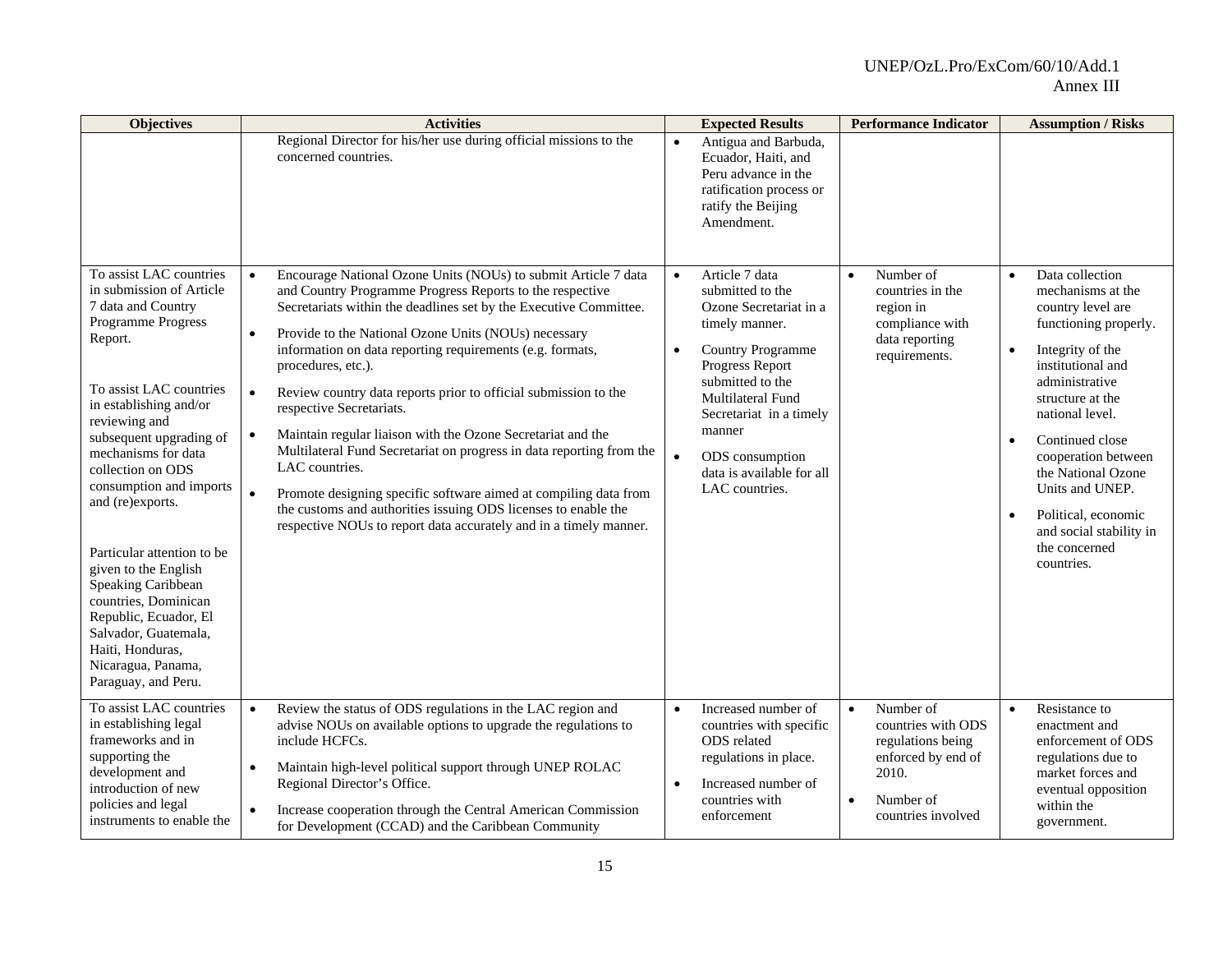| <b>Objectives</b>                                                                                                         | <b>Activities</b>                                                                                                                                                                                                                                                                                                                                                                                                                                                                                                                                                                                                                                                                                                                                                                                                                                                                                                                                                         | <b>Expected Results</b>                                                                                                                                                                                                                                                                                                                                                                                      | <b>Performance Indicator</b>                                                                                                                                                                                                                         | <b>Assumption / Risks</b>                                                                                                                                                                                                                 |
|---------------------------------------------------------------------------------------------------------------------------|---------------------------------------------------------------------------------------------------------------------------------------------------------------------------------------------------------------------------------------------------------------------------------------------------------------------------------------------------------------------------------------------------------------------------------------------------------------------------------------------------------------------------------------------------------------------------------------------------------------------------------------------------------------------------------------------------------------------------------------------------------------------------------------------------------------------------------------------------------------------------------------------------------------------------------------------------------------------------|--------------------------------------------------------------------------------------------------------------------------------------------------------------------------------------------------------------------------------------------------------------------------------------------------------------------------------------------------------------------------------------------------------------|------------------------------------------------------------------------------------------------------------------------------------------------------------------------------------------------------------------------------------------------------|-------------------------------------------------------------------------------------------------------------------------------------------------------------------------------------------------------------------------------------------|
| implementation of ODS<br>phase-out strategies,<br>including substances<br>enlisted in Annex C<br>(HCFCs) of the Protocol. | (CARICOM) in order to support regional and sub-regional<br>activities.<br>Facilitate exchange of experience among NOUs on development,<br>$\bullet$<br>implementation and enforcement of ODS regulations and related<br>policy measures.<br>Produce and circulate a compendium of ODS regulations in the<br>$\bullet$<br>region and update it on a regular basis.                                                                                                                                                                                                                                                                                                                                                                                                                                                                                                                                                                                                         | mechanisms in place<br>supported by<br>appropriate<br>government bodies.<br>Harmonized control<br>$\bullet$<br>measures envisaged at<br>sub-regional levels.                                                                                                                                                                                                                                                 | in harmonized<br>control measures at<br>sub-regional level.                                                                                                                                                                                          |                                                                                                                                                                                                                                           |
| To provide special<br>assistance to Haiti.                                                                                | Assist Haiti in the rebuilding process in the aftermath of the<br>$\bullet$<br>January 2010 earthquake and in including the Dominican Republic<br>in the training of customs and other enforcement officials in the<br>control and prevention of trade in ODS and ODS containing<br>equipment/technologies.<br>Re-evaluation of the needs of the NOO and the Montreal Protocol<br>$\bullet$<br>implementation activities.                                                                                                                                                                                                                                                                                                                                                                                                                                                                                                                                                 | Assistance provided to<br>$\bullet$<br>Haiti in rebuilding the<br>capacity of the NOU<br>and in maintaining<br>compliance with the<br><b>Montreal Protocol</b><br>through capacity<br>building and transfer<br>of technologies.<br>Prevented illegal trade<br>and dumping into<br>Haiti of controlled<br>ODS and ODS<br>containing equipment.                                                                | National Ozone<br>$\bullet$<br>Unit is operational.<br>Maintained<br>$\bullet$<br>compliance in Haiti.                                                                                                                                               | Continued financial<br>$\bullet$<br>support from the<br>Multilateral Fund.<br>Political, economic<br>$\bullet$<br>and social stability in<br>the country.                                                                                 |
| To support South-South<br>cooperation initiatives in<br>the LAC region.                                                   | Facilitate training of Caribbean customs laboratories in ODS<br>$\bullet$<br>blends identification in Trinidad and Tobago.<br>Promote information exchange and support through providing<br>expertise/resource persons from within the region for awareness<br>raising of negotiators and high level authorities in Venezuela.<br>Provide assistance to newly designated focal point for a speedy<br>$\bullet$<br>delivery of the Montreal Protocol portfolio in Peru.<br>Facilitate technical assistance for training of refrigeration<br>$\bullet$<br>technicians from the English Speaking Caribbean countries in<br>Jamaica.<br>Assist the Organisation of Eastern Caribbean States in the<br>$\bullet$<br>implementation of TPMP in Grenada.<br>Provide policy and technical support in the certification of air<br>$\bullet$<br>conditioning and refrigeration technicians through the Caribbean<br>Single Market and Economy Policies for certification of skilled | The Montreal Protocol<br>$\bullet$<br>agenda leveraged with<br>new stakeholders.<br>Shared expertise<br>$\bullet$<br>within the Region<br>enabling the LAC<br>countries to resolve<br>specific issues in a<br>timely manner.<br>Increased cooperation<br>$\bullet$<br>and information<br>exchange among<br>countries in the<br>Region.<br>Specific thematic<br>$\bullet$<br>workshops on<br>TPMP/HPMP issues | Number of south-<br>$\bullet$<br>south cooperation<br>initiatives identified<br>and implemented.<br>Training and<br>$\bullet$<br>certification scheme<br>recognized amongst<br>member states:<br>One sub-regional<br>$\bullet$<br>meeting delivered. | Continued political<br>$\bullet$<br>support in the<br>concerned countries.<br>Continued financial<br>$\bullet$<br>support from the<br>Multilateral Fund.<br>Political, economic<br>and social stability in<br>the concerned<br>countries. |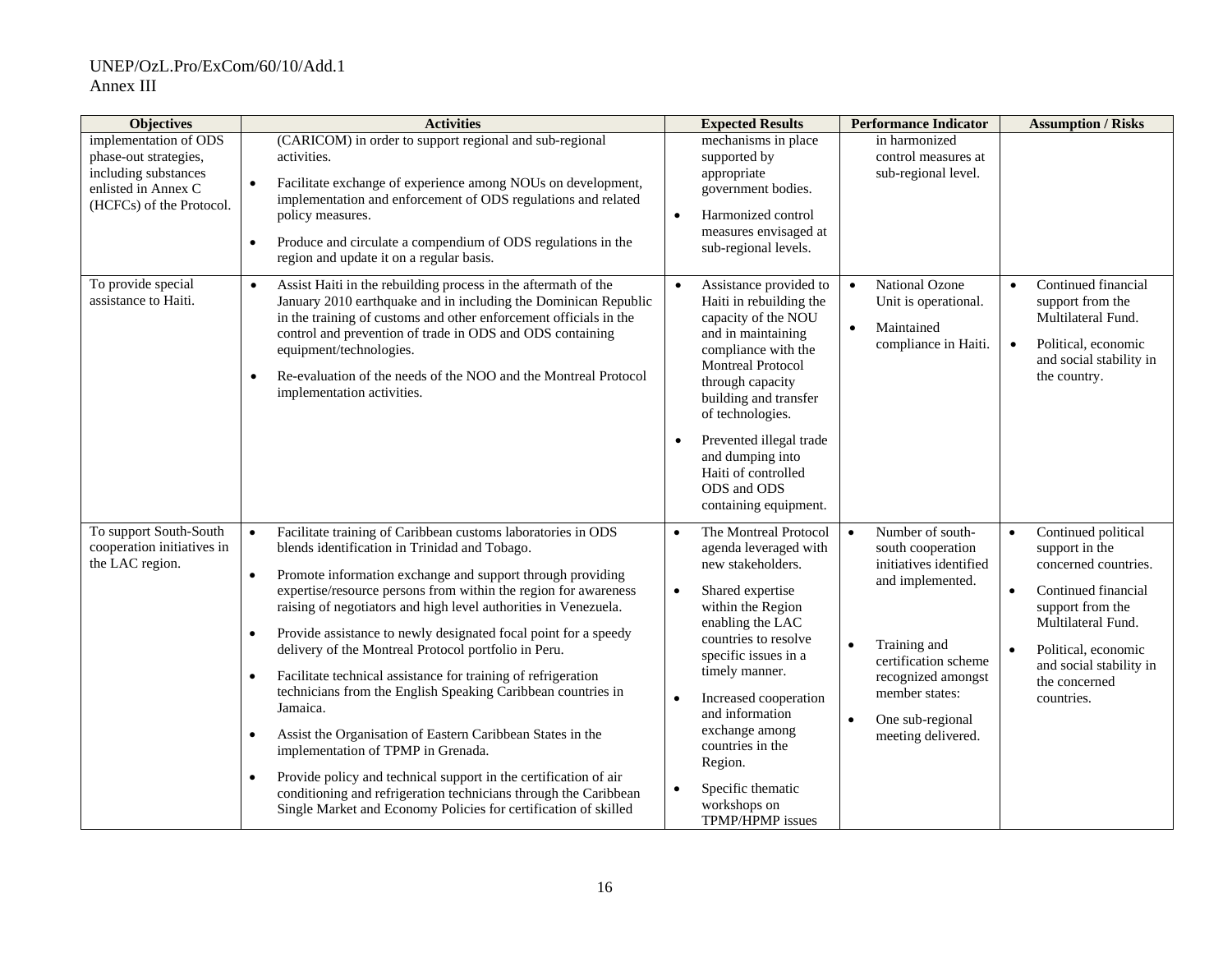| <b>Objectives</b>                                                                    | <b>Activities</b>                                                                                                                                                                                                                                                                                                                                                                                                                                                                                                                               | <b>Expected Results</b>                                                                                                                                                                                                                                                                                                                                                                             | <b>Performance Indicator</b>                                                                                                                                                                                                        | <b>Assumption / Risks</b>                                                                                                                                              |
|--------------------------------------------------------------------------------------|-------------------------------------------------------------------------------------------------------------------------------------------------------------------------------------------------------------------------------------------------------------------------------------------------------------------------------------------------------------------------------------------------------------------------------------------------------------------------------------------------------------------------------------------------|-----------------------------------------------------------------------------------------------------------------------------------------------------------------------------------------------------------------------------------------------------------------------------------------------------------------------------------------------------------------------------------------------------|-------------------------------------------------------------------------------------------------------------------------------------------------------------------------------------------------------------------------------------|------------------------------------------------------------------------------------------------------------------------------------------------------------------------|
|                                                                                      | labour.<br>Assist the air conditioning and refrigeration associations in<br>Guyana, St.Kitts/Nevis and St. Vincent and the Grenadines.                                                                                                                                                                                                                                                                                                                                                                                                          | held.<br>Sub-regional meetings<br>with the Association<br>Presidents of<br>neighboring countries.                                                                                                                                                                                                                                                                                                   |                                                                                                                                                                                                                                     |                                                                                                                                                                        |
| To provide policy<br>support in methyl<br>bromide:                                   | Provide policy assistance in the implementation of approved<br>$\bullet$<br>activities in Chile and Guatemala.<br>Provide technical and policy assistance in Ecuador in the<br>$\bullet$<br>identification of country needs for achieving total MB phase-out.<br>Provide required guidance to Bolivia, El Salvador, Nicaragua,<br>$\bullet$<br>Panama, Paraguay and Peru in maintaining zero consumption in<br>methyl bromide.<br>Hold a regional thematic workshop in Latin America on tracking<br>$\bullet$<br>of methyl bromide uses in QPS. | Approved activities are<br>$\bullet$<br>being implemented.<br>Specific national<br>$\bullet$<br>approaches in place for<br>reducing methyl<br>bromide use or<br>maintaining zero<br>consumption in the<br>concerned countries.<br>•Better understanding of the<br>specific products that<br>use methyl bromide for<br>QPS.<br>•Improved methyl bromide<br>management in the<br>concerned countries. | •Number of countries<br>maintaining zero<br>consumption levels.                                                                                                                                                                     | Continued high-level<br>$\bullet$<br>political support in<br>the concerned<br>countries.<br>Continued financial<br>$\bullet$<br>support from the<br>Multilateral Fund. |
| To provide technical<br>support in the<br>refrigeration sector.                      | Promote sub-regional certification schemes for servicing<br>$\bullet$<br>technicians under the frameworks of existing regional or sub-<br>regional common markets.<br>Promote information exchange on refrigerant handling safety<br>$\bullet$<br>measures/guidelines through the Network Meetings and South-<br>South cooperation activities.                                                                                                                                                                                                  | Labour competencies<br>$\bullet$<br>schemes for<br>refrigeration sector<br>envisaged by sub-<br>regions of LAC.<br>Better understanding<br>$\bullet$<br>of technical issues of<br>refrigerant alternatives<br>such us energy<br>efficiency and<br>GWP/ODP levels and<br>safety handling<br>procedures.                                                                                              | Number of<br>$\bullet$<br>initiatives<br>promoting adoption<br>of labour standards<br>in national<br>certification<br>schemes.<br>Number of<br>technicians' training<br>in sub-<br>regional/national<br>activities carried-<br>out. | Continued political<br>support in the<br>concerned countries.                                                                                                          |
| To provide assistance in<br>the development of<br>HCFC phase-out<br>management plans | Initiate process of development of HCFC phase-out management<br>$\bullet$<br>plans (HPMPs) in the LAC countries.<br>Provide necessary policy and technical assistance to the National<br>$\bullet$                                                                                                                                                                                                                                                                                                                                              | Progress achieved in<br>$\bullet$<br>the development of<br>HPMPs.                                                                                                                                                                                                                                                                                                                                   | Number of<br>$\bullet$<br>milestones met in<br>the development of<br>HPMPs.                                                                                                                                                         | Continued political<br>$\bullet$<br>support from the<br>government of the<br>concerned countries.                                                                      |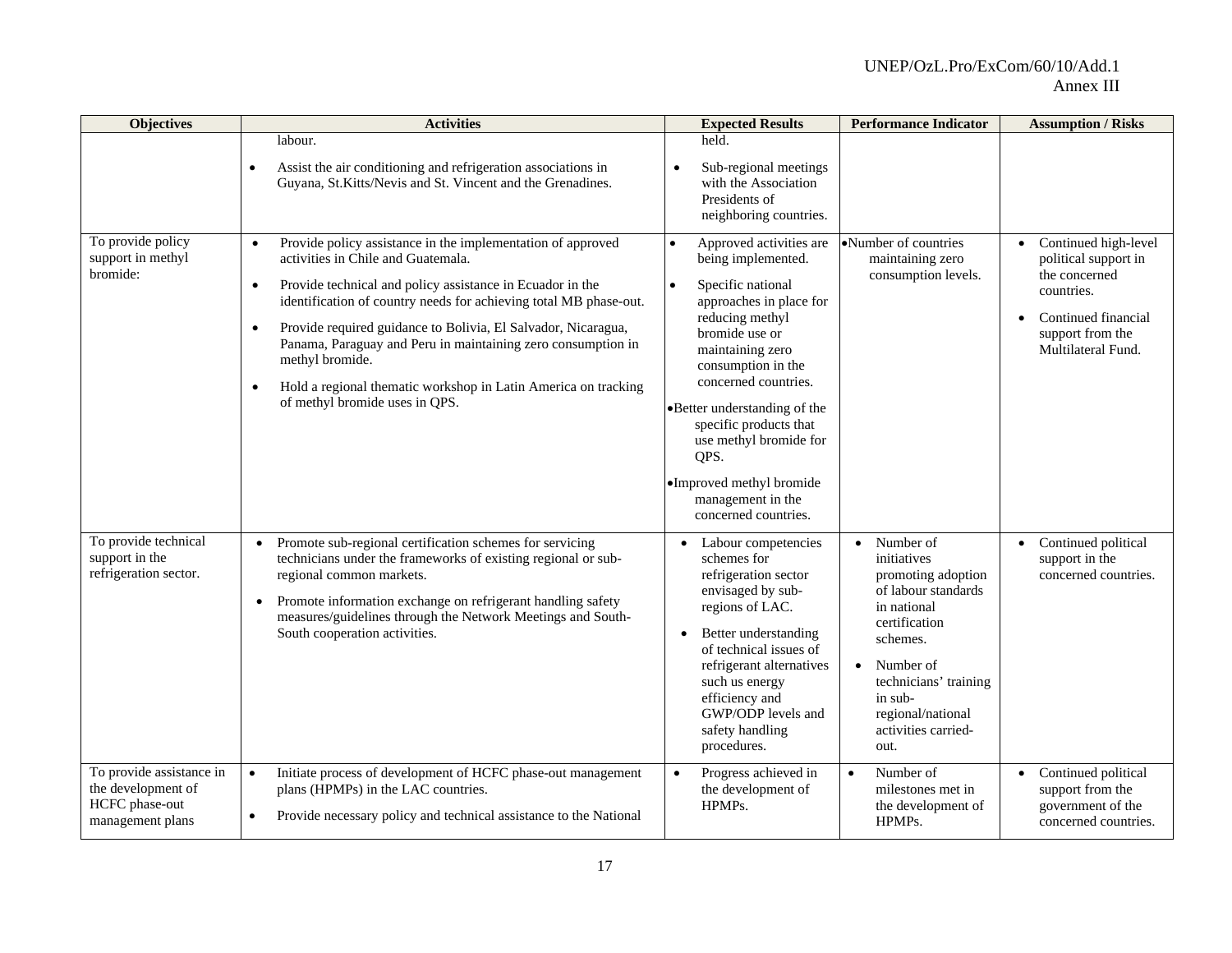| <b>Objectives</b>                                                                                                                                                                 | <b>Activities</b>                                                                                                                                                                                                                                                                                                                                                                                                                 | <b>Expected Results</b>                                                                                                                                                                                                                                                                                                                  | <b>Performance Indicator</b>                                                                                                                                                                                                                        | <b>Assumption / Risks</b>                                                                                                                                                                                                                                                                                                                                                               |
|-----------------------------------------------------------------------------------------------------------------------------------------------------------------------------------|-----------------------------------------------------------------------------------------------------------------------------------------------------------------------------------------------------------------------------------------------------------------------------------------------------------------------------------------------------------------------------------------------------------------------------------|------------------------------------------------------------------------------------------------------------------------------------------------------------------------------------------------------------------------------------------------------------------------------------------------------------------------------------------|-----------------------------------------------------------------------------------------------------------------------------------------------------------------------------------------------------------------------------------------------------|-----------------------------------------------------------------------------------------------------------------------------------------------------------------------------------------------------------------------------------------------------------------------------------------------------------------------------------------------------------------------------------------|
| (HPMPs) in the LAC<br>region.                                                                                                                                                     | Ozone Units (NOUs) in addressing HCFC phase-out.<br>Provide guidance to the National Ozone Units (NOUs) in carrying<br>$\bullet$<br>out activities in the formulation of HPMPs (e.g. developing survey<br>methodology and tools, advising in data collection and verification,<br>$etc.$ )<br>Hold a thematic meeting on issues related to HPMP development.<br>$\bullet$                                                         | Drafted plans for<br>$\bullet$<br>development of<br>HPMP <sub>s</sub> .<br>Thematic meeting<br>$\bullet$<br>delivered.                                                                                                                                                                                                                   | Thematic meeting<br>$\bullet$<br>delivered.                                                                                                                                                                                                         | Continued financial<br>$\bullet$<br>support from the<br>Multilateral Fund.                                                                                                                                                                                                                                                                                                              |
| ODS R&R and disposal                                                                                                                                                              | Promote discussions on recovery and recycling schemes and safe<br>$\bullet$<br>handling guidelines during Network meetings.<br>Explore possibilities of developing regional strategies of ODS<br>$\bullet$<br>destruction.<br>Assist in surveying unwanted ODS and establishing national<br>$\bullet$<br>schemes for tracking unwanted ODS.                                                                                       | Better understanding<br>of technical issues of<br>unwanted ODS,<br>handling and<br>management.<br>ODS disposal strategy<br>$\bullet$<br>envisaged at sub-<br>regional levels.<br>Unwanted ODS data<br>made available.                                                                                                                    | Number of<br>$\bullet$<br>technicians training<br>in sub-<br>regional/national<br>activities carried-<br>out.<br>Number of sub-<br>$\bullet$<br>regional initiatives<br>agreed to manage<br>unwanted ODS<br>recovery and<br>destruction<br>schemes. | Continued political<br>support from the<br>government of the<br>concerned countries.<br>Continued financial<br>$\bullet$<br>support from the<br>Multilateral Fund.                                                                                                                                                                                                                      |
| <b>WEST ASIA</b>                                                                                                                                                                  |                                                                                                                                                                                                                                                                                                                                                                                                                                   |                                                                                                                                                                                                                                                                                                                                          |                                                                                                                                                                                                                                                     |                                                                                                                                                                                                                                                                                                                                                                                         |
| <b>HCFC</b><br>Expedite preparation<br>and submission of<br><b>HPMP</b><br>Addressing<br>I۰<br>Technology related<br>concerns<br>Efficient control of<br>I۰<br>HCFC import/export | Complete preparation of HPMP for Bahrain, Iraq, Kuwait, Oman,<br>Qatar, Saudi Arabia and Yemen<br>Regional project to promote adoption of low GWP HCFC alternatives<br>for air-conditioning sectors in high ambient-temperature countries<br>Encourage, as a matter of urgency, actions to benefit from existing<br>regulations in terms of registering and licensing the<br>importers/exporters of HCFCs as well as quota system | Oman, Bahrain & Qatar<br>I۰<br>HPMP projects prepared<br>and submitted in 2010.<br>Iraq, Kuwait, Saudi<br>Arabia and Yemen<br>HPMP are being<br>developed for<br>submission early 2011<br>Early decision-making<br>about HCFC freeze and<br>reduction is promoted<br>Countries managed to<br>control HCFC within<br>existing regulations | 3 HPMP projects<br>submitted in 2010<br>I۰<br>Early decision-making<br>about HCFC freeze<br>and reduction is<br>included in HPMP<br>proposals as feasible<br>At least 5 countries<br>$\bullet$<br>managed to<br>comprehensively<br>control HCFC     | <b>Expectation of HCFC</b><br>demand increase after<br>2010 due to signals of<br>recovery from the<br>global financial crisis<br>Issues related to<br>alternative technology<br>for A/C in high-ambient<br>temperature countries<br>Identification of blends<br>Issues related to<br>calculating consumption<br>on imported pre-<br>blended polyol<br>Assistance to UAE &<br><b>NPA</b> |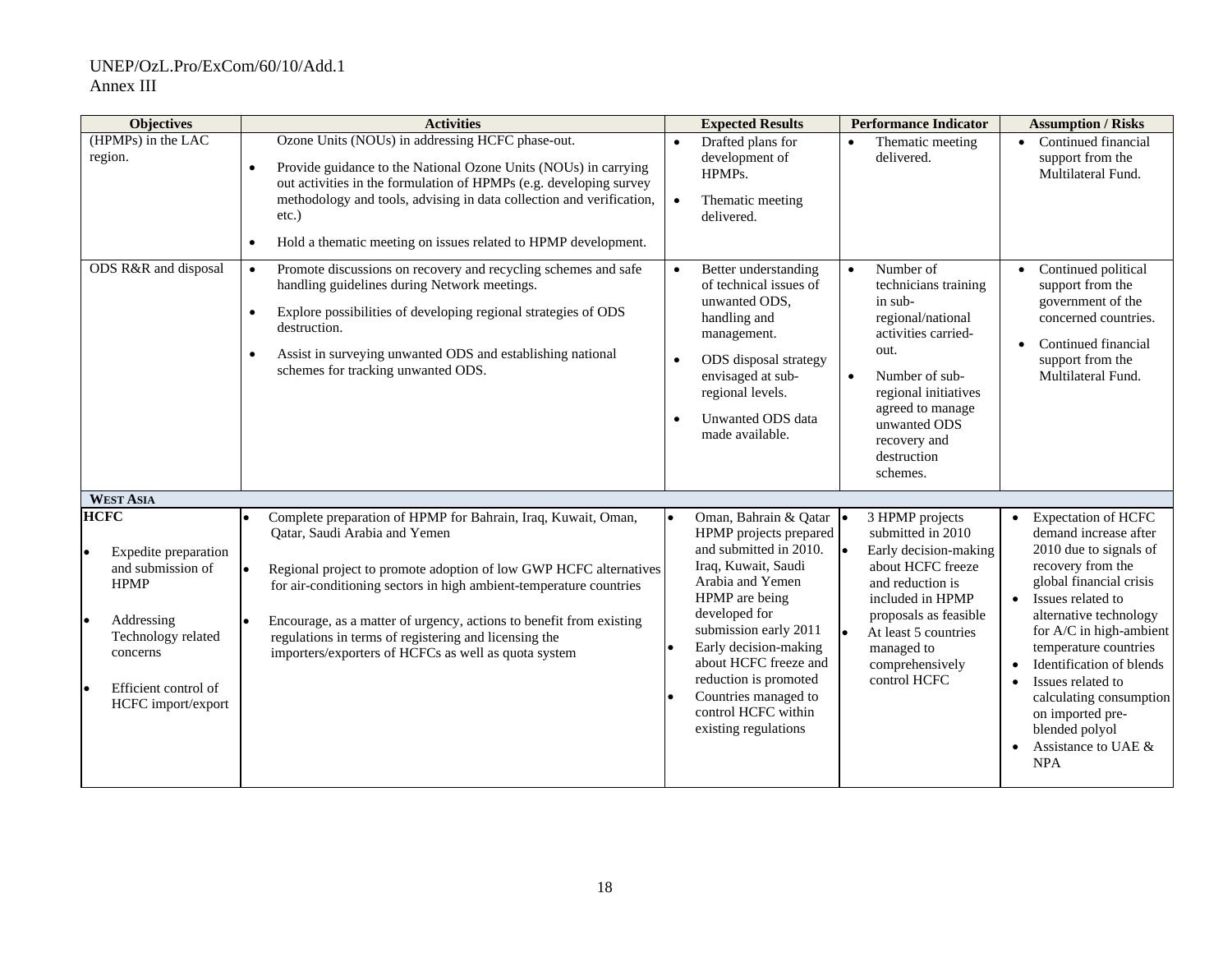| <b>Objectives</b>                                                                                                                                    | <b>Activities</b>                                                                                                                                                                                                                                                                                                                                         | <b>Expected Results</b>                                                                                                                                              | <b>Performance Indicator</b>                                                                                                                                                                                                                                   | <b>Assumption / Risks</b>                                                                                                              |
|------------------------------------------------------------------------------------------------------------------------------------------------------|-----------------------------------------------------------------------------------------------------------------------------------------------------------------------------------------------------------------------------------------------------------------------------------------------------------------------------------------------------------|----------------------------------------------------------------------------------------------------------------------------------------------------------------------|----------------------------------------------------------------------------------------------------------------------------------------------------------------------------------------------------------------------------------------------------------------|----------------------------------------------------------------------------------------------------------------------------------------|
| <b>Support to countries</b><br>that started the ODS<br>phase-out plans at late<br>stages <i>i.e.</i> Saudi Arabia<br>and Iraq                        | Assist Iraq & Saudi Arabia to effectively expedite implementation<br>of NPP and establish the necessary working setups<br>Support to Iraq & Saudi Arabia to build capacities of different<br>national experts and institutions                                                                                                                            | NPP of Iraq and Saudi<br>Arabia are implemented<br>as planned<br>National institutions<br>and experts are<br>identified and trained                                  | 2010 phase-out<br>$\bullet$<br>targets reached by<br>Iraq and Saudi<br>Arabia with<br>minimum economical<br>and social impacts<br>More local<br>$\bullet$<br>institutions and<br>experts are involved<br>in national ODS<br>phase-out<br>strategies/activities | Political and security<br>$\bullet$<br>instability in Iraq<br>• National priorities<br>Short period for project<br>implementation      |
| Compliance<br>Maintain achieved<br>compliance and clear<br>potential non-<br>compliance cases                                                        | Provide urgent support to potential non-compliance cases<br>$\bullet$<br>Support to countries with zero baselines to maintain compliance<br>$\bullet$<br>Provide technical assistance with regard to MeBr and MDIs<br>$\bullet$<br>Technical assistance through CAP upon request.<br>$\bullet$<br>Support to other IAs projects upon request<br>$\bullet$ | Potential non-<br>$\bullet$<br>compliance cases are<br>cleared<br>Required policy and<br>technical actions are<br>provided as needed                                 | Parties remain in<br>$\bullet$<br>compliance (at least)<br>eight)<br>Number of countries<br>(at least 5) that<br>received technical<br>assistance services in<br>different sectors                                                                             | Assistance to UAE &<br><b>NPA</b><br>Illegal trade in ODS<br>Identification of blends<br>$\bullet$<br>Increasing demand of<br>some ODS |
| <b>Reporting</b><br>Assist countries in<br>maintaining compliance<br>with all reporting<br>requirements in a<br>complete and<br>comprehensive manner | Assist countries in fulfilling Article 7 reporting requirements in a<br>$\bullet$<br>reliable way<br>Assist Ozone Secretariat in encouraging early data reporting<br>$\bullet$<br>Ensure that new online MFS reporting is well promoted and<br>$\bullet$<br>completed properly in timely manner                                                           | • Data reporting<br>requirements are met by<br>all countries<br>Early reporting is<br>achieved by some<br>countries<br>Progress reports are<br>submitted in due time | all member parties<br>submit data as per<br>Article 7<br>all member parties<br>electronically submit<br>progress reports in a<br>timely manner                                                                                                                 | • New NOU<br>Early reporting is<br>$\bullet$<br>difficult task for some<br>countries<br>Re-export reporting<br>٠                       |